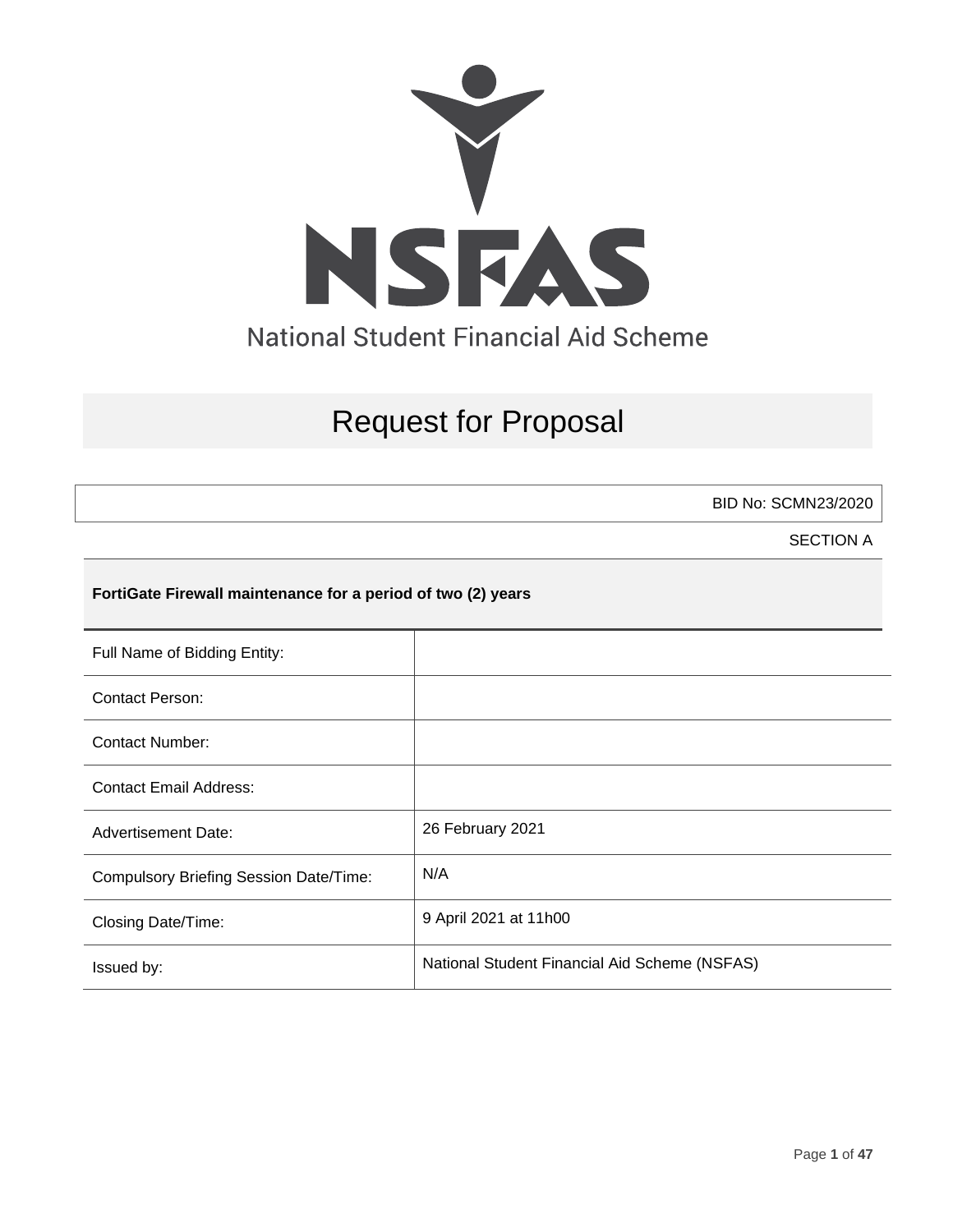# **INVITATION TO BID (SBD1)**

| YOU ARE HEREBY INVITED TO BID FOR REQUIREMENTS OF THE NATONAL STUDENT FINANCIAL AID SCHEME (NSFAS)                                                                   |                             |                       |                                                              |                                                                                      |                                                |                           |                              |                  |
|----------------------------------------------------------------------------------------------------------------------------------------------------------------------|-----------------------------|-----------------------|--------------------------------------------------------------|--------------------------------------------------------------------------------------|------------------------------------------------|---------------------------|------------------------------|------------------|
| <b>BID NUMBER:</b>                                                                                                                                                   | <b>SCMN23/2020</b>          |                       | <b>CLOSING DATE:</b>                                         |                                                                                      | 9 April 2021                                   | <b>CLOSING TIME:</b>      |                              | 11:00AM          |
| <b>DESCRIPTION</b>                                                                                                                                                   |                             |                       | FortiGate Firewall maintenance for a period of two (2) years |                                                                                      |                                                |                           |                              |                  |
| BID RESPONSE DOCUMENTS MAY BE DEPOSITED IN THE BID BOX SITUATED AT (STREET ADDRESS)                                                                                  |                             |                       |                                                              |                                                                                      |                                                |                           |                              |                  |
| NSFAS Office, 10 Brodie Road                                                                                                                                         |                             |                       |                                                              |                                                                                      |                                                |                           |                              |                  |
| 1st Floor, House Vincent Building                                                                                                                                    |                             |                       |                                                              |                                                                                      |                                                |                           |                              |                  |
| Wynberg, Cape Town                                                                                                                                                   |                             |                       |                                                              |                                                                                      |                                                |                           |                              |                  |
| 7801                                                                                                                                                                 |                             |                       |                                                              |                                                                                      |                                                |                           |                              |                  |
| BIDDING PROCEDURE ENQUIRIES MAY BE DIRECTED TO                                                                                                                       |                             |                       |                                                              |                                                                                      | <b>TECHNICAL ENQUIRIES MAY BE DIRECTED TO:</b> |                           |                              |                  |
| CONTACT PERSON                                                                                                                                                       | <b>SCM</b>                  |                       |                                                              | <b>CONTACT PERSON</b>                                                                |                                                |                           | <b>SCM</b>                   |                  |
| <b>TELEPHONE NUMBER</b>                                                                                                                                              | 021 763 3200                |                       |                                                              | <b>TELEPHONE NUMBER</b>                                                              |                                                |                           | 021 763 3200                 |                  |
| <b>FACSIMILE NUMBER</b>                                                                                                                                              | N/A                         |                       |                                                              | <b>FACSIMILE NUMBER</b>                                                              |                                                |                           | N/A                          |                  |
| <b>E-MAIL ADDRESS</b>                                                                                                                                                |                             | SCM@NSFAS.ORG.ZA      |                                                              | <b>E-MAIL ADDRESS</b>                                                                |                                                |                           |                              | SCM@NSFAS.ORG.ZA |
| <b>SUPPLIER INFORMATION</b>                                                                                                                                          |                             |                       |                                                              |                                                                                      |                                                |                           |                              |                  |
| NAME OF BIDDER                                                                                                                                                       |                             |                       |                                                              |                                                                                      |                                                |                           |                              |                  |
| POSTAL ADDRESS                                                                                                                                                       |                             |                       |                                                              |                                                                                      |                                                |                           |                              |                  |
| STREET ADDRESS                                                                                                                                                       |                             |                       |                                                              |                                                                                      |                                                |                           |                              |                  |
| <b>TELEPHONE NUMBER</b>                                                                                                                                              | CODE                        |                       |                                                              |                                                                                      | <b>NUMBER</b>                                  |                           |                              |                  |
| <b>CELLPHONE NUMBER</b>                                                                                                                                              |                             |                       |                                                              |                                                                                      |                                                |                           |                              |                  |
| <b>FACSIMILE NUMBER</b>                                                                                                                                              | CODE                        |                       |                                                              |                                                                                      | <b>NUMBER</b>                                  |                           |                              |                  |
| <b>E-MAIL ADDRESS</b>                                                                                                                                                |                             |                       |                                                              |                                                                                      |                                                |                           |                              |                  |
| VAT REGISTRATION NUMBER                                                                                                                                              |                             |                       |                                                              |                                                                                      |                                                |                           |                              |                  |
| <b>SUPPLIER</b><br><b>COMPLIANCE STATUS</b>                                                                                                                          | <b>SYSTEM PIN:</b>          | <b>TAX COMPLIANCE</b> |                                                              | <b>OR</b>                                                                            | CENTRAL SUPPLIER<br><b>DATABASE No:</b>        | MAAA                      |                              |                  |
| <b>B-BBEE STATUS</b>                                                                                                                                                 | <b>TICK APPLICABLE BOX]</b> |                       |                                                              | <b>B-BBEE STATUS LEVEL SWORN</b>                                                     |                                                |                           | <b>[TICK APPLICABLE BOX]</b> |                  |
| <b>LEVEL VERIFICATION</b><br><b>CERTIFICATE</b><br>Yes<br>$\Box$ No                                                                                                  |                             | <b>AFFIDAVIT</b>      |                                                              |                                                                                      | Yes                                            | No<br>$\Box$              |                              |                  |
| [A B-BBEE STATUS LEVEL VERIFICATION CERTIFICATE/ SWORN AFFIDAVIT (FOR EMES & QSEs) MUST BE SUBMITTED IN<br><b>ORDER TO QUALIFY FOR PREFERENCE POINTS FOR B-BBEET</b> |                             |                       |                                                              |                                                                                      |                                                |                           |                              |                  |
|                                                                                                                                                                      |                             |                       |                                                              |                                                                                      |                                                |                           | $\exists$ Yes                | $\Box$ No        |
| ARE YOU THE<br>1<br><b>ACCREDITED</b><br>$\Box$ Yes<br>REPRESENTATIVE IN SOUTH                                                                                       |                             | $\square$ No          | 2                                                            | ARE YOU A FOREIGN<br>BASED SUPPLIER FOR THE GOODS<br><b>/SERVICES/WORKS OFFERED?</b> |                                                | <b>IF YES, ANSWER THE</b> | <b>QUESTIONNAIRE BELOW 1</b> |                  |
| AFRICA FOR THE GOODS<br>[IF YES ENCLOSE PROOF]<br>/SERVICES /WORKS OFFERED?                                                                                          |                             |                       |                                                              |                                                                                      |                                                |                           |                              |                  |
| QUESTIONNAIRE TO BIDDING FOREIGN SUPPLIERS                                                                                                                           |                             |                       |                                                              |                                                                                      |                                                |                           |                              |                  |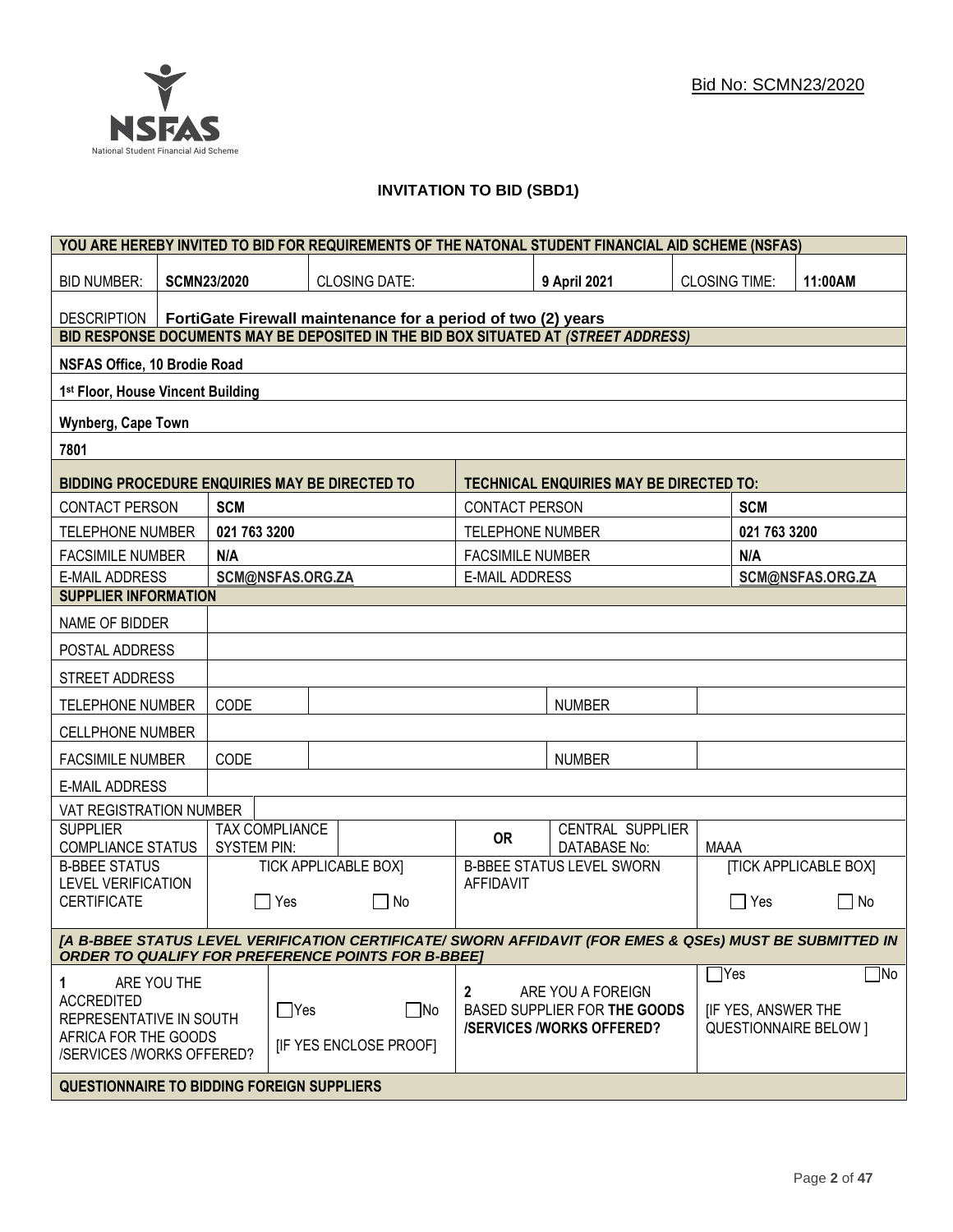

| IS THE ENTITY A RESIDENT OF THE REPUBLIC OF SOUTH AFRICA (RSA)?                                                                                                                                                                                                                     | $\Box$ YES $\Box$ NO |
|-------------------------------------------------------------------------------------------------------------------------------------------------------------------------------------------------------------------------------------------------------------------------------------|----------------------|
| DOES THE ENTITY HAVE A BRANCH IN THE RSA?                                                                                                                                                                                                                                           | $\Box$ YES $\Box$ NO |
| DOES THE ENTITY HAVE A PERMANENT ESTABLISHMENT IN THE RSA?                                                                                                                                                                                                                          | $\Box$ YES $\Box$ NO |
| DOES THE ENTITY HAVE ANY SOURCE OF INCOME IN THE RSA?                                                                                                                                                                                                                               | $\Box$ YES $\Box$ NO |
| IS THE ENTITY LIABLE IN THE RSA FOR ANY FORM OF TAXATION?<br>IF THE ANSWER IS "NO" TO ALL OF THE ABOVE, THEN IT IS NOT A REQUIREMENT TO REGISTER FOR A TAX COMPLIANCE STATUS<br>SYSTEM PIN CODE FROM THE SOUTH AFRICAN REVENUE SERVICE (SARS) AND IF NOT REGISTER AS PER 2.3 BELOW. | $\Box$ YES $\Box$ NO |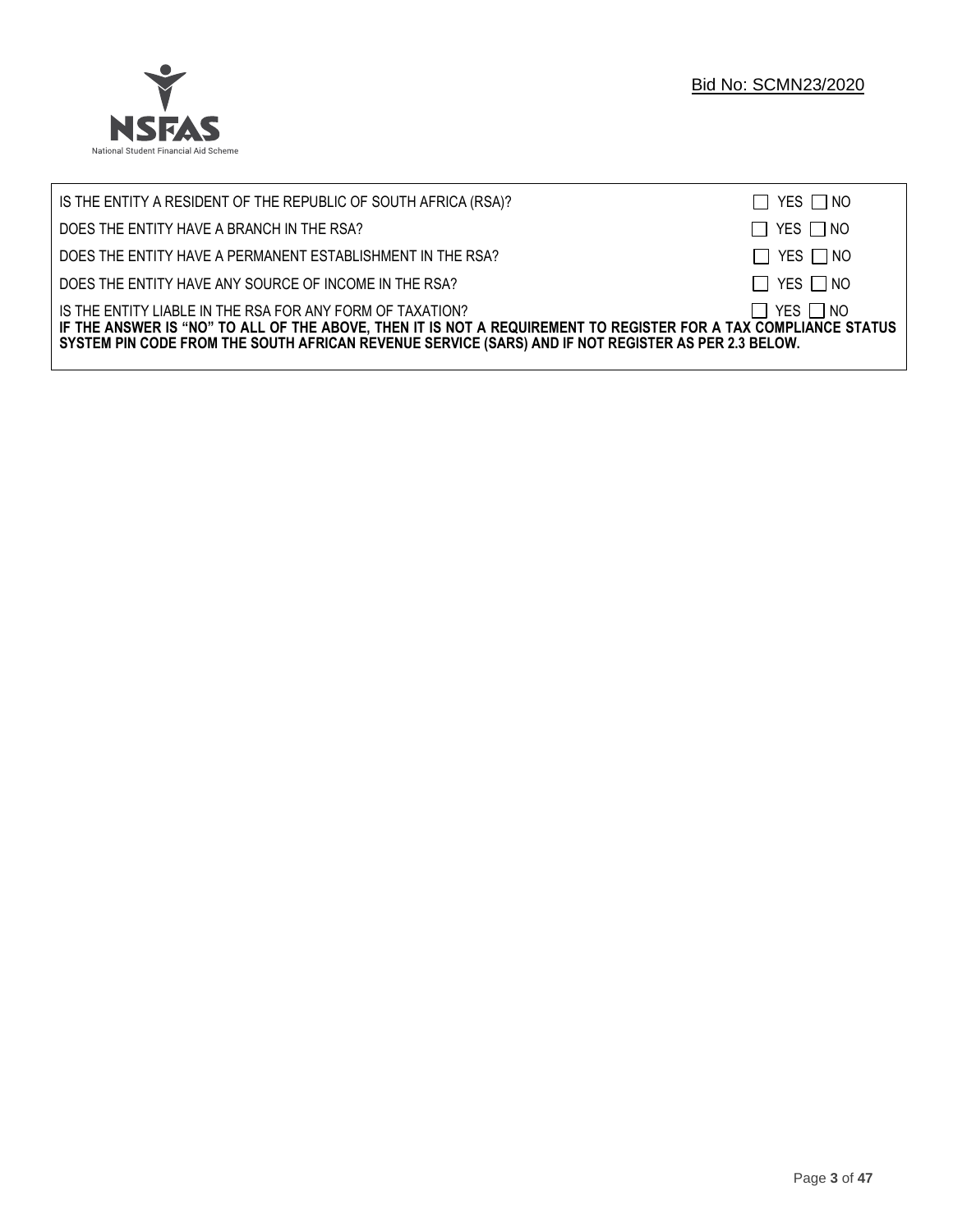

# **TERMS AND CONDITIONS FOR BIDDING**

| $\overline{1}$ . | <b>BID SUBMISSION:</b>                                                                                    |
|------------------|-----------------------------------------------------------------------------------------------------------|
|                  | 1.1. BIDS MUST BE DELIVERED BY THE STIPULATED TIME TO THE CORRECT ADDRESS. LATE BIDS WILL NOT BE ACCEPTED |
|                  | FOR CONSIDERATION.                                                                                        |
|                  | 1.2. ALL BIDS MUST BE SUBMITTED ON THE OFFICIAL FORMS PROVIDED-(NOT TO BE RE-TYPED) OR IN THE MANNER      |
|                  | PRESCRIBED IN THE BID DOCUMENT.                                                                           |
|                  | 1.3. THIS BID IS SUBJECT TO THE PREFERENTIAL PROCUREMENT POLICY FRAMEWORK ACT, 2000 AND THE PREFERENTIAL  |
|                  | PROCUREMENT REGULATIONS, 2017, THE GENERAL CONDITIONS OF CONTRACT (GCC) AND, IF APPLICABLE, ANY           |
|                  | OTHER SPECIAL CONDITIONS OF CONTRACT.                                                                     |
|                  | 1.4. THE SUCCESSFUL BIDDER WILL BE REQUIRED TO FILL IN AND SIGN A WRITTEN CONTRACT FORM (SBD7).           |
|                  |                                                                                                           |
| 2.               | <b>TAX COMPLIANCE REQUIREMENTS</b>                                                                        |
| 2.1              | BIDDERS MUST ENSURE COMPLIANCE WITH THEIR TAX OBLIGATIONS.                                                |
| 2.2              | BIDDERS ARE REQUIRED TO SUBMIT THEIR UNIQUE PERSONAL IDENTIFICATION NUMBER (PIN) ISSUED BY SARS TO        |
|                  | ENABLE THE ORGAN OF STATE TO VERIFY THE TAXPAYER'S PROFILE AND TAX STATUS.                                |
| 2.3              | APPLICATION FOR TAX COMPLIANCE STATUS (TCS) PIN MAY BE MADE VIA E-FILING THROUGH THE SARS WEBSITE         |
|                  | WWW.SARS.GOV.ZA.                                                                                          |
| 2.4              | BIDDERS MAY ALSO SUBMIT A PRINTED TCS CERTIFICATE TOGETHER WITH THE BID.                                  |
| 2.5              | IN BIDS WHERE CONSORTIA / JOINT VENTURES / SUB-CONTRACTORS ARE INVOLVED, EACH PARTY MUST SUBMIT A         |
|                  | SEPARATE TCS CERTIFICATE / PIN / CSD NUMBER.                                                              |
| 2.6              | WHERE NO TCS PIN IS AVAILABLE BUT THE BIDDER IS REGISTERED ON THE CENTRAL SUPPLIER DATABASE (CSD), A      |
|                  | CSD NUMBER MUST BE PROVIDED.                                                                              |
| 2.7              | NO BIDS WILL BE CONSIDERED FROM PERSONS IN THE SERVICE OF THE STATE, COMPANIES WITH DIRECTORS WHO         |
|                  | ARE PERSONS IN THE SERVICE OF THE STATE, OR CLOSE CORPORATIONS WITH MEMBERS PERSONS IN THE SERVICE        |
|                  | OF THE STATE."                                                                                            |
|                  | NR: EAILHRE TO DROVINE LOR COMPLY WITH ANY OF THE AROVE DARTICHLARS MAY RENNER THE RID INVALID            |

# **NB: FAILURE TO PROVIDE / OR COMPLY WITH ANY OF THE ABOVE PARTICULARS MAY RENDER THE BID INVALID**.

|  | SIGNATURE OF BIDDER: |
|--|----------------------|
|--|----------------------|

SIGNATURE OF BIDDER: ……………………………………………

CAPACITY UNDER WHICH THIS BID IS SIGNED: …………………………………………… (Proof of authority must be submitted e.g. company resolution)

DATE: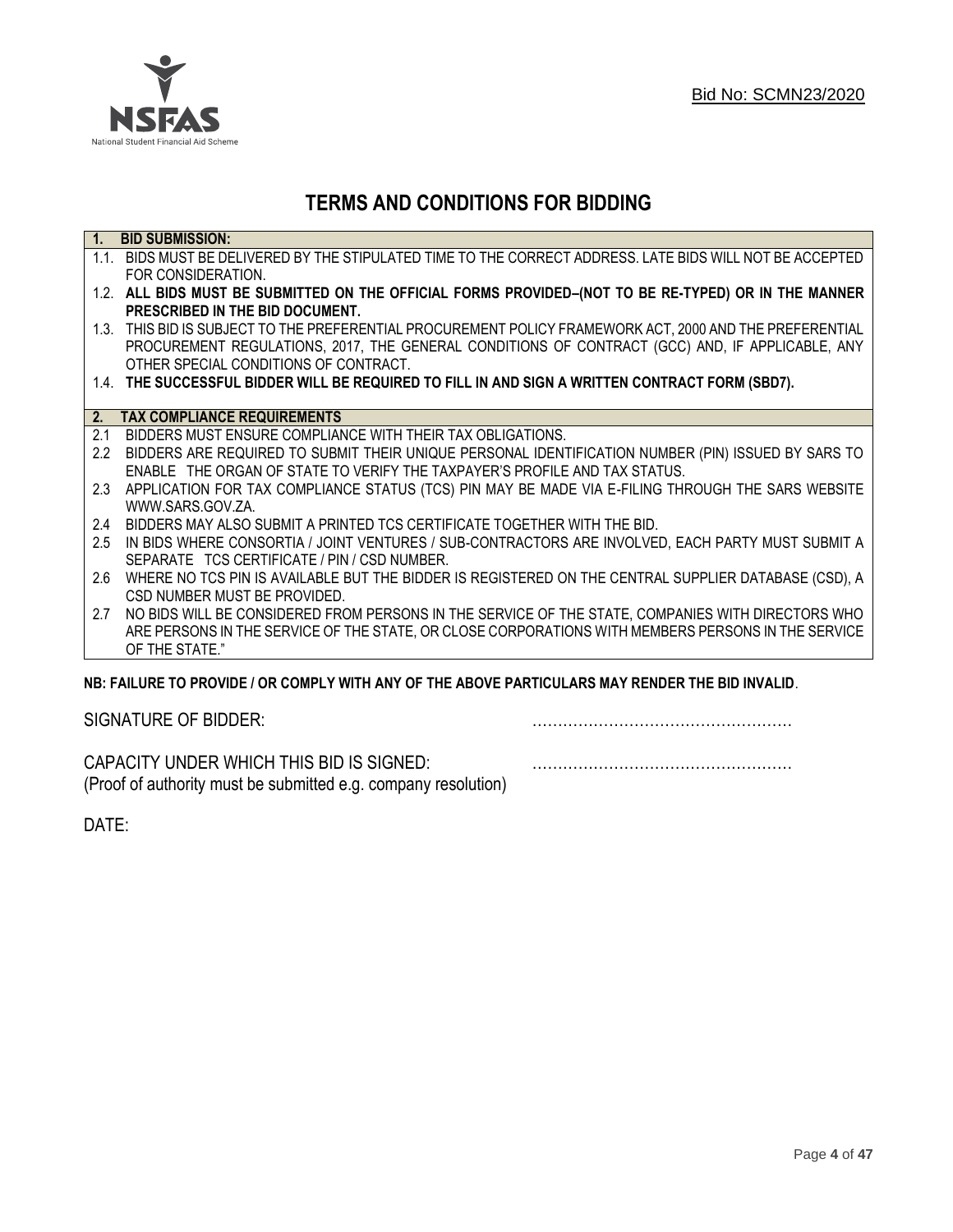

#### **NSFAS overview**

The National Student Financial Aid Scheme (NSFAS) is a statutory body providing financial aid to eligible students who wish to study at public universities and Technical Vocational Education and Training (TVET) colleges. NSFAS is mandated to manage and distribute funds in accordance with the provisions of the NSFAS Act (Act 56 of 1999).

# **Fraud and Corruption**

All providers are to take note of the implications of contravening the Prevention and Combating of Corrupt Activities Act, Act No 12 of 2004 and any other Act applicable.

The National Student Financial Aid Scheme is committed to conducting business ethically and is constantly introducing proactive measures to ensure that we identify and appropriately respond to any unlawful and unethical business practices. All NSFAS tenders are subject to certain audit processes and limited due diligence checks with the intend to identify any possible unlawful or unethical practices.

#### **Reporting of any unlawful or unethical incidents to NSFAS**

Should any bidder, potential or current supplier of NSFAS or any other third party:

- receive any irregular contact or correspondence from anyone presenting themselves as an employee or representative of NSFAS
- receive any contact or correspondence from anyone soliciting any bribe of any form
- become aware of any irregular or illegal conduct by any party who has a relationship with NSFAS or any NSFAS official

you are requested to immediately report it to NSFAS's Governance, Risk and Compliance (GRC) Department. All information provided to the NSFAS GRC department will be treated with utmost confidentiality and in terms of the Protected Disclosures Act, Act 26 of 2000.

Please forward any information or direct any queries to the following NSFAS GRC staff members:

- Ms Amanda Basson: [amandab@nsfas.org.za](mailto:amandab@nsfas.org.za)
- Mr Corné Mellet : [corneme@nsfas.org.za](mailto:corneme@nsfas.org.za)

#### **Reporting of any unlawful or unethical incidents to the South African Police**

Bidders, current or potential NSFAS suppliers or any other third party who become aware of any unlawful and unethical conduct are encouraged to report the matter to the South African Police. NSFAS request that details of such reports made to the SAP be shared with NSFAS official listed above so as to enable consolidation of possible related investigations.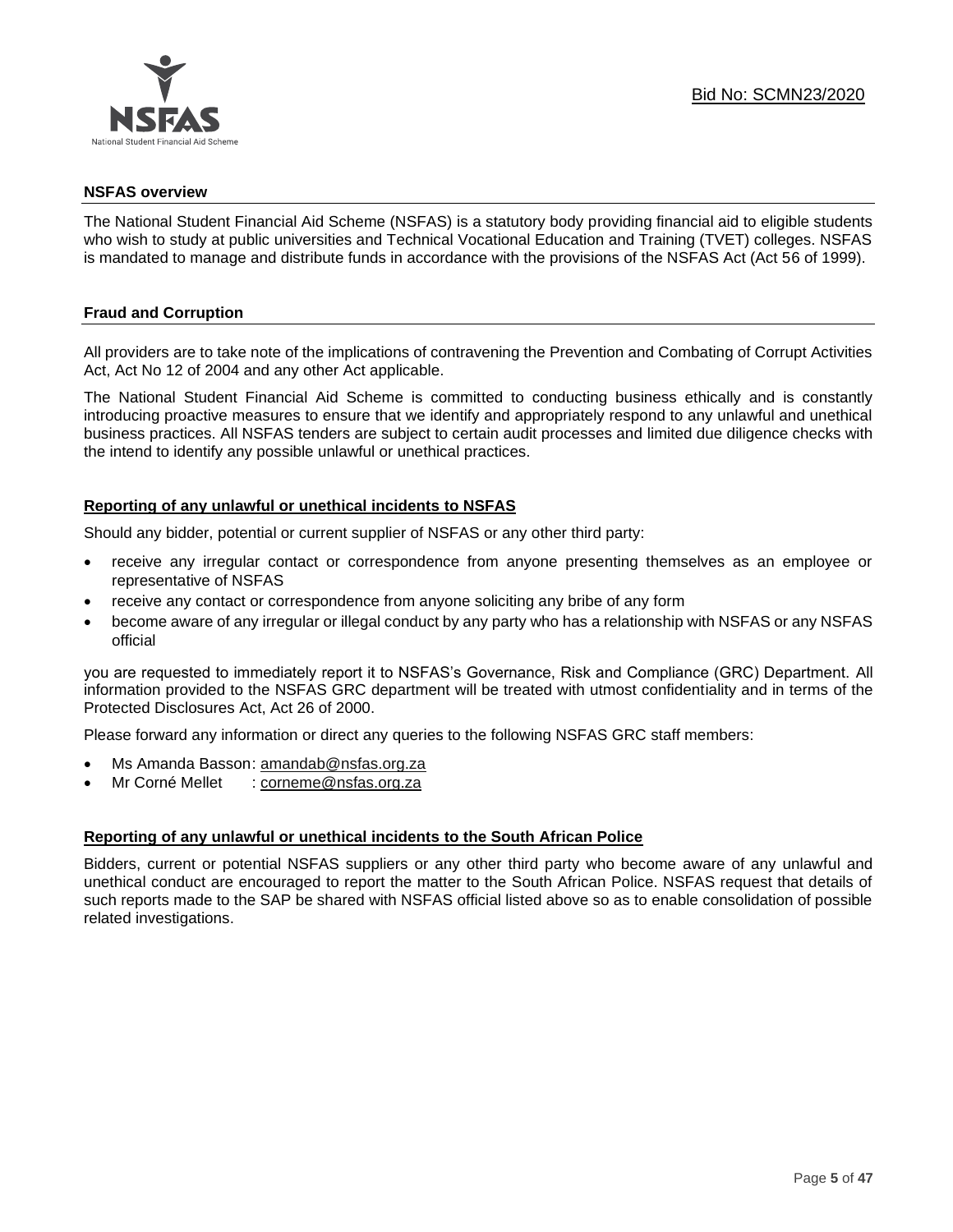

#### **Clarifications / Additional information / Rights**

# **Clarification**

Any clarification required by a bidder regarding the meaning or interpretation of the bid specifications, or any other aspect concerning the bid, are to be requested in writing by email from scm@nsfas.org.za. The bid number should be mentioned in all correspondence. Telephonic requests for clarification will not be accepted. Bidder are reminded that NSFAS SCM officials will never contact bidders telephonically or by other method other that through the official SCM email address listed above.

#### **Additional Information**

During the evaluation of the bids, additional information may be requested in writing from bidders, for clarity. Replies to such requests must be submitted, within 5 (five) working days from the date of request, or as otherwise indicated. Failure to comply, may lead to your bid being disregarded.

# **Rights**

NSFAS reserves the right to appoint more than one (1) service provider. NSFAS further reserves the right to engage with the short-listed bidders for price negotiation and a site inspection where necessary. NSFAS in addition reserves the right to invite the shortlisted for a presentation as part of the bid process. NFAS reserves the right to not select the lowest price. In addition, NSFAS reserves the right to not award the tender to the shortlisted bidder should any risk arise from any NSFAS due diligence assessment performed. NSFAS reserves the right to award the contract in whole or in parts.

#### **Consent**

By responding to this tender, both the entity and its directors provide consent to NSFAS to perform background checks which would include amongst others, the relevant Transunion checks, should it wish to do so.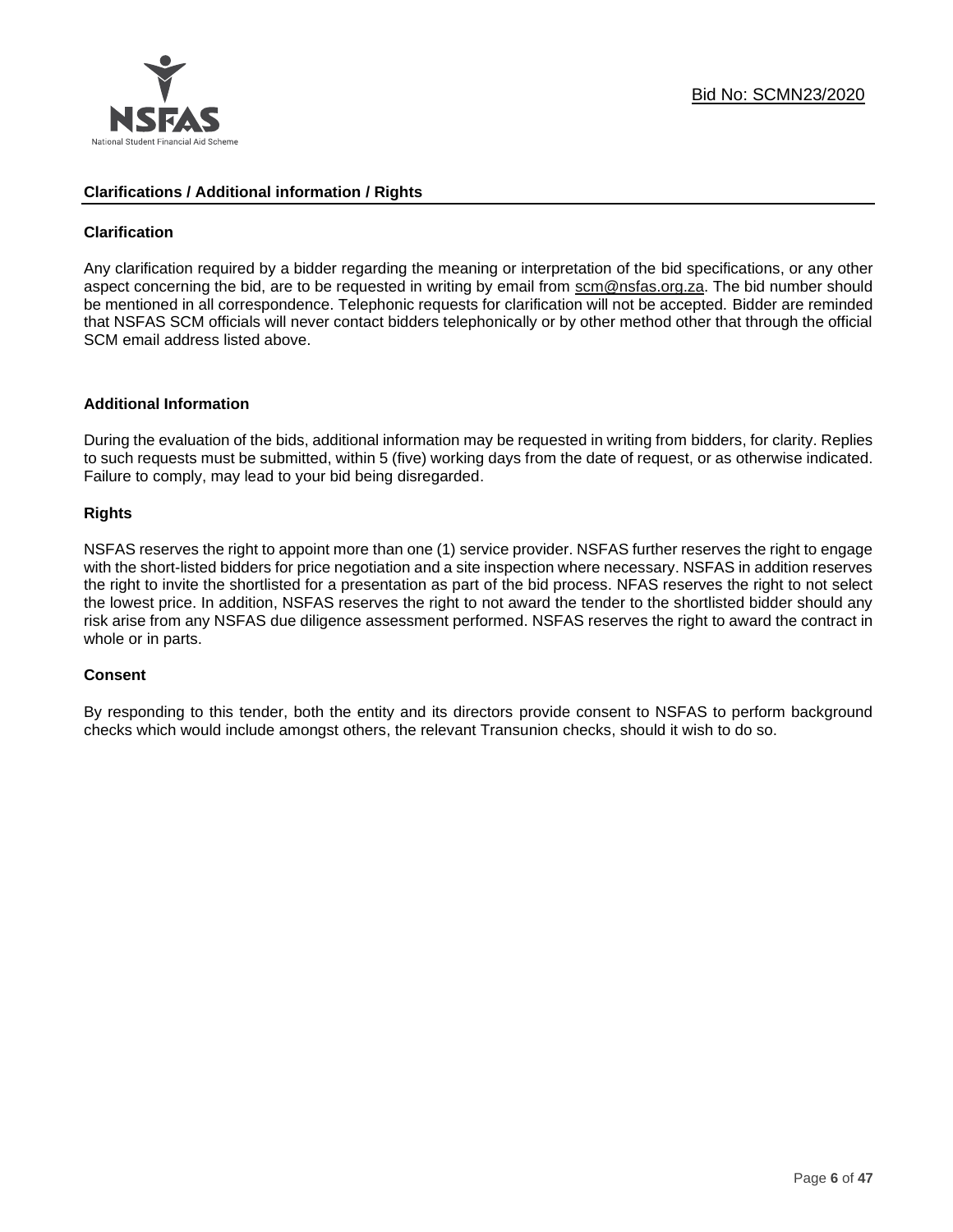# **Bid submission**

**One (1) physical bid proposal** must be handed in/delivered to:

The deposit box situated at: 1st Floor, House Vincent Brodie Road Wynberg 7801

Tenders can be delivered and deposited into the tender box between 08:30 and 16:00, Mondays to Fridays prior to the closing date, and between 08:30 and 11:00 on the closing date.

No faxed or e-mailed bid proposals will be accepted. The bidders are encouraged to index and paginate the bid proposal.

Respondents should ensure that tender documents are delivered to NSFAS in the tender box before the closing date and time of the tender. If the tender document is late, it will not be accepted and will be disregarded. Bid proposals submitted on time shall not be returned to the bidder.

Any tender submitted shall remain valid, irrevocable and open for written acceptance by NSFAS for a period of 120 (one hundred and twenty) days. A tender submitted shall further be deemed to remain valid after the expiry of the above mentioned 120-day period until formal acceptance by NSFAS, unless NSFAS is notified in writing by the tenderer of anything to the contrary (including any further conditions the tender may introduce). Any further conditions that the tenderer may introduce will be considered at the sole discretion of NSFAS.

Bidders should indicate on the cover of the bid proposal (in a sealed envelope/box), the following information:

- Bid number SCMN23/2020
- Closing date and time **9 April 2021 at 11:00**
- The name and address of the bidder

#### **Late bids**

Bids received late will not be considered for evaluation purposes. A bid will be considered late if it arrived even one second after 11:00 am or any time thereafter. The tender (bid) box shall be locked at exactly 11:00 am and bids arriving late will not be considered under any circumstances. Bidders are therefore strongly advised to ensure that bids be dispatched allowing enough time for any unforeseen events that may delay the delivery of the bid.

Bids sent to NSFAS via courier shall be deemed to be received at the date and time of arrival at the NSFAS premises (tender box) Bids received in the tender box after the closing date and time of the bid, shall therefore be deemed to be received late. Bidders should allow time to access the premises due to security arrangements that need to be observed.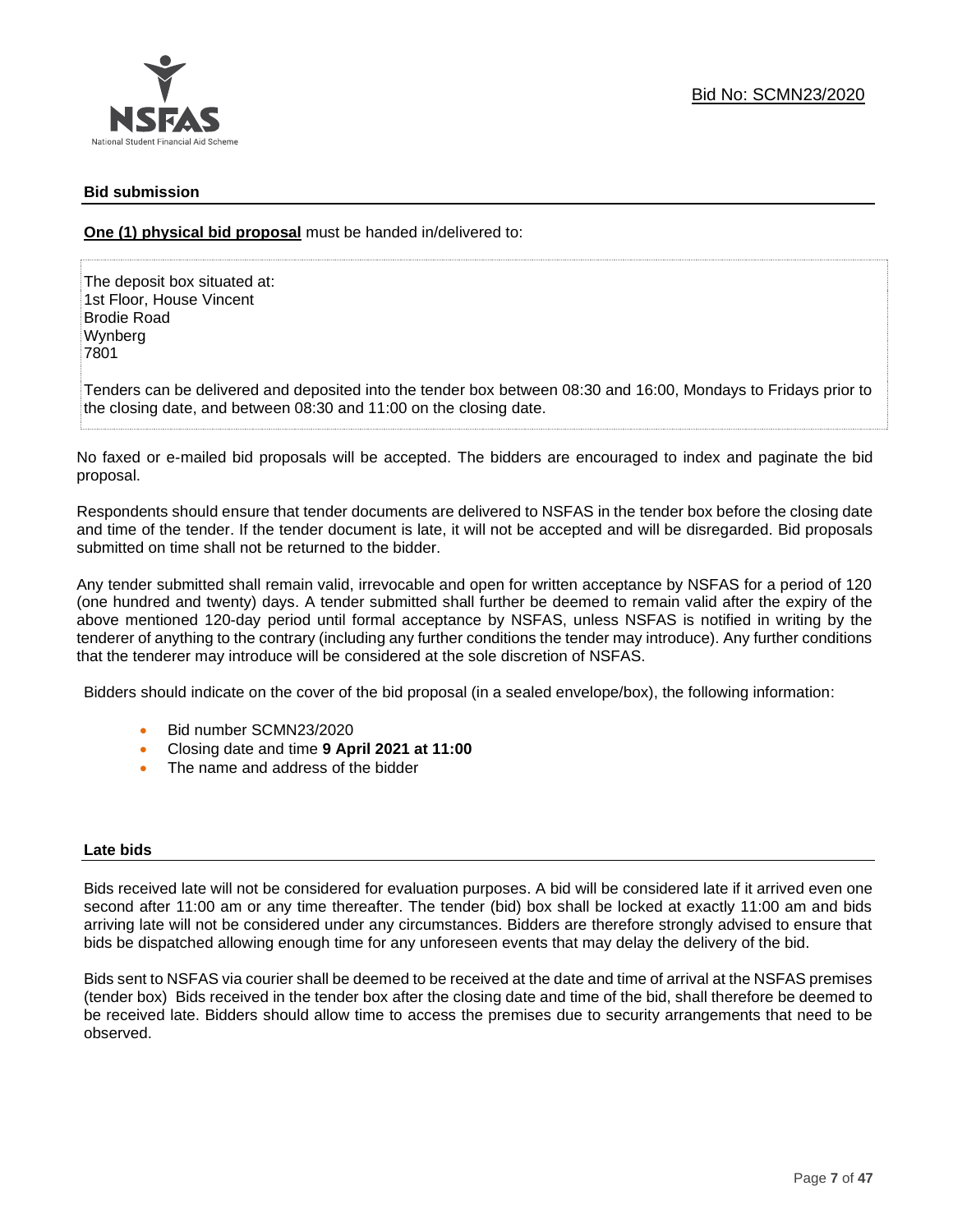# **Response Structure:**

The contents of the bid document must be as follows, and numbering below, with each schedule punched, placed in a file and separated from the next schedule with a file divider.

Please complete the checklist below to verify your submission of the relevant documents:

| Schedules         | Description<br>Yes                                                                                                                                                                                                               |  | Submitted<br>(tick box below): |  |
|-------------------|----------------------------------------------------------------------------------------------------------------------------------------------------------------------------------------------------------------------------------|--|--------------------------------|--|
|                   |                                                                                                                                                                                                                                  |  | N <sub>0</sub>                 |  |
| <b>Schedule 1</b> | Entity registration documentation                                                                                                                                                                                                |  |                                |  |
| <b>Schedule 2</b> | Consent by the entity and its directors to perform the necessary background<br>checks which includes amongst others, the TransUnion checks.                                                                                      |  |                                |  |
| Schedule 3        | Original Valid Tax Clearance Certificate/tax pin                                                                                                                                                                                 |  |                                |  |
| Schedule 4        | BBB-EE Certificate, or,<br>BBBEE Sworn Affidavit for EME/QSE signed and stamped by Commissioner<br>of Oaths.                                                                                                                     |  |                                |  |
| Schedule 5        | National Treasury Central Supplier Database proof of registration -please<br>provide the latest full report.                                                                                                                     |  |                                |  |
| Schedule 6        | Letter from Bank confirming banking details (not older than 3 months from<br>date of closing date of tender)                                                                                                                     |  |                                |  |
| <b>Schedule 7</b> | Completed and signed Tender Documents: including the following;<br>SBD <sub>1</sub><br>SBD <sub>4</sub><br><b>SBD 6.1</b><br>SBD <sub>8</sub><br>SBD <sub>9</sub><br>General Conditions of Contracts (with every page initiated) |  |                                |  |
| <b>Schedule 7</b> | Detailed Bid proposal in response to bid specification requirements                                                                                                                                                              |  |                                |  |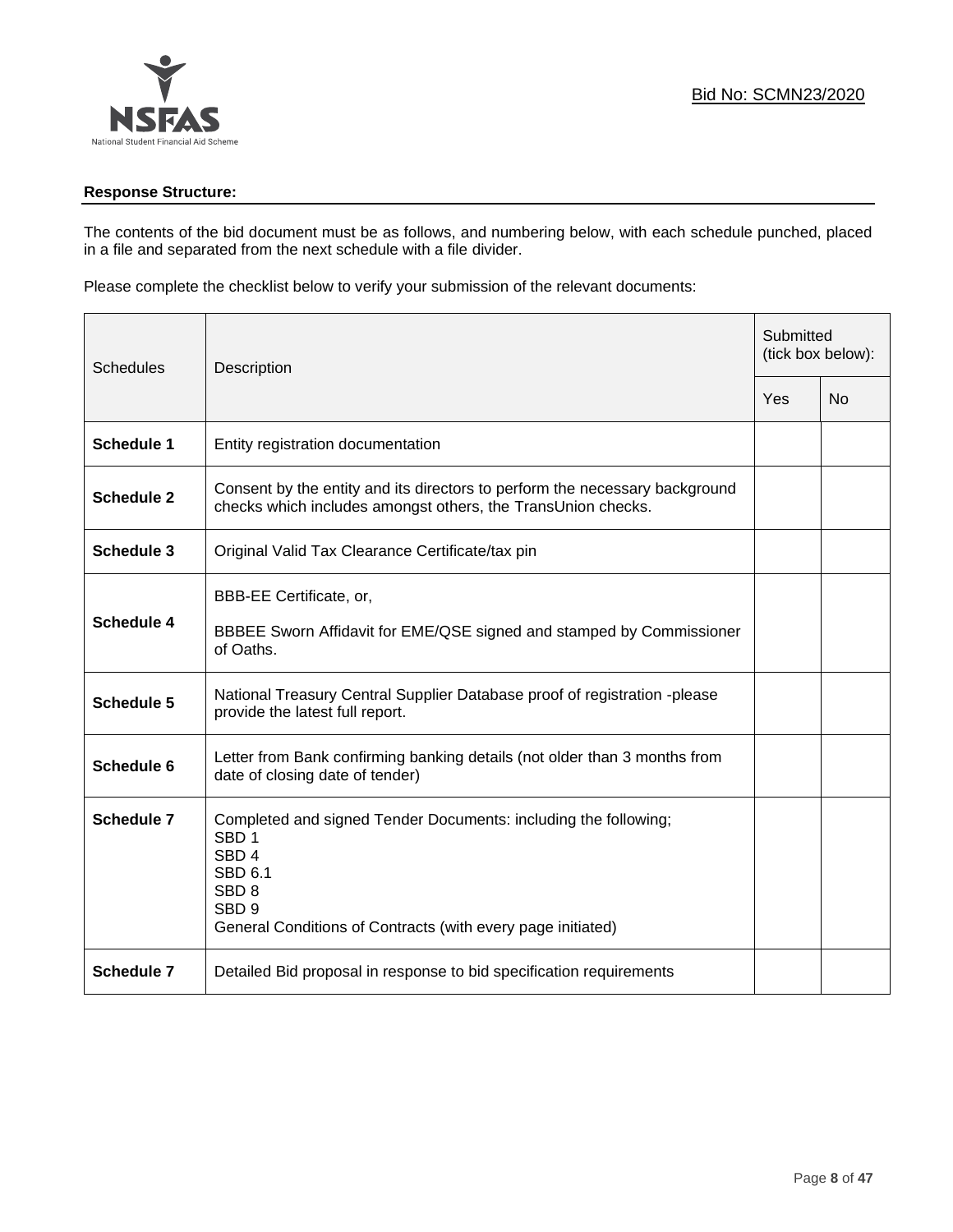# **Contract Negotiations**

The successful bidder (s) will be required to enter into a written contract/SLA with NSFAS. The final terms and conditions will be negotiated between NSFAS and the successful bidders (s). Should the awarded bidder fail to sign the SLA within a reasonable timeframe deemed by NSFAS, NSFAS reserves the right to cancel the award/contract and award the tender to the 2<sup>nd</sup> placed bidder.

#### **Payments**

By responding to this bid document, the service provider agrees to the following

NSFAS will pay the successful bidder (s) the fees set out in the final contract according to the table of deliverables. No additional amounts will be payable by NSFAS to the successful bidder (s).

The successful bidder (s) shall invoice NSFAS for the services rendered in a reasonable timeframe. The invoices billed to NSFAS must be in relation to the original scope of work/terms of reference.

The invoice must be accompanied by supporting source document(s) containing detailed information, as NSFAS may reasonably require, for the purposes of establishing the specific nature, extent and quality of the services which were undertaken by the successful bidder (s).

No payment will be made to the successful bidder (s) unless an original tax invoice complying with section 20 of the VAT Act, 1991 (Act No 89 of 1991), as amended, has been submitted to NSFAS.

Payment shall be made by bank transfer into the successful bidder (s) back account normally 30 days after receipt of an acceptable, original, valid tax invoice.

Payments will only be made to the bidder in accordance with the purchase order issued to the awarded bidder. Any services delivered by the bidder outside of the original bid specifications and over and above the purchase order value will not be paid for as NSFAS is not liable for these payments. Should the service provider perform any additional work outside of the tender award and its requirements, NSFAS will not be held liable for such payment to the service provider. Should you receive any instruction from NSFAS that does not come from the SCM unit to perform any work outside of the original bid specification, NSFAS will not be held liable for this payment.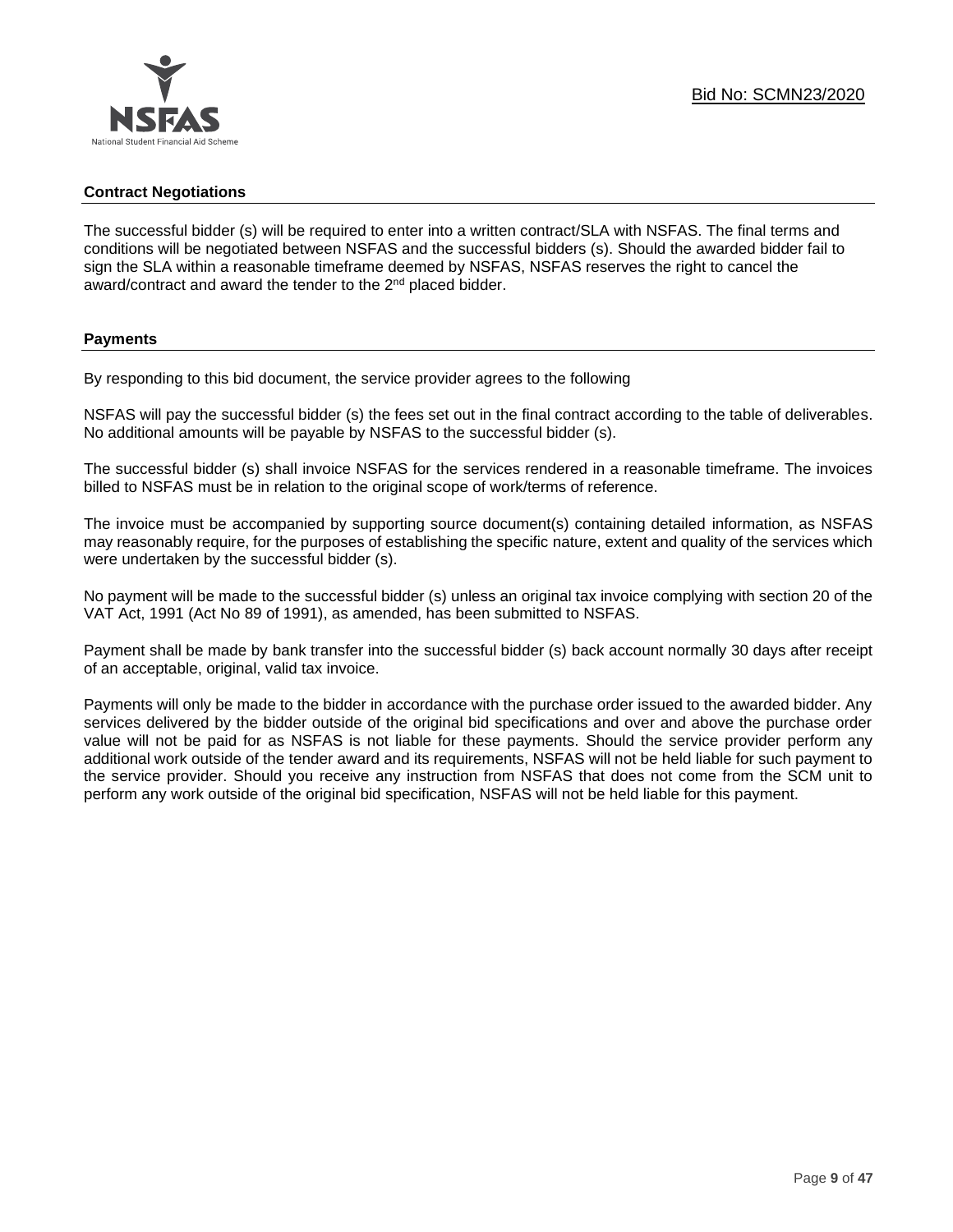# **1. Purpose**

The National Student Financial Aid Scheme (NSFAS) is a public entity accountable to the Department of Higher Education and Training (DHET). It provides financial assistance to eligible students at public universities and at Technical Vocational Education and Training (TVET) colleges throughout South Africa.

NSFAS seeks proposals from FortiGate partners for the renewal of the FortiGate firewall maintenance licenses for a period of two (2) years.

#### **2. Background**

The NSFAS Data Centre and Head office in Wynberg, Cape Town network and systems are protected by the FortiGate firewalls and thus it is required that the maintenance on the devices are renewed.

The maintenance renewal will allow for hardware swap outs, support escalations and licensing of the antivirus and filtering components.

#### **3. Mandatory requirements**

*All bids must comply with the mandatory requirements and failure to comply with any of these requirements will disqualify the bid.*

3.1 The service provider must submit a valid (at closing date of the tender) reseller/partner certification issued by Fortinet.

#### **4. Functional Specification**

**The following are the licensed components:**

- 4.1 NGFW, Anti-virus, web filtering, BotNet IP/Domain and AntiSpam Services
- 4.2 FG-900D UTM bundle (24x7) Forticare

# **5 Contract Period**

The contract period is for two (2) years, with effect from 1 May 2021.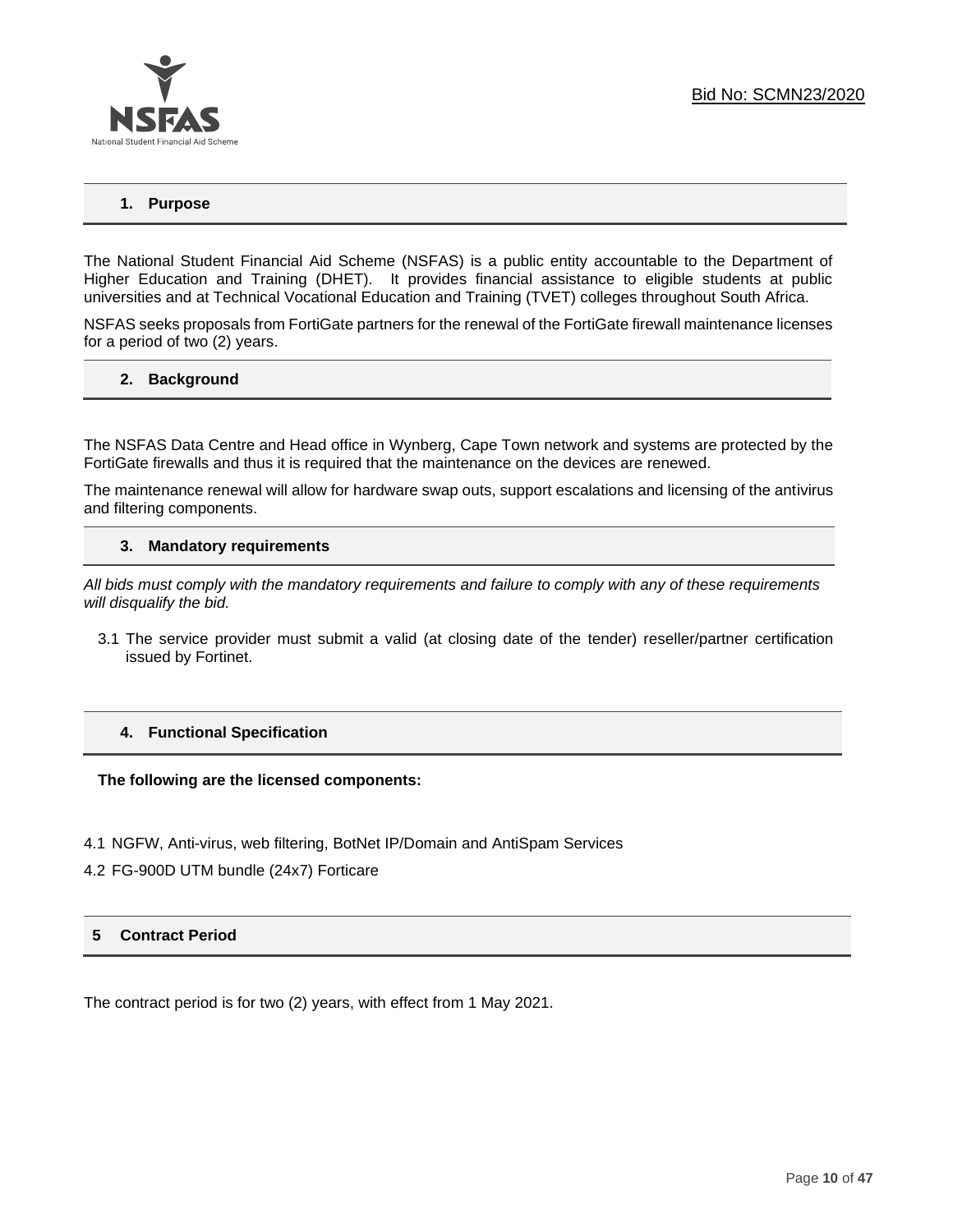

# **6 Pricing Schedule**

Please consider the inevitable Consumer Price Index (CPI) increases on the pricing upon the duration of the contract period. For Rand dollar exchange rates, please indicate the rate of exchange used. Note that NSFAS will not be liable for payments over and above the pricing proposed by the bidder in response to the RFP (i.e. if the rand weakens against the US dollar).

| <b>ITEM NO.</b>                              | <b>QUANTITY</b>      | <b>DESCRIPTION</b>                                                                                                                                                                              | <b>TOTAL PRICE (EXCL. VAT)</b><br><b>FOR 2 YEARS</b> |
|----------------------------------------------|----------------------|-------------------------------------------------------------------------------------------------------------------------------------------------------------------------------------------------|------------------------------------------------------|
| $\mathbf{1}$ .                               | $\blacktriangleleft$ | FG-900D UTM Bundle (24x7) FortiCare<br>plus NGFW, AV, Web Filtering, Botnet<br><b>IP/Domain and Antispam Services)</b>                                                                          |                                                      |
|                                              |                      | Product Code: FC-10-00900-950-02-12-R<br>Serial number: FG900D3916800310                                                                                                                        |                                                      |
| 2.                                           | 1                    | FG-900D UTM Bundle (24x7) FortiCare<br>plus NGFW, AV, Web Filtering, Botnet<br><b>IP/Domain and Antispam Services)</b><br>Product Code: FC-10-00900-950-02-12-R                                 |                                                      |
|                                              |                      | Serial number: FG900D3916800387                                                                                                                                                                 |                                                      |
| $\mathbf{3}$ .                               | $\blacktriangleleft$ | FG-900D UTM Bundle (24x7) FortiCare<br>plus NGFW, AV, Web Filtering, Botnet<br><b>IP/Domain and Antispam Services)</b><br>Product Code: FCZ-15-00900-900-855<br>Serial number: FG900D3916800281 |                                                      |
| 4.                                           | $\overline{2}$       | <b>Fortinet NSE 5 - FortiClient Instructor-</b><br><b>Led Training and Exam</b>                                                                                                                 |                                                      |
| <b>SUB-TOTAL</b>                             |                      |                                                                                                                                                                                                 |                                                      |
|                                              | VAT @ 15%            |                                                                                                                                                                                                 |                                                      |
| <b>TOTAL COST (VAT INCLUDED) FOR 2 YEARS</b> |                      |                                                                                                                                                                                                 |                                                      |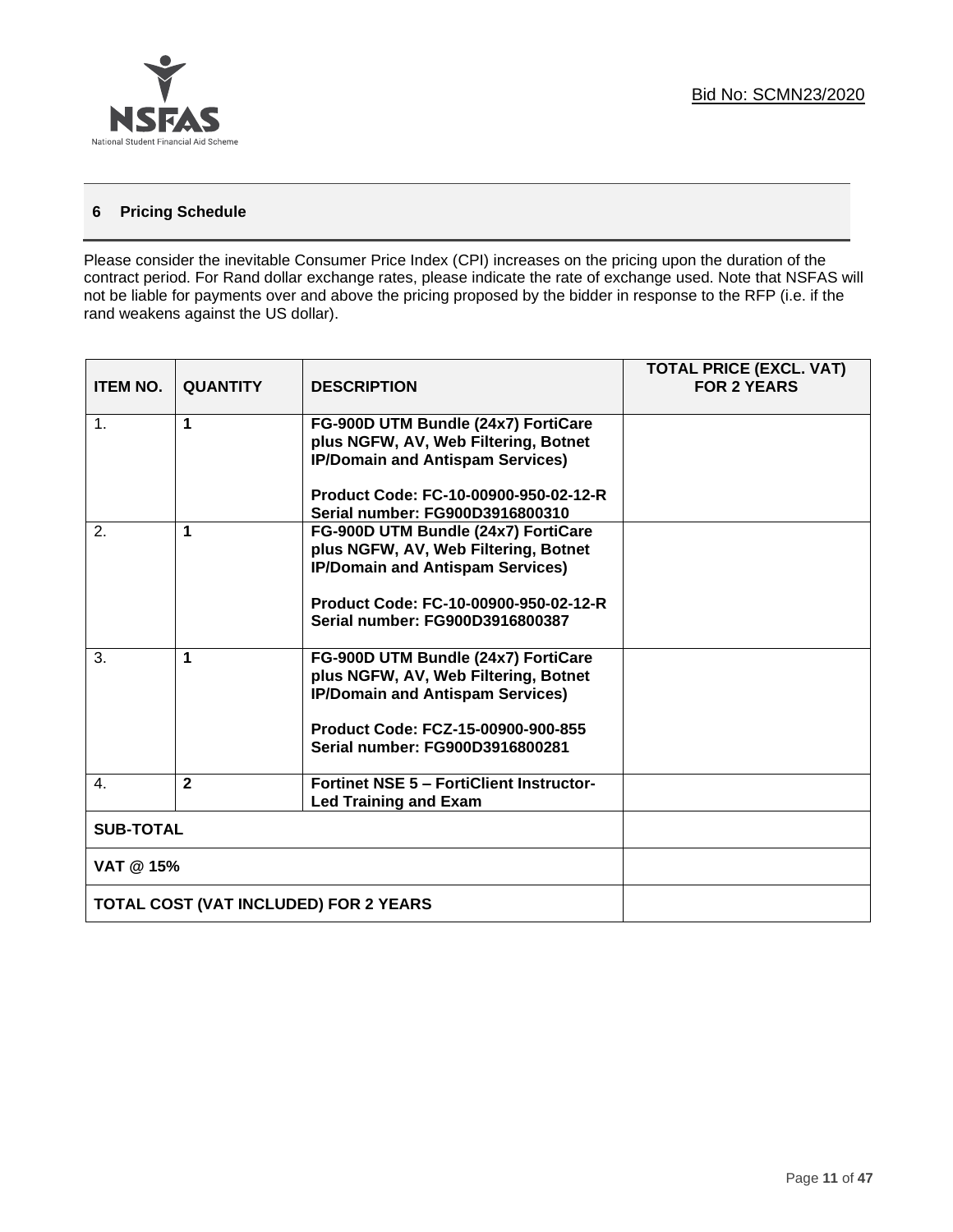

# **5. Preference Point System**

All proposals that will achieve the minimum qualifying score (acceptable tenders) will be evaluated further in terms of the preference point system as follows: A maximum of 80 points is allocated for price on the following basis:

**80/20**

$$
Ps = 80 \left( 1 - \frac{Pt - P \min}{P \min} \right)
$$

Where

Ps = Points scored for comparative price of proposal under consideration

Pt = Comparative price of bid under consideration

Pmin = Comparative price of lowest acceptable proposal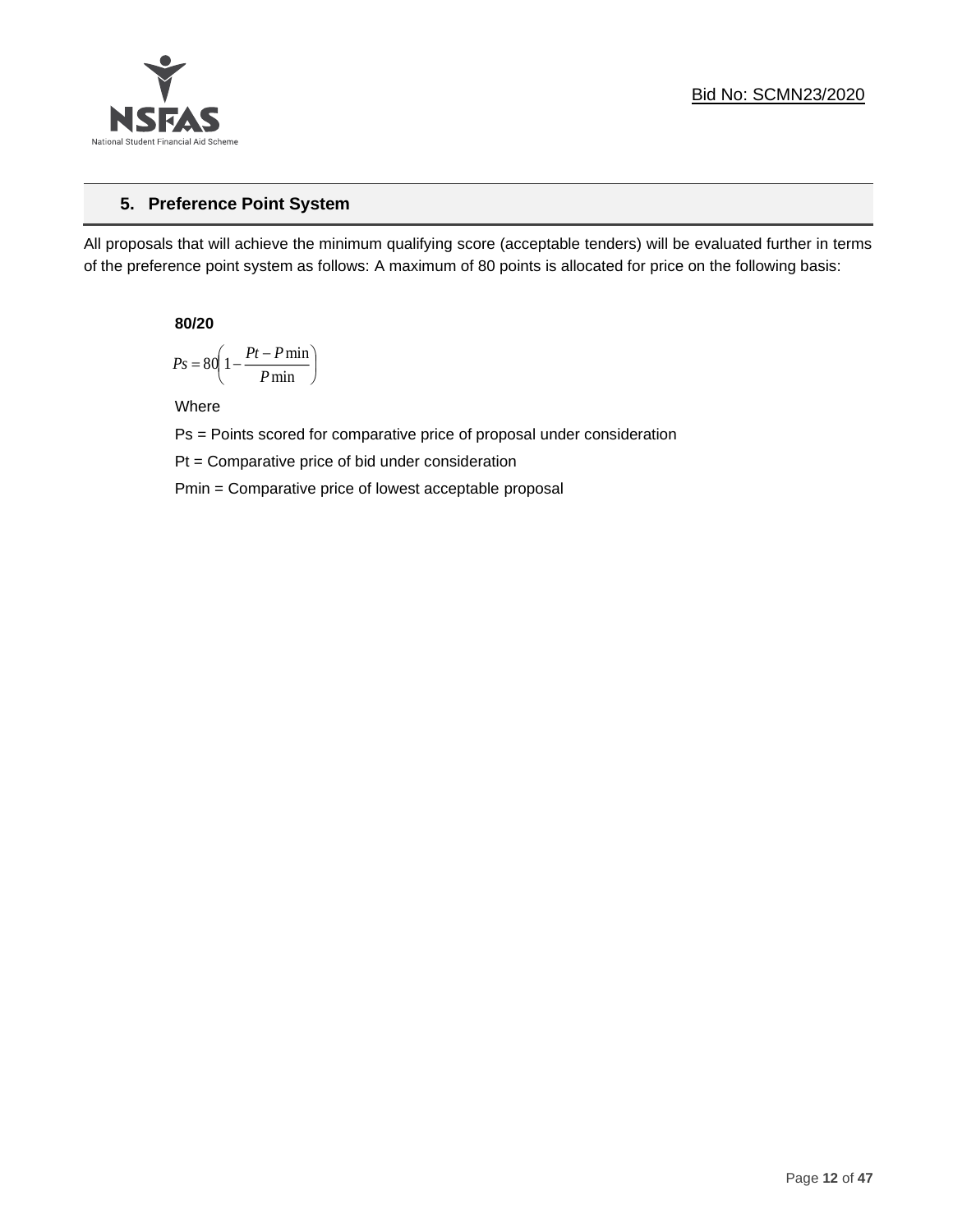

# **1. Declaration of Interest**

This declaration will be used by institutions to ensure that when goods and services are being procured, all reasonable steps are taken to combat the abuse of the supply chain management system.

The bid of any bidder may be disregarded if that bidder, or any of its directors have:

- A. abused the NSFAS's supply chain management system;
- B. committed fraud or any other improper conduct in relation to such system; or
- C. failed to perform on any previous contract.

**In order to give effect to the above, the following questionnaire must be completed and submitted with the bid**.

| The following particulars must be furnished: |                                                                                          |  |
|----------------------------------------------|------------------------------------------------------------------------------------------|--|
| 2.1                                          | Full Name of bidder or his or her representative:                                        |  |
|                                              |                                                                                          |  |
| 2.2                                          | <b>Identity Number:</b>                                                                  |  |
|                                              |                                                                                          |  |
| 2.3                                          | Position occupied in the Company (director, trustee, shareholder <sup>2</sup> , member): |  |
|                                              |                                                                                          |  |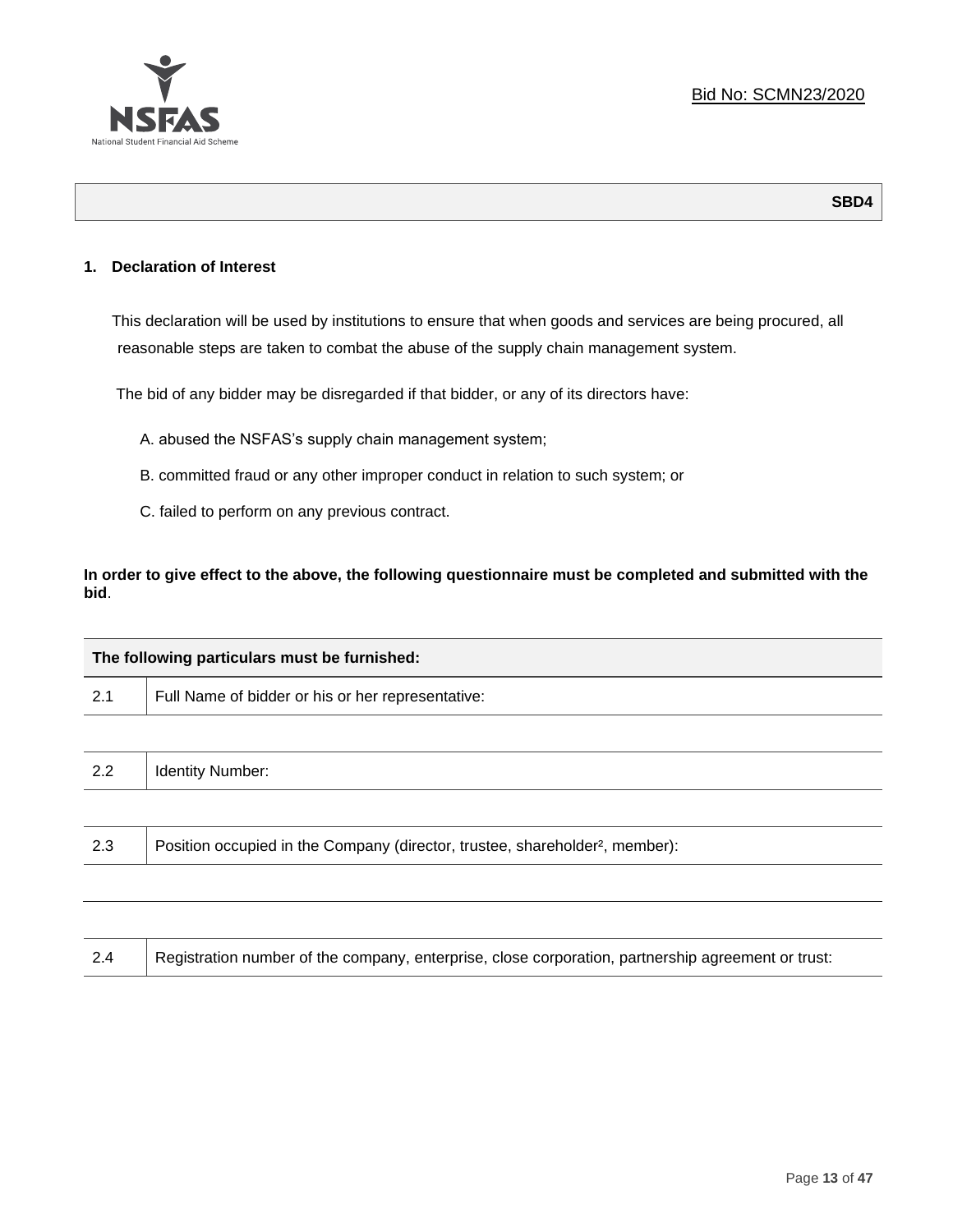

| っょ<br>ن ک | $\overline{\phantom{0}}$<br>-<br>Tax Reference<br>Number: |
|-----------|-----------------------------------------------------------|
|           |                                                           |

| 2.6 | VAT Registration Number: |
|-----|--------------------------|
|-----|--------------------------|

| 2.6.1  | The names of all directors / trustees / shareholders / members, their individual identity numbers, tax<br>reference numbers and, if applicable, employee / PESAL numbers must be indicated in paragraph 3<br>below. |                                                                                  |  |  |  |
|--------|---------------------------------------------------------------------------------------------------------------------------------------------------------------------------------------------------------------------|----------------------------------------------------------------------------------|--|--|--|
| 2.7    |                                                                                                                                                                                                                     | Are you or any person connected with the bidder presently employed by the state? |  |  |  |
|        | Yes                                                                                                                                                                                                                 | No.                                                                              |  |  |  |
| 2.7.2. | If yes, furnish the following particulars:                                                                                                                                                                          |                                                                                  |  |  |  |
|        | Name of person / director / trustee / shareholder/ member:                                                                                                                                                          |                                                                                  |  |  |  |

| Name of state institution at which you or the person connected to the bidder is employed: |
|-------------------------------------------------------------------------------------------|
|                                                                                           |

Position occupied in the state institution:

#### "State" means

┱

- (a) Any national or provincial department, national or provincial public entity or constitutional institution within the meaning of the Public Finance Management Act, 1999 (Act No 1 of 1999);
- (b) Any municipality or municipal entity;
- (c) Provincial legislature;
- (d) National Assembly or the National Council of Provinces;
- (e) Parliament.

"Shareholder" means a person who owns shares in the company and is actively involved in the management of the enterprise or business and exercises control over the enterprise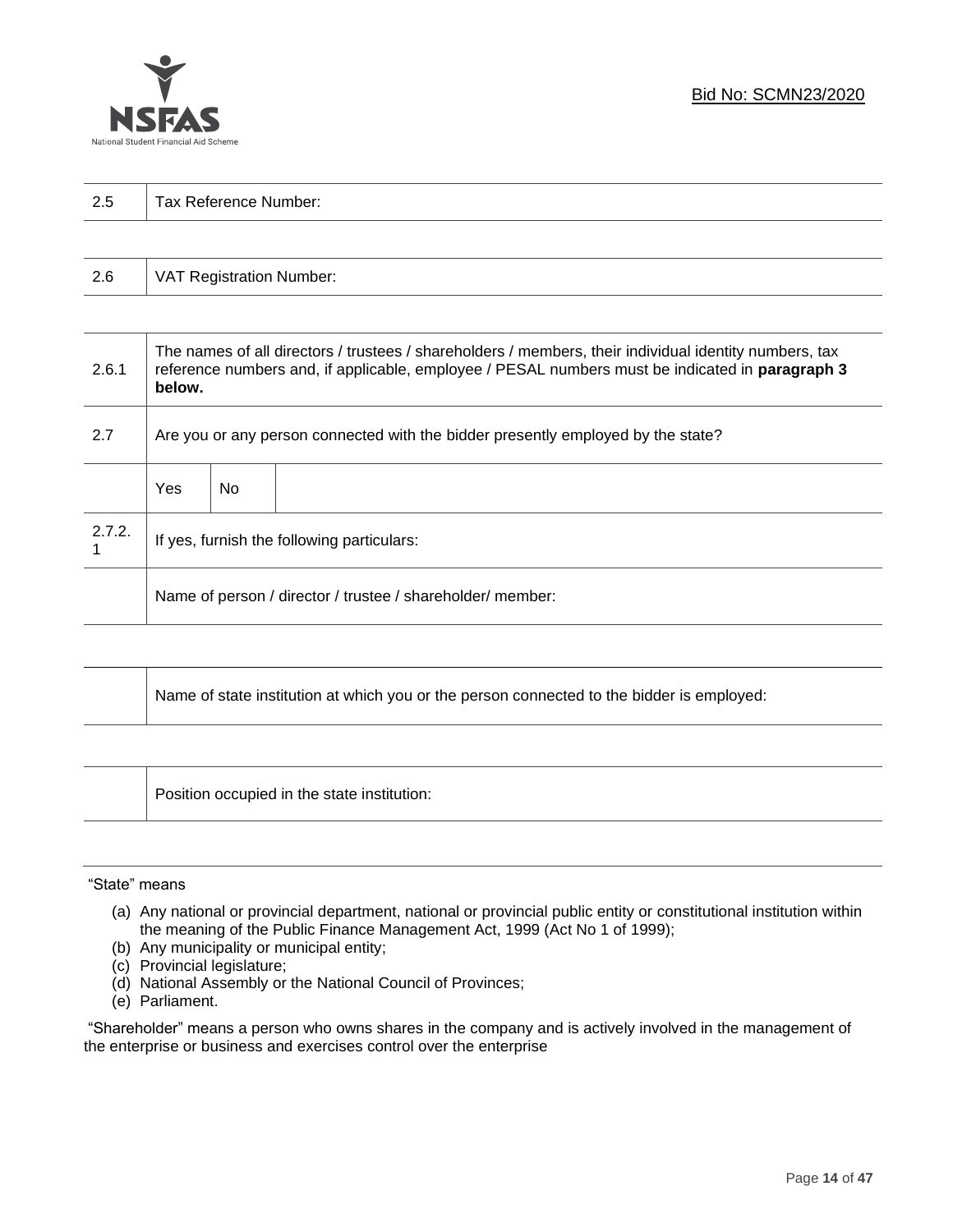

|             | Any other particulars:                                                                                                                                                                                                                           |                                                                     |                                                          |  |  |  |
|-------------|--------------------------------------------------------------------------------------------------------------------------------------------------------------------------------------------------------------------------------------------------|---------------------------------------------------------------------|----------------------------------------------------------|--|--|--|
| 2.7.2       | If you are presently employed by the state, did you obtain the appropriate authority to undertake<br>remunerative work outside employment in the public sector?                                                                                  |                                                                     |                                                          |  |  |  |
|             | Yes                                                                                                                                                                                                                                              | No                                                                  |                                                          |  |  |  |
|             |                                                                                                                                                                                                                                                  | If yes, did you attach proof of such authority to the bid document? |                                                          |  |  |  |
| 2.7.2.<br>1 | Note: Failure to submit proof of such authority, where applicable, may result in the disqualification of the<br>bid.                                                                                                                             |                                                                     |                                                          |  |  |  |
|             | Yes                                                                                                                                                                                                                                              | No                                                                  |                                                          |  |  |  |
| 2.7.2.<br>2 |                                                                                                                                                                                                                                                  |                                                                     | If no, furnish reasons for non-submission of such proof: |  |  |  |
| 2.8         | Did you or your spouse, or any of the company's directors / trustees / shareholders / members or their<br>spouses conduct business with the state in the previous twelve months?                                                                 |                                                                     |                                                          |  |  |  |
|             | Yes                                                                                                                                                                                                                                              | No                                                                  |                                                          |  |  |  |
| 2.8.1       | If so, furnish particulars:                                                                                                                                                                                                                      |                                                                     |                                                          |  |  |  |
| 2.9         | Do you, or any person connected with the bidder, have any relationship (family, friend, other) with a<br>person employed by the state and who may be involved with the evaluation and or adjudication of this<br>bid?                            |                                                                     |                                                          |  |  |  |
|             | Yes                                                                                                                                                                                                                                              | No                                                                  |                                                          |  |  |  |
| 2.9.1       | If so, furnish particulars:                                                                                                                                                                                                                      |                                                                     |                                                          |  |  |  |
| 2.10        | Are you, or any person connected with the bidder, aware of any relationship (family, friend, other)<br>between any other bidder and any person employed by the state who may be involved with the<br>evaluation and or adjudication of this bid? |                                                                     |                                                          |  |  |  |
|             | Yes                                                                                                                                                                                                                                              | No                                                                  |                                                          |  |  |  |
| 2.10.1      | If so, furnish particulars:                                                                                                                                                                                                                      |                                                                     |                                                          |  |  |  |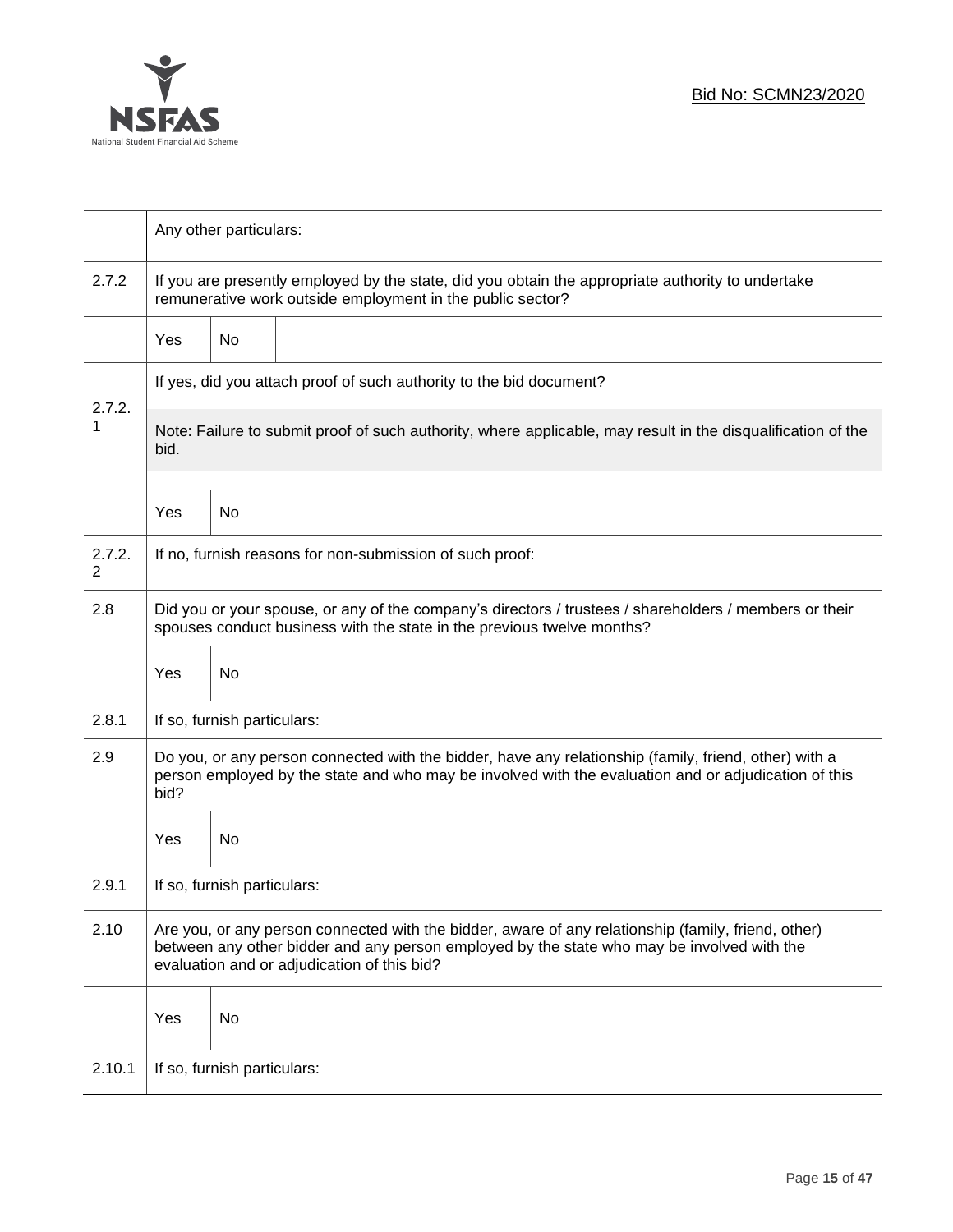

| 2.11   | Do you or any of the directors / trustees / shareholders / members of the company have any interest in<br>any other related companies whether or not they are bidding for this contract? |    |  |  |  |
|--------|------------------------------------------------------------------------------------------------------------------------------------------------------------------------------------------|----|--|--|--|
|        | Yes                                                                                                                                                                                      | No |  |  |  |
| 2.11.1 | If so, furnish particulars:                                                                                                                                                              |    |  |  |  |

# **Full details of directors / trustees / members / shareholders**.

| <b>Full Name</b> | <b>Identity Number</b> | Personal Income Tax<br>Reference Number | State Employee Number /<br>PERSEL Number |
|------------------|------------------------|-----------------------------------------|------------------------------------------|
|                  |                        |                                         |                                          |
|                  |                        |                                         |                                          |
|                  |                        |                                         |                                          |
|                  |                        |                                         |                                          |
|                  |                        |                                         |                                          |
|                  |                        |                                         |                                          |
|                  |                        |                                         |                                          |
|                  |                        |                                         |                                          |
|                  |                        |                                         |                                          |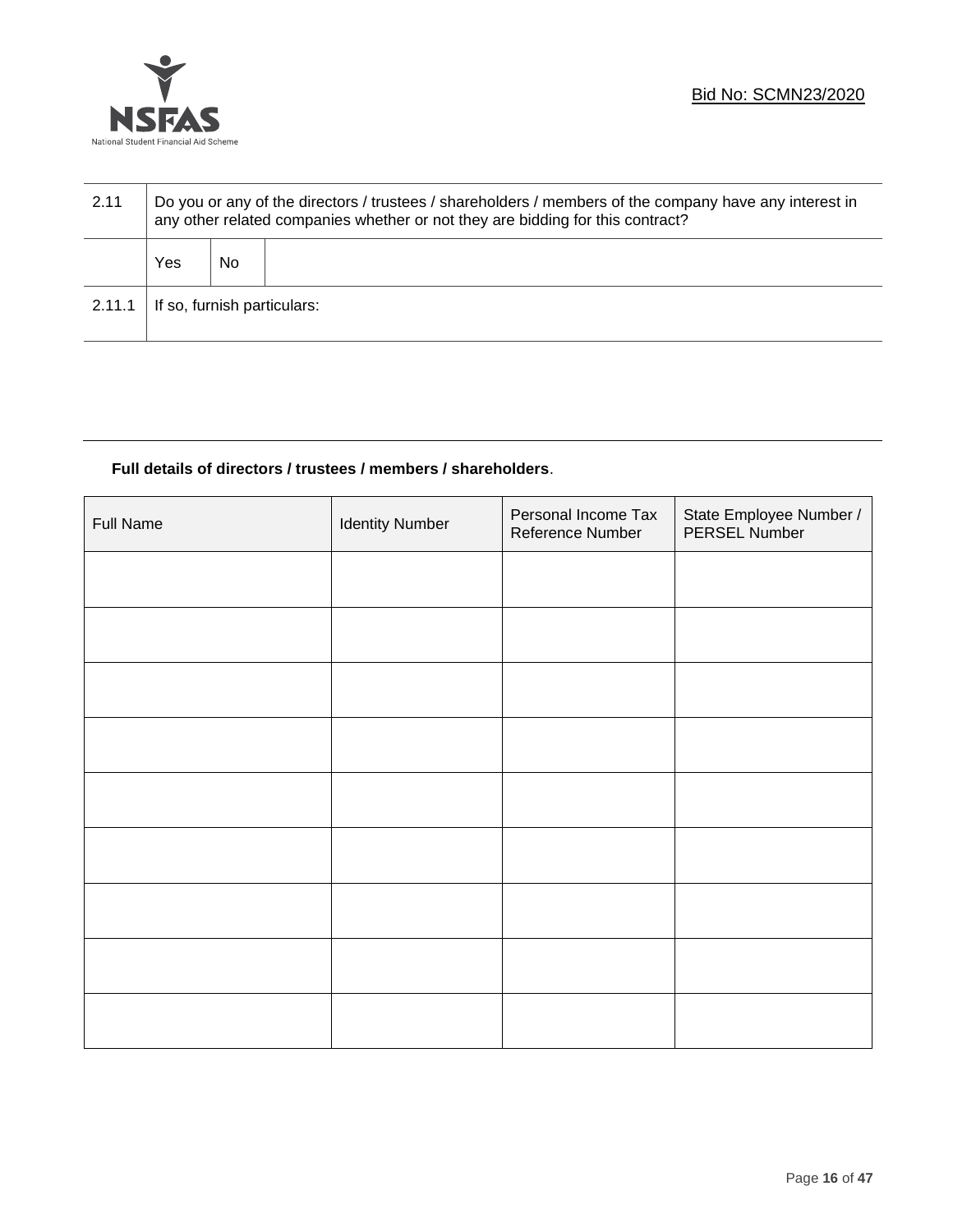

# **Declaration**

I, the undersigned (NAME)………………………………………………………………………

Certify that the information furnished in paragraphs 2 and 3 above is correct. I accept that the state may reject the bid or act against me should this declaration prove to be false.

| <b>Signature</b> | <b>Date</b>    |
|------------------|----------------|
|                  |                |
| <b>Position</b>  | Name of bidder |
|                  |                |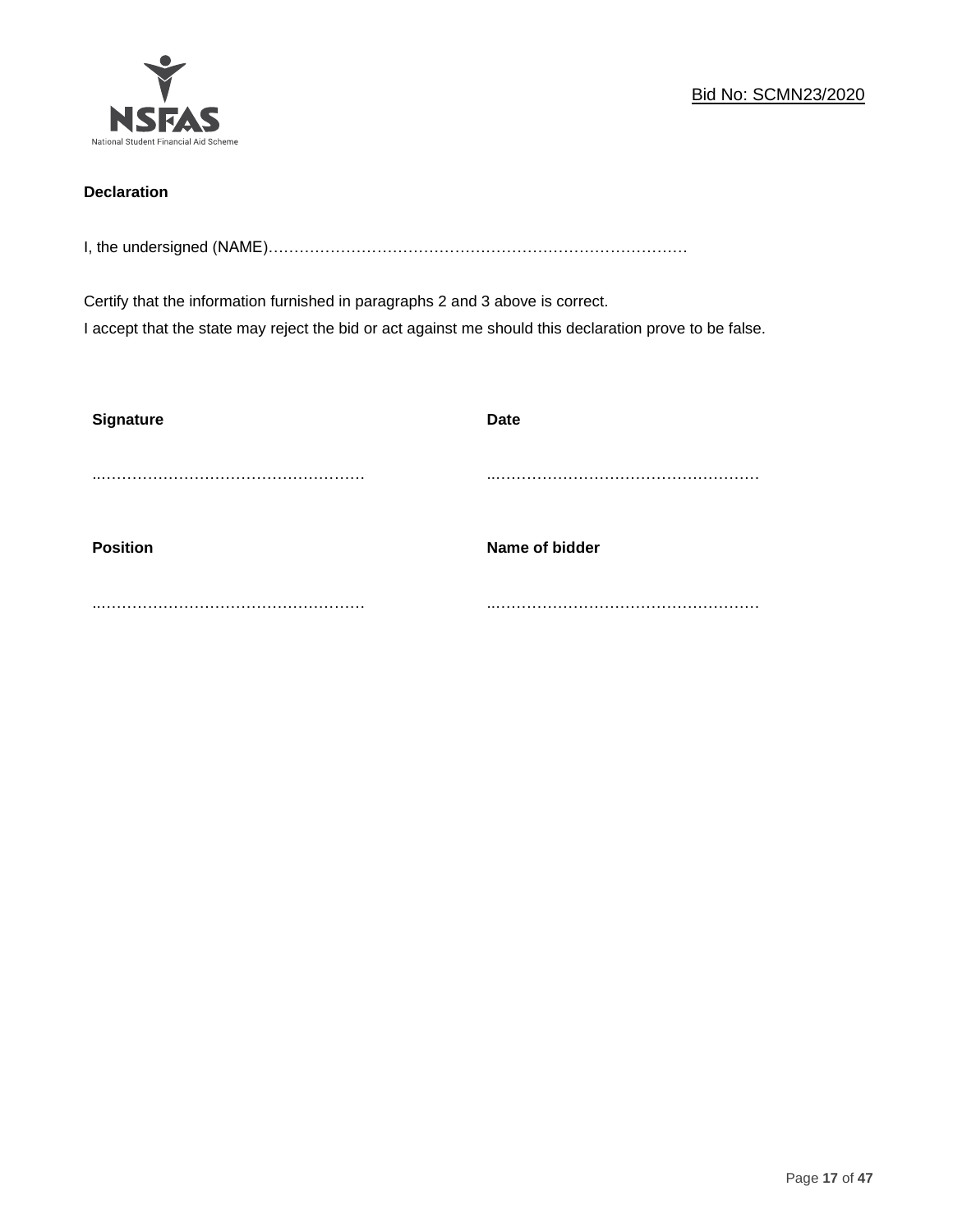

# **Declaration of bidder's past Supply Chain Management practices**

**SBD 8**

This declaration will be used by institutions to ensure that when goods and services are being procured, all reasonable steps are taken to combat the abuse of the supply chain management system.

The bid of any bidder may be disregarded if that bidder, or any of its directors have -

- (a) abused the institution's supply chain management system.
- (b) committed fraud or any other improper conduct in relation to such system; or
- (c) failed to perform on any previous contract.

In order to give effect to the above, **the following questionnaire must be completed and submitted with the bid.**

**The following particulars must be furnished:**

|      | Is the bidder or any of its directors listed on the National Treasury's Database of Restricted Suppliers as<br>companies or persons prohibited from doing business with the public sector?                                                    |                             |                                                                                                                                                                                                                                                                                                                                                                                       |  |  |
|------|-----------------------------------------------------------------------------------------------------------------------------------------------------------------------------------------------------------------------------------------------|-----------------------------|---------------------------------------------------------------------------------------------------------------------------------------------------------------------------------------------------------------------------------------------------------------------------------------------------------------------------------------------------------------------------------------|--|--|
| 1.1. | (Companies or persons who are listed on this Database were informed in writing of this restriction by the<br>Accounting Officer/Authority of the institution that imposed the restriction after the audi alteram partem<br>rule was applied). |                             |                                                                                                                                                                                                                                                                                                                                                                                       |  |  |
|      | The                                                                                                                                                                                                                                           |                             | Database of Restricted Suppliers now resides on the National Treasury's<br>website<br>(http://www.treasury.gov.za) and can be accessed by clicking on its link at the bottom of the home page.                                                                                                                                                                                        |  |  |
|      | Yes                                                                                                                                                                                                                                           | <b>No</b>                   |                                                                                                                                                                                                                                                                                                                                                                                       |  |  |
| 1.2. |                                                                                                                                                                                                                                               | If so, furnish particulars: |                                                                                                                                                                                                                                                                                                                                                                                       |  |  |
| 1.3. | the<br>The                                                                                                                                                                                                                                    | Prevention                  | Is the bidder or any of its directors listed on the Register for Tender Defaulters in terms of section 29 of<br>Combating<br>Corrupt<br>Activities<br>(No<br>and<br>of<br>Act<br>$12 \,$<br>2004)?<br>of<br>Register for Tender Defaulters can be accessed on the National Treasury's website<br>(http://www.treasury.gov.za) by clicking on its link at the bottom of the home page. |  |  |
|      | Yes                                                                                                                                                                                                                                           | No                          |                                                                                                                                                                                                                                                                                                                                                                                       |  |  |
| 1.4. | If so, furnish particulars:                                                                                                                                                                                                                   |                             |                                                                                                                                                                                                                                                                                                                                                                                       |  |  |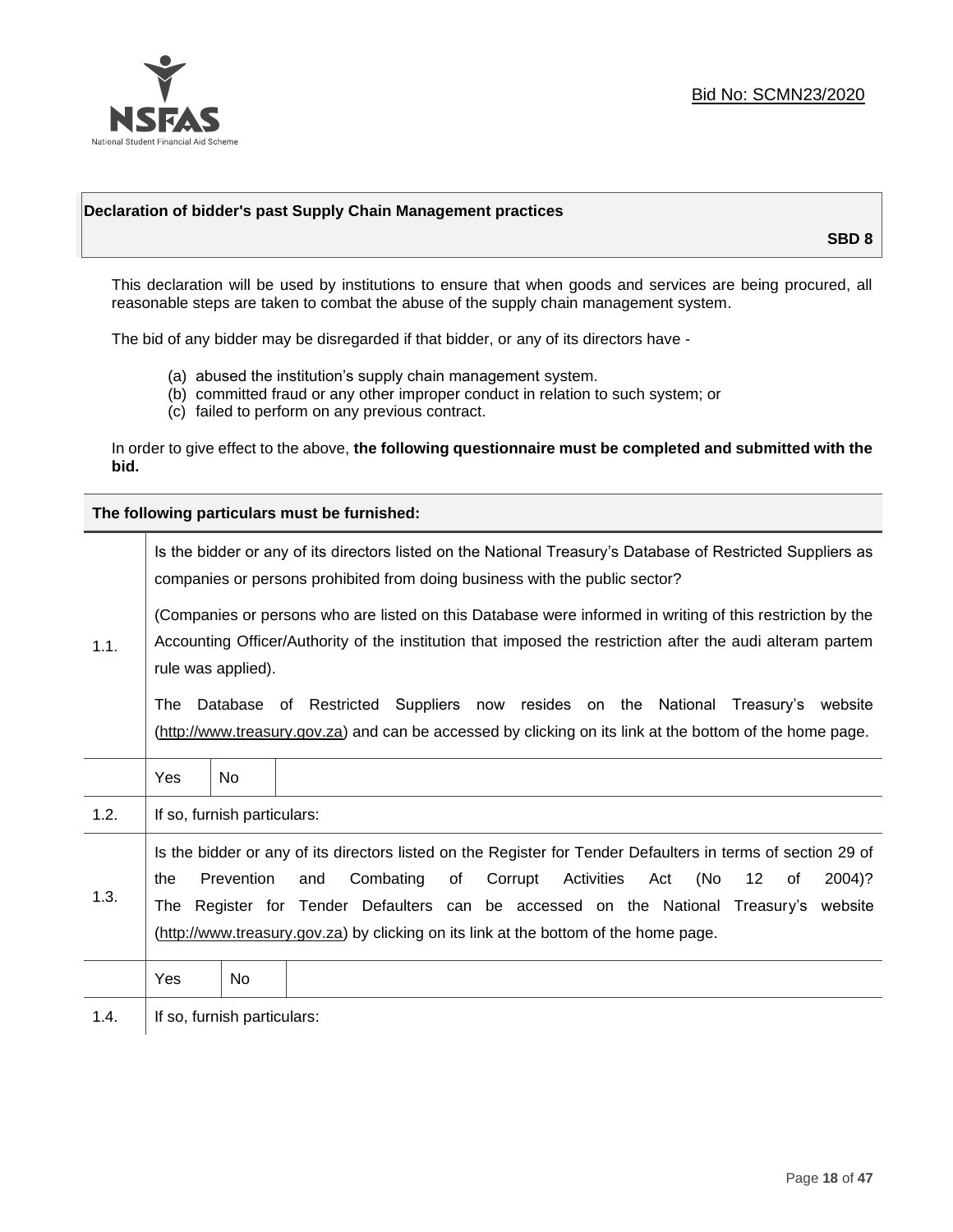

Τ

| 1.5. | Was the bidder or any of its directors convicted by a court of law (including a court outside of the<br>Republic of South Africa) for fraud or corruption during the past five years? |    |  |  |
|------|---------------------------------------------------------------------------------------------------------------------------------------------------------------------------------------|----|--|--|
|      | Yes                                                                                                                                                                                   | No |  |  |
| 1.6. | If so, furnish particulars:                                                                                                                                                           |    |  |  |
| 1.7. | Was any contract between the bidder and any organ of state terminated during the past five years on<br>account of failure to perform on or comply with the contract?                  |    |  |  |
|      | Yes                                                                                                                                                                                   | No |  |  |
| 1.8. | If so, furnish particulars:                                                                                                                                                           |    |  |  |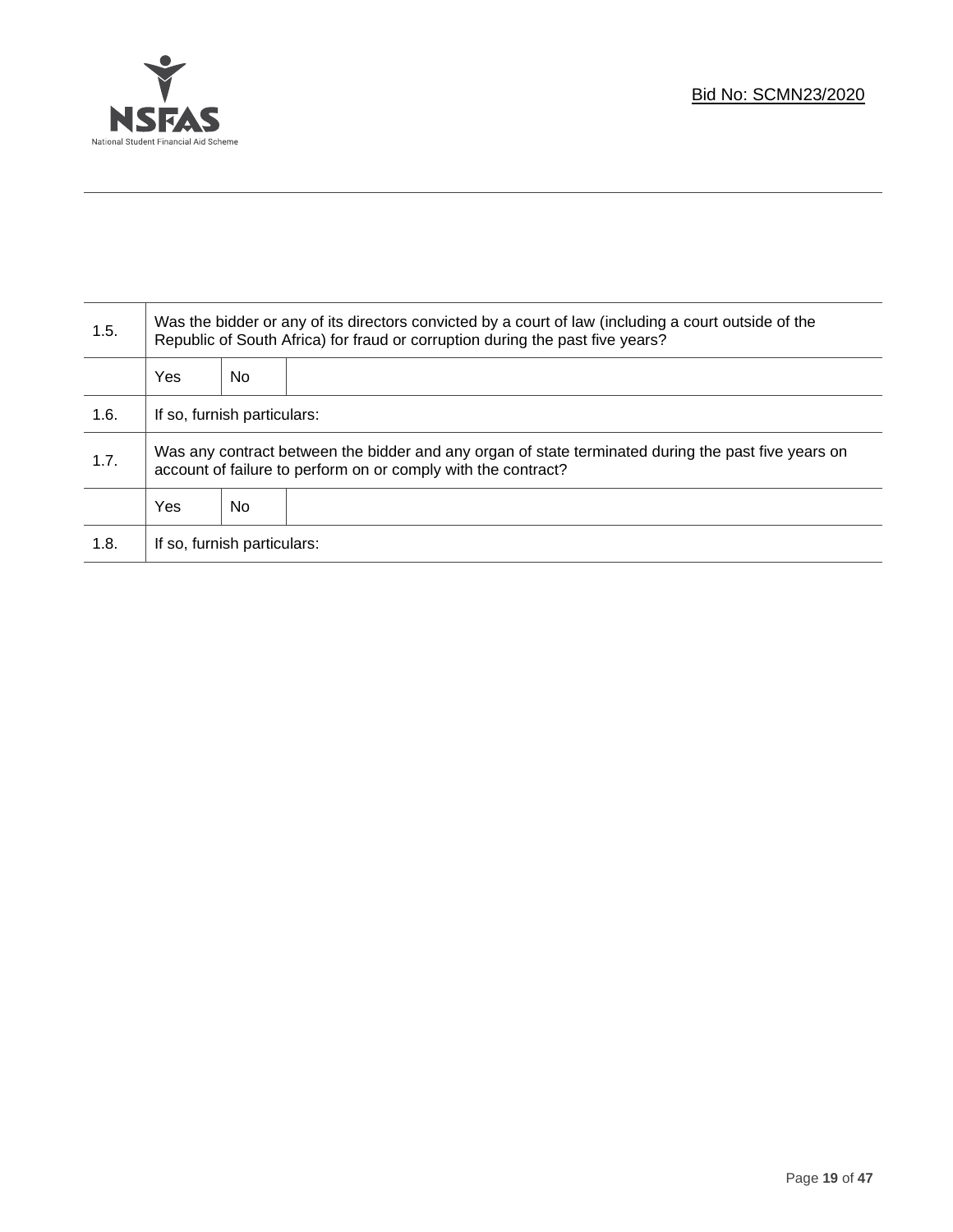

# **Declaration**

I, the undersigned (NAME)………………………………………………………………………

Certify that the information furnished on the declaration from is true and correct.

I accept that, in addition to cancellation of a contract, action may be taken against me should this declaration provide to be false.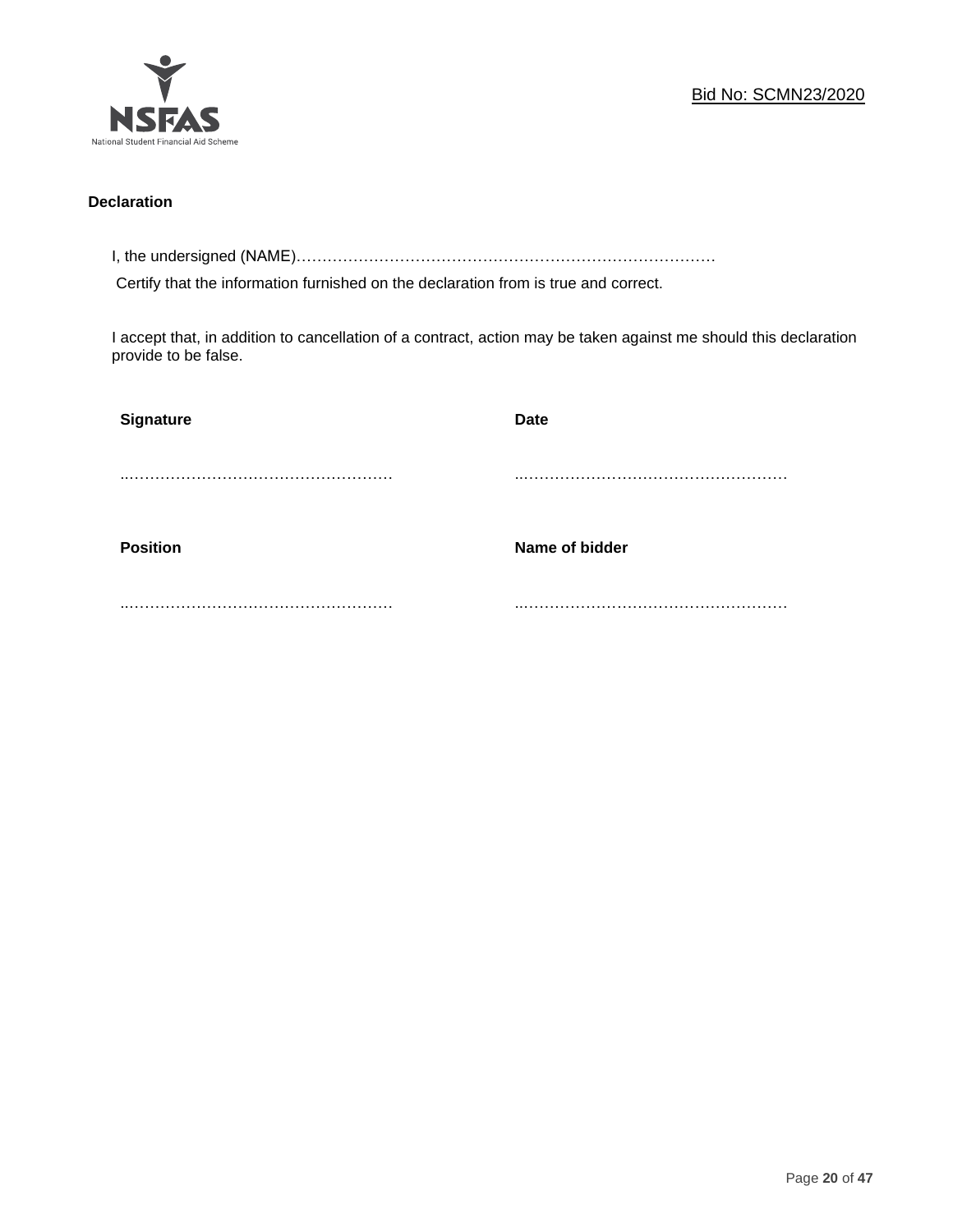# **SBD 9**

# **CERTIFICATE OF INDEPENDENT BID DETERMINATION**

I, the undersigned, in submitting the accompanying bid in response to the invitation for the bid made by: NSFAS

(Name of Institution)

Do hereby make the following statements that I certify to be true and complete in every respect:

| I certify, on behalf of: |  |
|--------------------------|--|
| (Name of Bidder)         |  |

- 1. I have read, and I understand the contents of this Certificate.
- 6.1.I understand that the accompanying bid will be disqualified if this Certificate is found not to be true and complete in every respect.
- 6.2.I am authorized by the bidder to sign this Certificate, and to submit the accompanying bid, on behalf of the bidder.
- 6.3.Each person whose signature appears on the accompanying bid has been authorized by the bidder to determine the terms of, and to sign the bid, on behalf of the bidder.
- 6.4.For the purposes of this Certificate and the accompanying bid, I understand that the word "competitor" shall include any individual or organization, other than the bidder, whether or not affiliated with the bidder, who:
	- 6.4.1.1.1. has been requested to submit a bid in response to this bid invitation.
	- 6.4.1.1.2. could potentially submit a bid in response to this bid invitation, based on their qualifications,
	- 6.4.1.1.3. Abilities or experience.
- 6.10. Provides the same goods and services as the bidder and/or is in the same line of business as the bidder.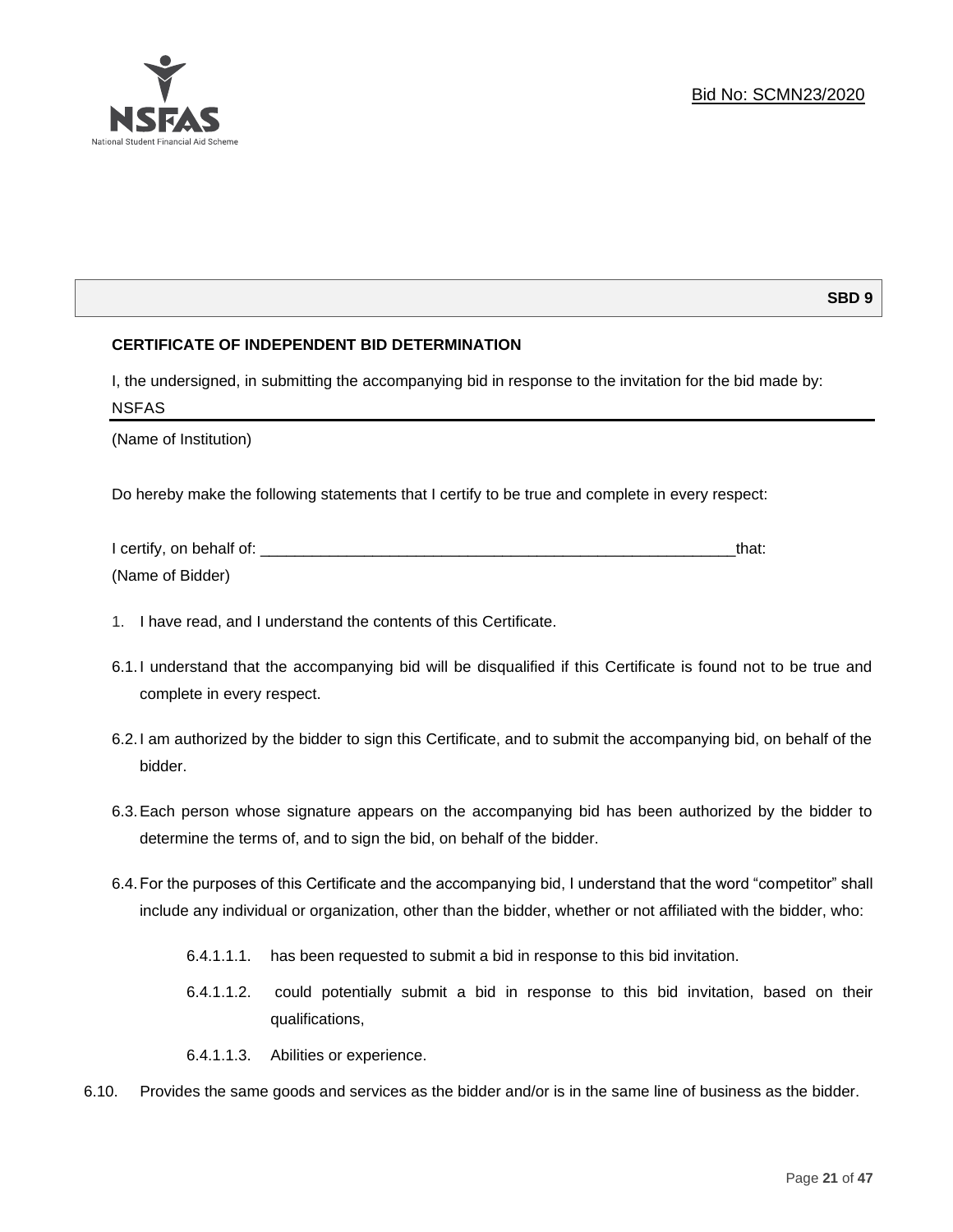

6.11. The bidder has arrived at the accompanying bid independently from, and without consultation, communication, agreement or arrangement with any competitor. However, communication between partners in a joint venture or consortium<sup>3</sup> will not be construed as collusive bidding.

<sup>3</sup> Joint venture or Consortium means an association of persons for the purpose of combining their expertise, property, capital, efforts, skill and knowledge in an activity for the execution of a contract.

- 6.12. In particular, without limiting the generality of paragraphs 6 above, there has been no consultation, communication, agreement or arrangement with any competitor regarding:
	- (a) prices
	- (b) geographical area where product or service will be rendered (market allocation)
	- (c) methods, factors or formulas used to calculate prices;
	- (d) the intention or decision to submit or not to submit, a bid;
	- (e) the submission of a bid which does not meet the specifications and conditions of the bid; or
	- (f) bidding with the intention not to win the bid.
- 6.13. In addition, there have been no consultations, communications, agreements or arrangements with any competitor regarding the quality, quantity, specifications and conditions or delivery particulars of the products or services to which this bid invitation relates.
- 6.14. The terms of the accompanying bid have not been, and will not be, disclosed by the bidder, directly or indirectly, to any competitor, prior to the date and time of the official bid opening or of the awarding of the contract.
- 6.15. I am aware that, in addition and without prejudice to any other remedy provided to combat any restrictive practices related to bids and contracts, bids that are suspicious will be reported to the Competition Commission for investigation and possible imposition of administrative penalties in terms of section 59 of the Competition Act No 89 of 1998 and or may be reported to the National Prosecuting Authority (NPA) for criminal investigation and or may be restricted from conducting business with the public sector for a period not exceeding ten (10) years in terms of the Prevention and Combating of Corrupt Activities Act No 12 of 2004 or any other applicable legislation.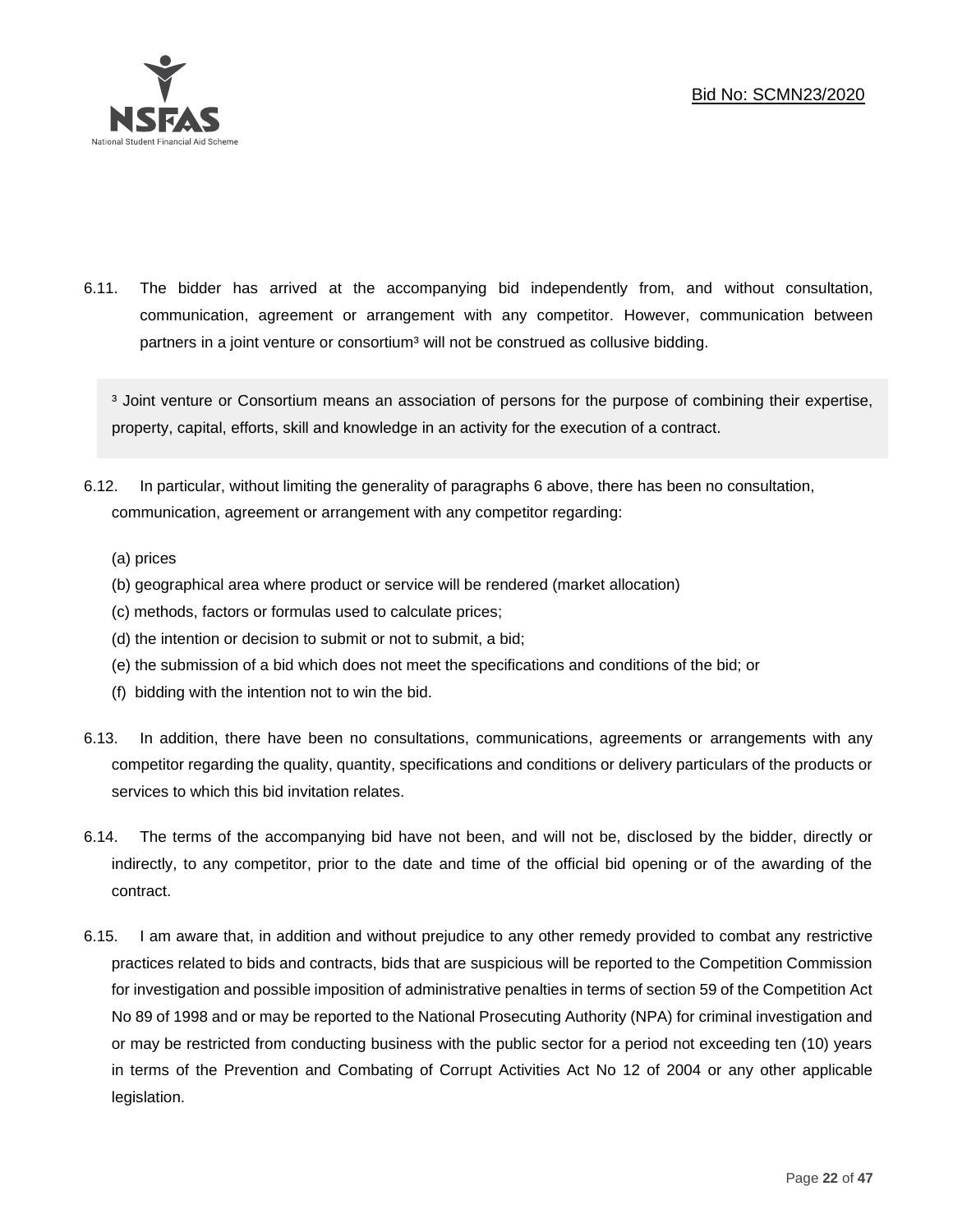

| Signature | Date           |
|-----------|----------------|
|           |                |
|           |                |
|           |                |
|           | Name of bidder |
| Position  |                |
|           |                |
|           |                |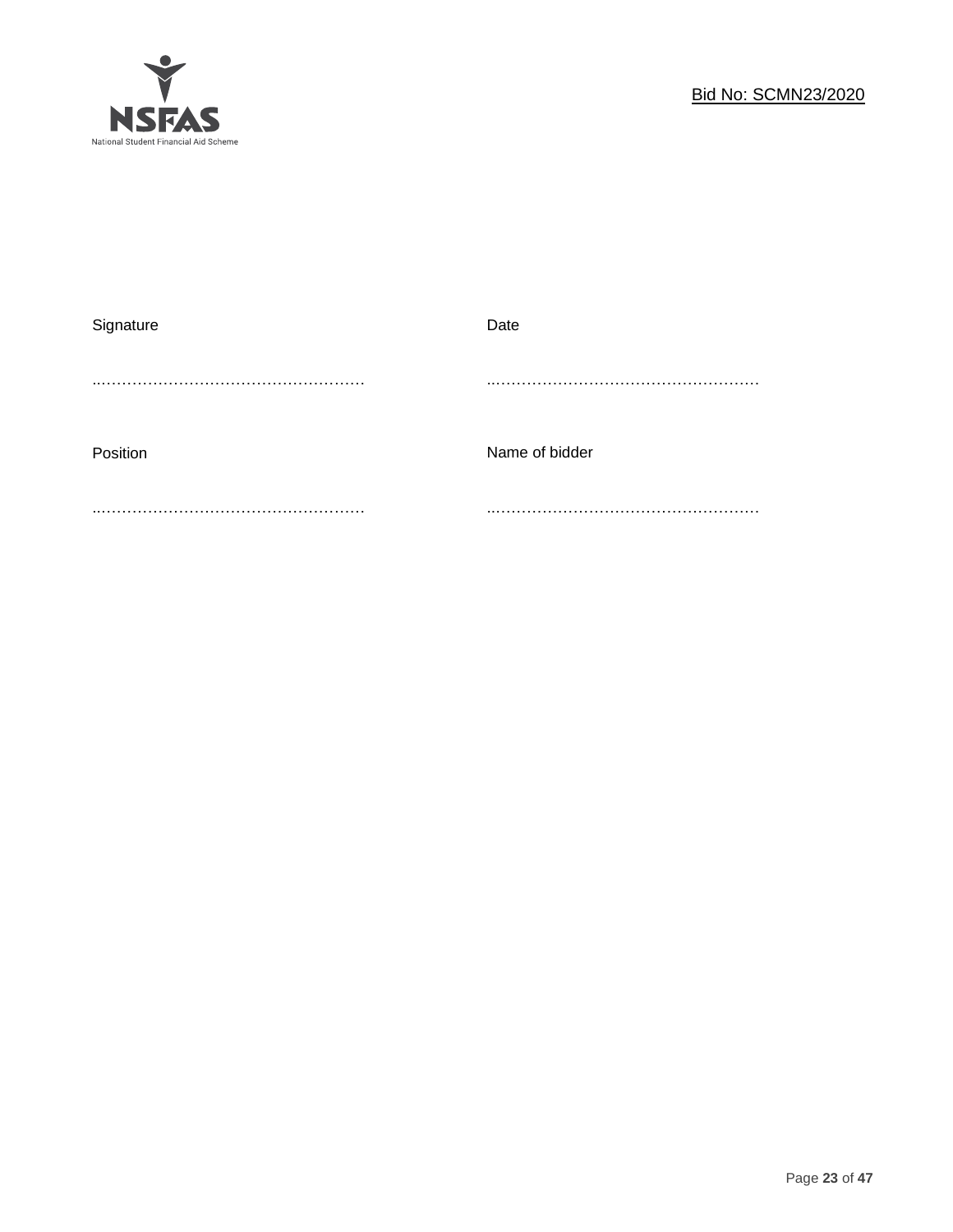

# **1. PREFERENCE POINTS CLAIM FORM IN TERMS OF THE PREFERENTIAL PROCUREMENT REGULATIONS 2017**

This preference form must form part of all bids invited. It contains general information and serves as a claim form for preference points for Broad-Based Black Economic Empowerment (B-BBEE) Status Level of Contribution

# **NB: BEFORE COMPLETING THIS FORM, BIDDERS MUST STUDY THE GENERAL CONDITIONS, DEFINITIONS AND DIRECTIVES APPLICABLE IN RESPECT OF B-BBEE, AS PRESCRIBED IN THE PREFERENTIAL PROCUREMENT REGULATIONS, 2017.**

# **1. GENERAL CONDITIONS**

- 1.1 The following preference point systems are applicable to all bid:
	- the 80/20 system for requirements with a Rand value of up to R50 000 000 (all applicable taxes included); and

1.2

a) The value of this bid is estimated not to exceed R50 000 000 (all applicable taxes included) and therefore the 80/20 Preference point system shall be applicable.

Points for this bid shall be awarded for:

- (a) Price; and
- (b) B-BBEE Status Level of Contributor.
- 1.3 The maximum points for this bid are allocated as follows:

|                                                   | <b>POINTS</b> |
|---------------------------------------------------|---------------|
| <b>PRICE</b>                                      | 80            |
| <b>B-BBEE STATUS LEVEL OF CONTRIBUTOR</b>         | 20            |
| Total points for Price and B-BBEE must not exceed | 100           |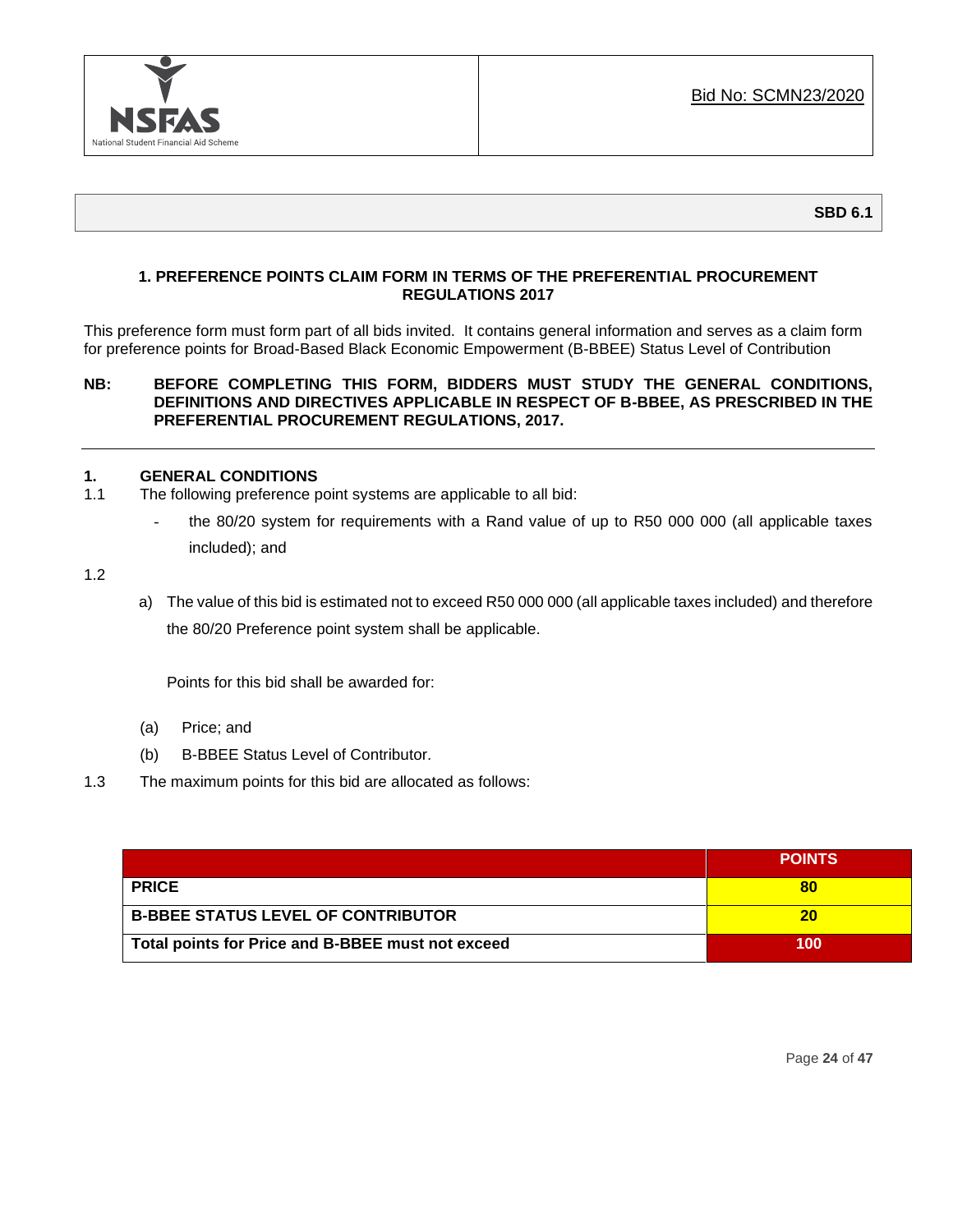

- 1.4 Failure on the part of a bidder to submit proof of B-BBEE Status level of contributor together with the bid, will be interpreted to mean that preference points for B-BBEE status level of contribution are not claimed.
- 1.5 The purchaser reserves the right to require of a bidder, either before a bid is adjudicated or at any time subsequently, to substantiate any claim in regard to preferences, in any manner required by the purchaser.

# **2. DEFINITIONS**

- (a) **"B-BBEE"** means broad-based black economic empowerment as defined in section 1 of the Broad-Based Black Economic Empowerment Act.
- (b) "**B-BBEE status level of contributor"** means the B-BBEE status of an entity in terms of a code of good practice on black economic empowerment, issued in terms of section 9(1) of the Broad-Based Black Economic Empowerment Act.
- (c) **"bid"** means a written offer in a prescribed or stipulated form in response to an invitation by an organ of state for the provision of goods or services, through price quotations, advertised competitive bidding processes or proposals.
- (d) **"Broad-Based Black Economic Empowerment Act"** means the Broad-Based Black Economic Empowerment Act, 2003 (Act No. 53 of 2003);
- **(e) "EME"** means an Exempted Micro Enterprise in terms of a code of good practice on black economic empowerment issued in terms of section 9 (1) of the Broad-Based Black Economic Empowerment Act.
- (f) **"functionality"** means the ability of a tenderer to provide goods or services in accordance with specifications as set out in the tender documents.
- (g) **"prices"** includes all applicable taxes less all unconditional discounts;
- (h) **"proof of B-BBEE status level of contributor"** means:
	- **1)** B-BBEE Status level certificate issued by an authorized body or person;
	- **2)** A sworn affidavit as prescribed by the B-BBEE Codes of Good Practice;
	- **3)** Any other requirement prescribed in terms of the B-BBEE Act;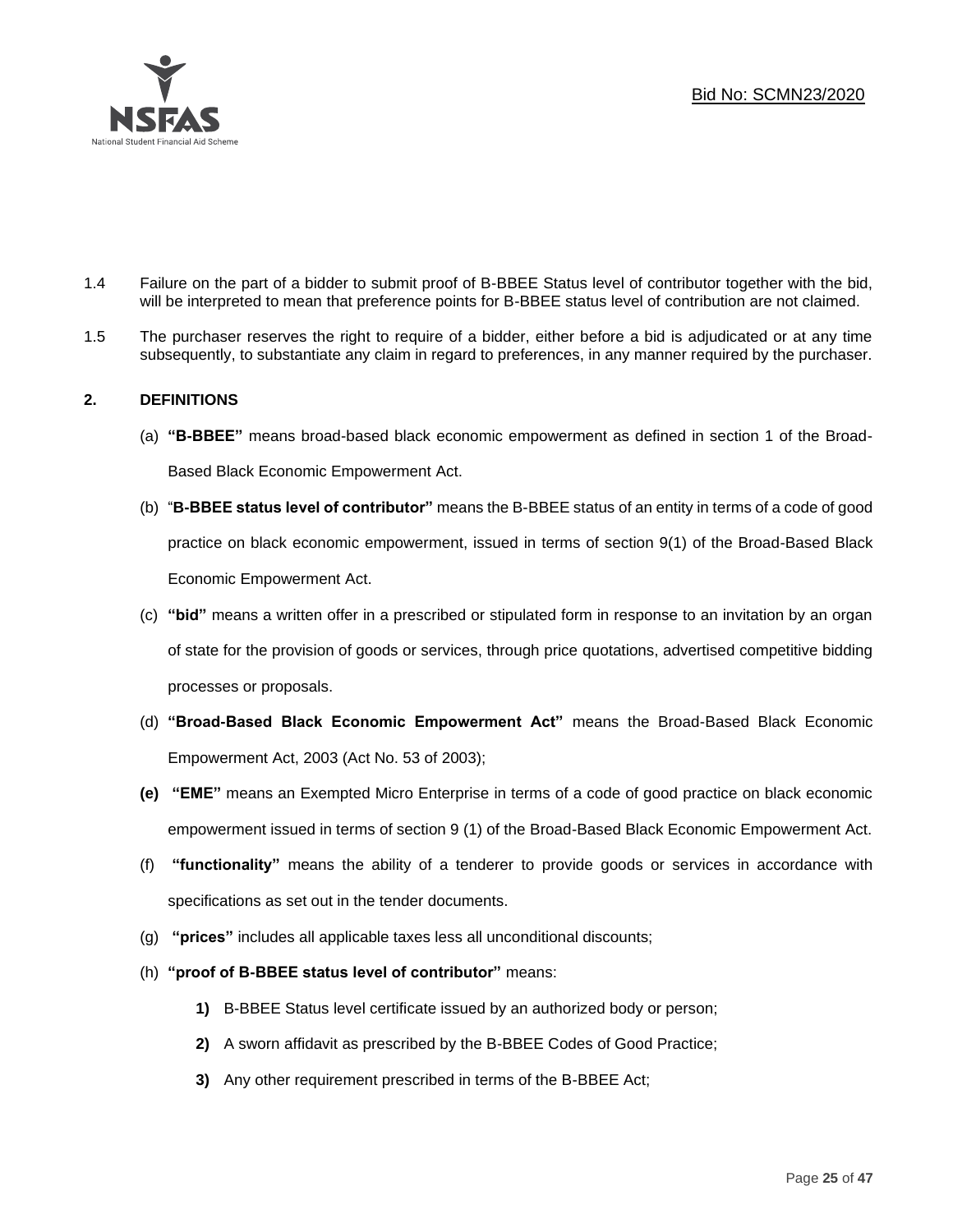

- (i) **"QSE"** means a qualifying small business enterprise in terms of a code of good practice on black economic empowerment issued in terms of section 9 (1) of the Broad-Based Black Economic Empowerment Act.
- *(j)* **"rand value"** means the total estimated value of a contract in Rand, calculated at the time of bid invitation, and includes all applicable taxes.

# **3. POINTS AWARDED FOR PRICE**

# 3.1 **THE 80/20 PREFERENCE POINT SYSTEMS**

A maximum of 80 points is allocated for price on the following basis:

**80/20**

$$
Ps = 80 \left( 1 - \frac{Pt - P \min}{P \min} \right)
$$

Where

Ps = Points scored for price of bid under consideration

l

Pt = Price of bid under consideration

Pmin = Price of lowest acceptable bid

# **4. POINTS AWARDED FOR B-BBEE STATUS LEVEL OF CONTRIBUTOR**

4.1 In terms of Regulation 6 (2) and 7 (2) of the Preferential Procurement Regulations, preference points must be awarded to a bidder for attaining the B-BBEE status level of contribution in accordance with the table below: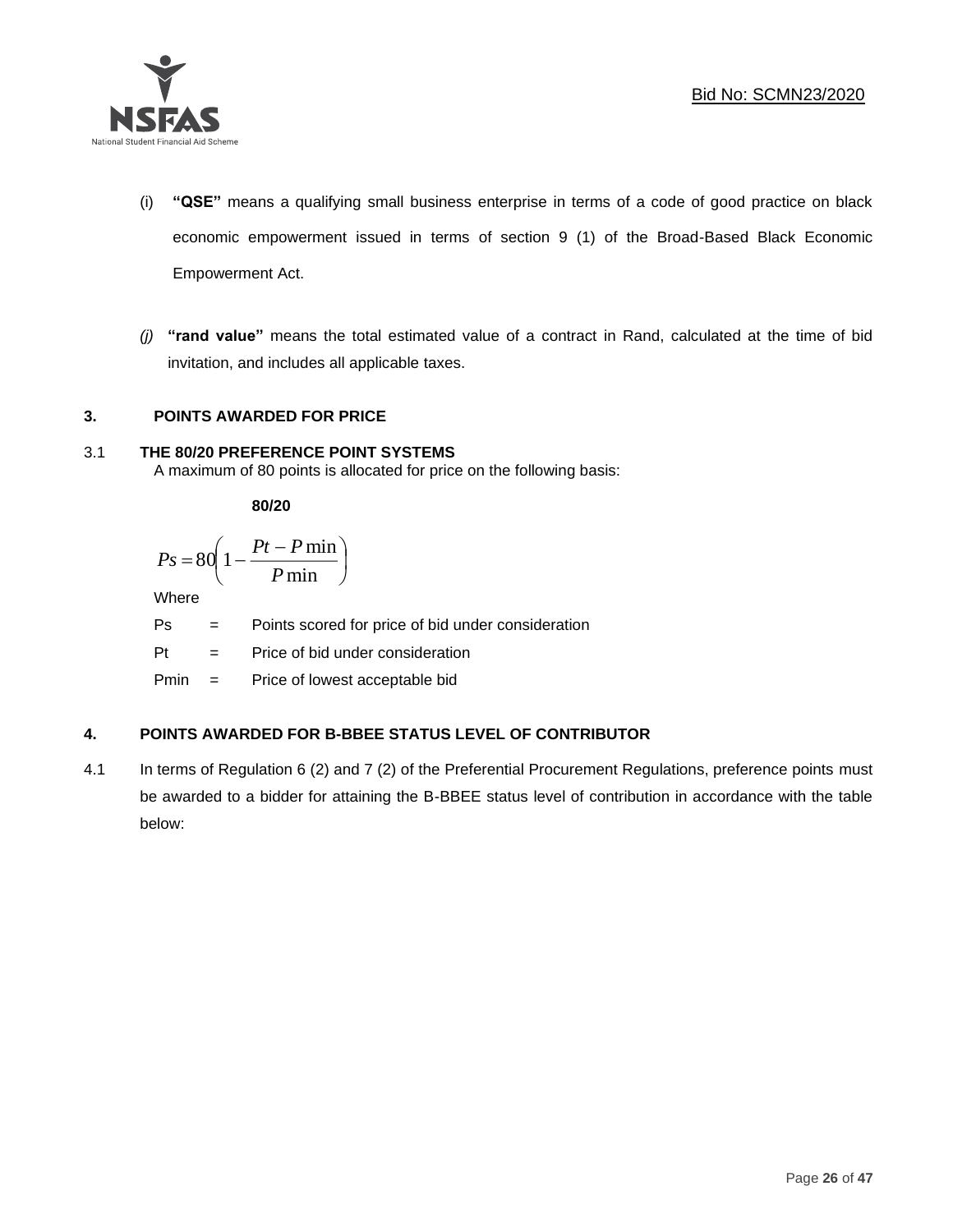

| <b>B-BBEE Status Level of</b><br><b>Contributor</b> | <b>Number of points</b><br>(90/10 system) | <b>Number of points</b><br>(80/20 system) |
|-----------------------------------------------------|-------------------------------------------|-------------------------------------------|
|                                                     | 10                                        | 20                                        |
| 2                                                   | 9                                         | 18                                        |
| 3                                                   | 6                                         | 14                                        |
|                                                     | 5                                         | 12                                        |
| 5                                                   |                                           | 8                                         |
| 6                                                   | 3                                         | 6                                         |
|                                                     |                                           |                                           |
| 8                                                   |                                           |                                           |
| Non-compliant contributor                           |                                           |                                           |

# **5. BID DECLARATION**

5.1 Bidders who claim points in respect of B-BBEE Status Level of Contribution must complete the following:

# **6. B-BBEE STATUS LEVEL OF CONTRIBUTOR CLAIMED IN TERMS OF PARAGRAPHS 1.4 AND 4.1**

6.1 B-BBEE Status Level of Contributor: = ……… (maximum of 20 points)

(Points claimed in respect of paragraph 7.1 must be in accordance with the table reflected in paragraph

4.1 and must be substantiated by relevant proof of B-BBEE status level of contributor.

# **7. SUB-CONTRACTING**

7.1 Will any portion of the contract be sub-contracted?

# (*Tick applicable box*)



7.1.1 If yes, indicate:

- i) What percentage of the contract will be subcontracted............…………….…………%
- ii) The name of the sub-contractor…………………………………………………………...
- iii) The B-BBEE status level of the sub-contractor......................................……………...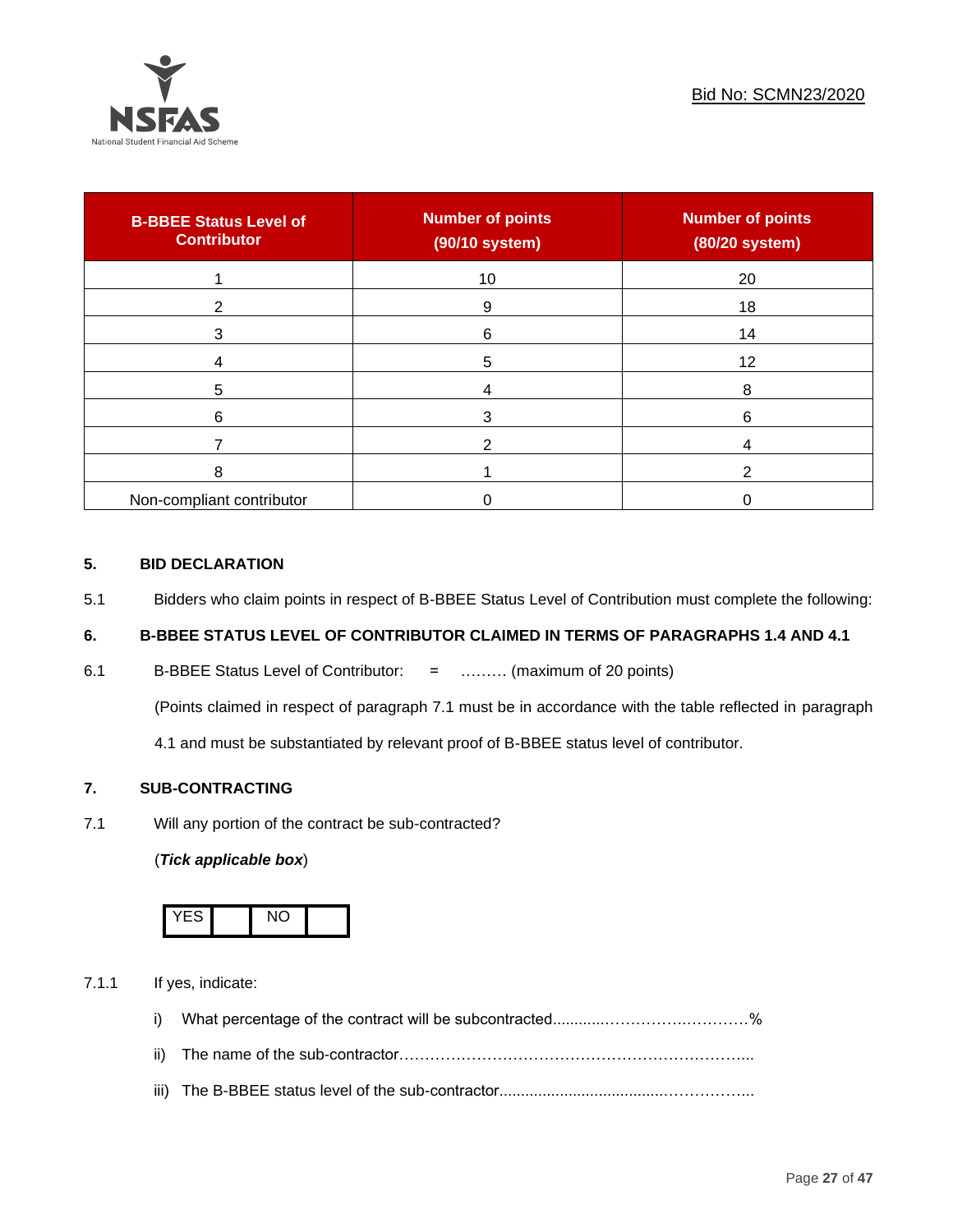

iv) Whether the sub-contractor is an EME or QSE

# *(Tick applicable box*)



v) Specify, by ticking the appropriate box, if subcontracting with an enterprise in terms of Preferential

Procurement Regulations,2017:

| Designated Group: An EME or QSE which is at last 51% owned by:    | <b>EME</b> | <b>QSE</b> |  |  |
|-------------------------------------------------------------------|------------|------------|--|--|
|                                                                   | $\sqrt{ }$ | V          |  |  |
| <b>Black people</b>                                               |            |            |  |  |
| Black people who are youth                                        |            |            |  |  |
| Black people who are women                                        |            |            |  |  |
| Black people with disabilities                                    |            |            |  |  |
| Black people living in rural or underdeveloped areas or townships |            |            |  |  |
| Cooperative owned by black people                                 |            |            |  |  |
| Black people who are military veterans                            |            |            |  |  |
| <b>OR</b>                                                         |            |            |  |  |
| Any EME                                                           |            |            |  |  |
| Any QSE                                                           |            |            |  |  |

# 8. **DECLARATION WITH REGARD TO COMPANY/FIRM**

- 8.1 Name of company/firm………………………………………………………………………….
- 8.2 VAT registration number…………………………………….…………………………………
- 8.3 Company registration number…………….……………………….…………………………….

# 8.4 TYPE OF COMPANY/ FIRM

- D Partnership/Joint Venture / Consortium
- □ One-person business/sole propriety
- D Close corporation
- D Company
- (Pty) Limited

[TICK APPLICABLE BOX]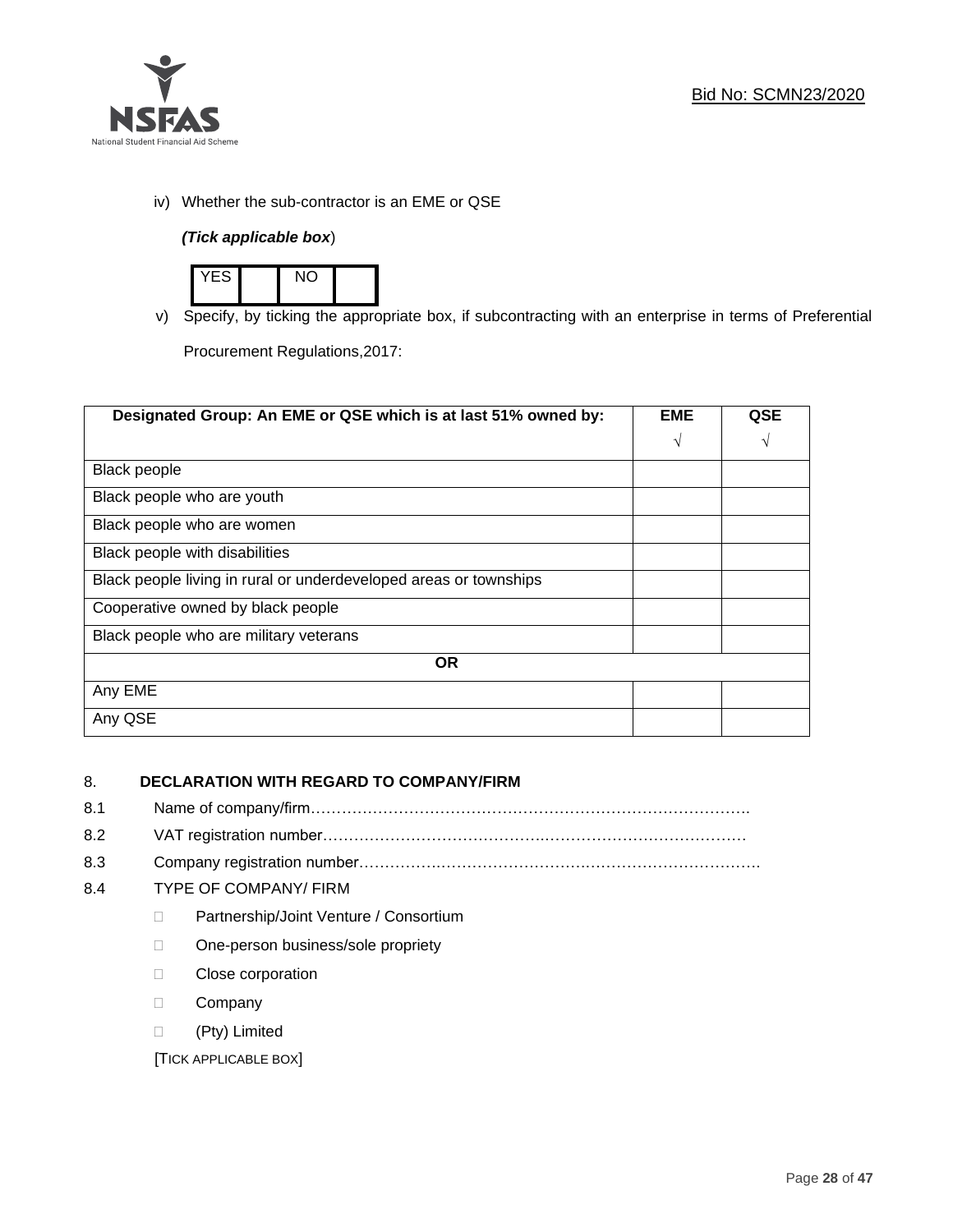

| 8.5 | DESCRIBE PRINCIPAL BUSINESS ACTIVITIES                                                                                                                                                                              |                                                                                                            |  |  |
|-----|---------------------------------------------------------------------------------------------------------------------------------------------------------------------------------------------------------------------|------------------------------------------------------------------------------------------------------------|--|--|
|     |                                                                                                                                                                                                                     |                                                                                                            |  |  |
|     |                                                                                                                                                                                                                     |                                                                                                            |  |  |
| 8.6 | <b>COMPANY CLASSIFICATION</b>                                                                                                                                                                                       |                                                                                                            |  |  |
|     | $\Box$                                                                                                                                                                                                              | Manufacturer                                                                                               |  |  |
|     | Ш                                                                                                                                                                                                                   | Supplier                                                                                                   |  |  |
|     | □                                                                                                                                                                                                                   | Professional service provider                                                                              |  |  |
|     | $\Box$                                                                                                                                                                                                              | Other service providers, e.g. transporter, etc.                                                            |  |  |
|     |                                                                                                                                                                                                                     | [TICK APPLICABLE BOX]                                                                                      |  |  |
| 8.7 |                                                                                                                                                                                                                     |                                                                                                            |  |  |
| 8.8 | I/we, the undersigned, who is / are duly authorised to do so on behalf of the company/firm, certify that the                                                                                                        |                                                                                                            |  |  |
|     | points claimed, based on the B-BBE status level of contributor indicated in paragraphs 1.4 and 6.1 of the<br>foregoing certificates, qualifies the company/ firm for the preference(s) shown and I / we acknowledge |                                                                                                            |  |  |
|     |                                                                                                                                                                                                                     |                                                                                                            |  |  |
|     | that:                                                                                                                                                                                                               |                                                                                                            |  |  |
|     | i)                                                                                                                                                                                                                  | The information furnished is true and correct.                                                             |  |  |
|     | ii)                                                                                                                                                                                                                 | The preference points claimed are in accordance with the General Conditions as indicated in                |  |  |
|     |                                                                                                                                                                                                                     | paragraph 1 of this form.                                                                                  |  |  |
|     | iii)                                                                                                                                                                                                                | In the event of a contract being awarded as a result of points claimed as shown in paragraphs 1.4 and      |  |  |
|     |                                                                                                                                                                                                                     | 6.1, the contractor may be required to furnish documentary proof to the satisfaction of the purchaser      |  |  |
|     |                                                                                                                                                                                                                     | that the claims are correct.                                                                               |  |  |
|     |                                                                                                                                                                                                                     | iv) If the B-BBEE status level of contributor has been claimed or obtained on a fraudulent basis or any of |  |  |
|     |                                                                                                                                                                                                                     | the conditions of contract have not been fulfilled, the purchaser may, in addition to any other remedy     |  |  |
|     |                                                                                                                                                                                                                     | it may have -                                                                                              |  |  |
|     |                                                                                                                                                                                                                     |                                                                                                            |  |  |

(a) disqualify the person from the bidding process.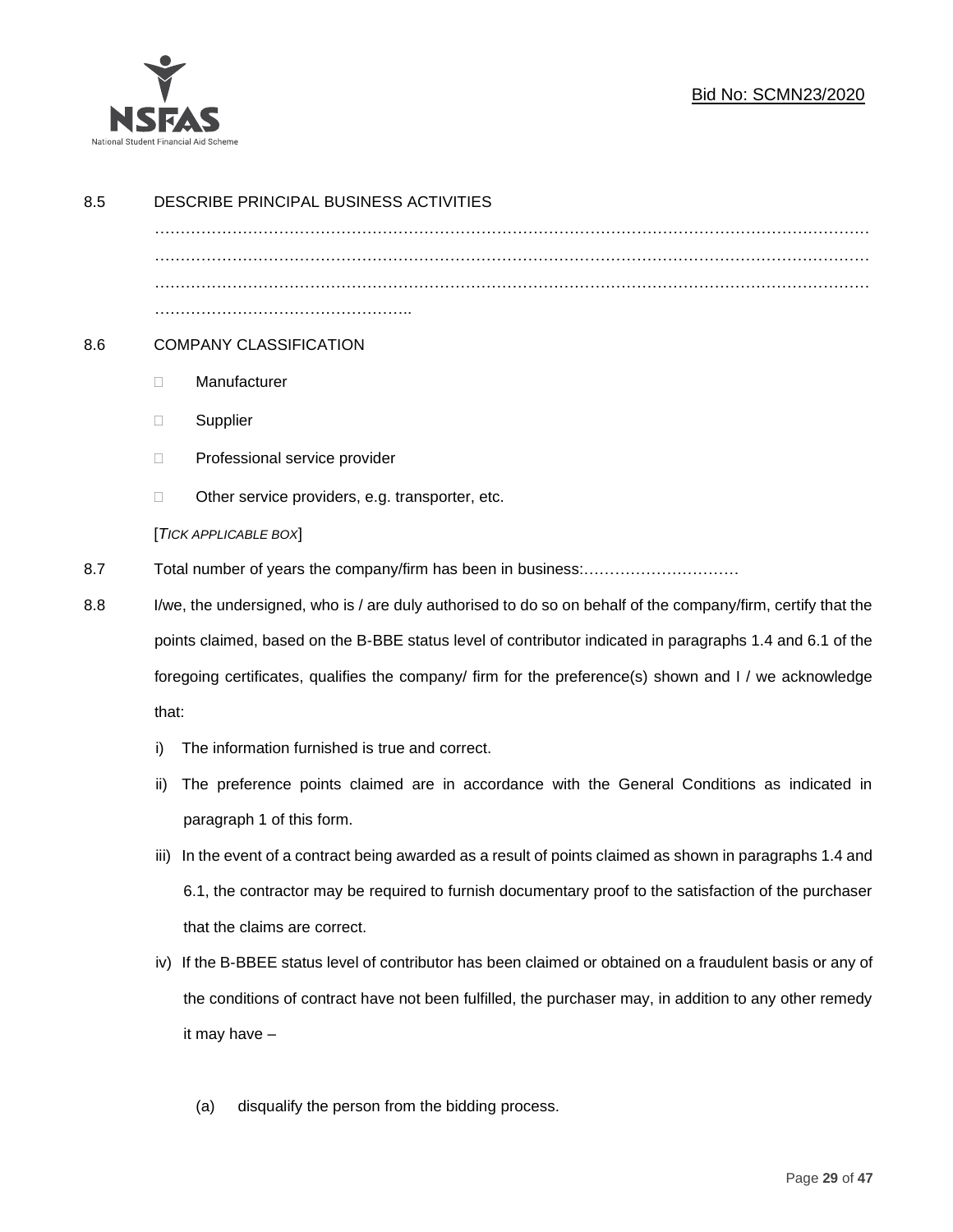

- (b) recover costs, losses or damages it has incurred or suffered as a result of that person's conduct.
- (c) cancel the contract and claim any damages which it has suffered as a result of having to make less favourable arrangements due to such cancellation.
- (d) recommend that the bidder or contractor, its shareholders and directors, or only the shareholders and directors who acted on a fraudulent basis, be restricted by the National Treasury from obtaining business from any organ of state for a period not exceeding 10 years, after the *audi alteram partem* (hear the other side) rule has been applied; and
- (e) forward the matter for criminal prosecution.

| <b>WITNESSES</b> |                            |  |
|------------------|----------------------------|--|
|                  | SIGNATURE(S) OF BIDDERS(S) |  |
|                  | DATE:<br>.<br>ADDRESS      |  |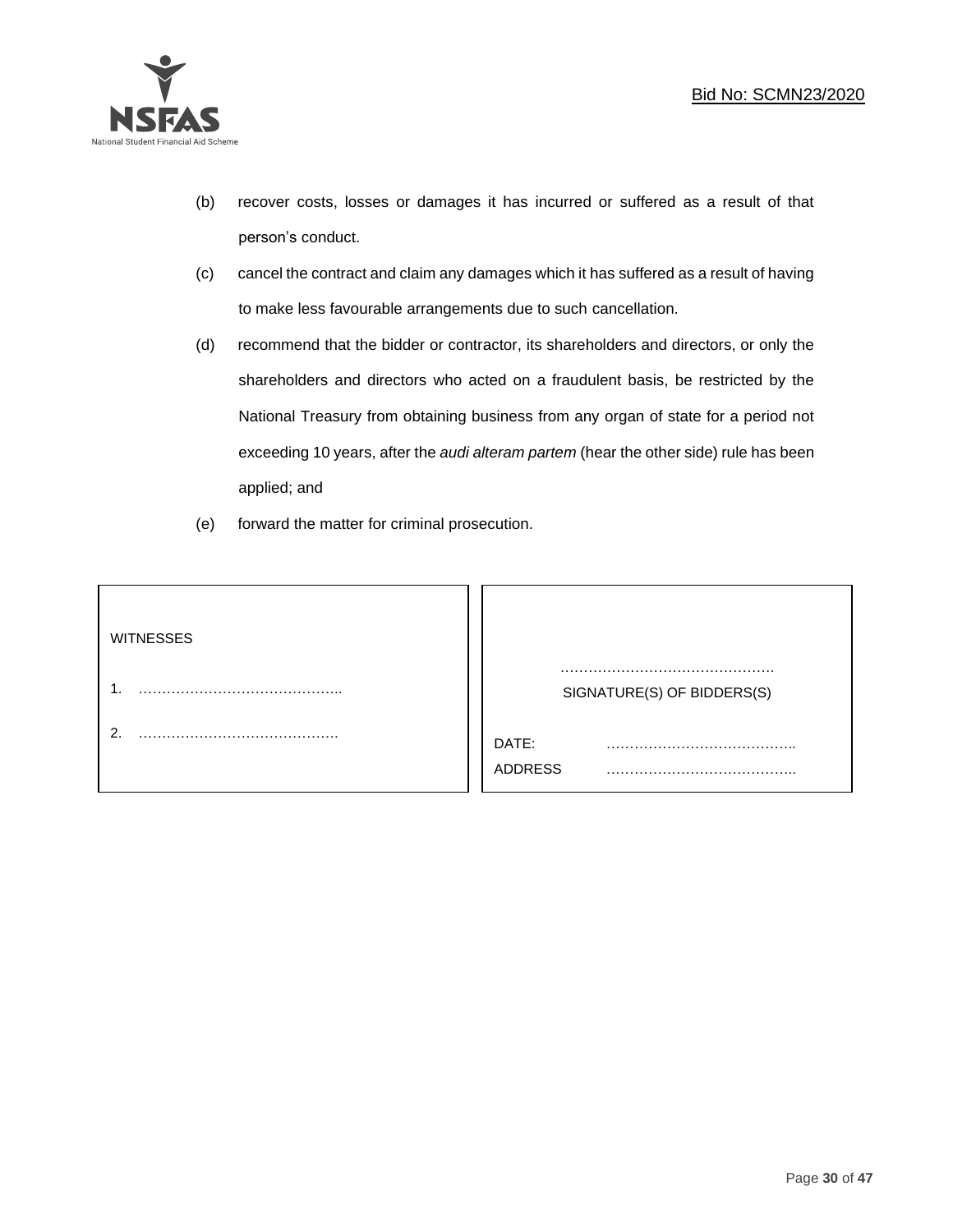

# GOVERNMENT PROCUREMENT

# **GENERAL CONDITIONS OF CONTRACT July 2010**

# **NOTES**

The purpose of this document is to:

(i) Draw special attention to certain general conditions applicable to government bids, contracts and orders; and

(ii) To ensure that clients be familiar with regard to the rights and obligations of all parties involved in doing business with government.

In this document words in the singular also mean in the plural and vice versa and words in the masculine also mean in the feminine and neuter.

• The General Conditions of Contract will form part of all bid documents and may not be amended.

Special Conditions of Contract (SCC) relevant to a specific bid, should be compiled separately for every bid (if applicable) and will supplement the General Conditions of Contract. Whenever there is a conflict, the provisions in the SCC shall prevail.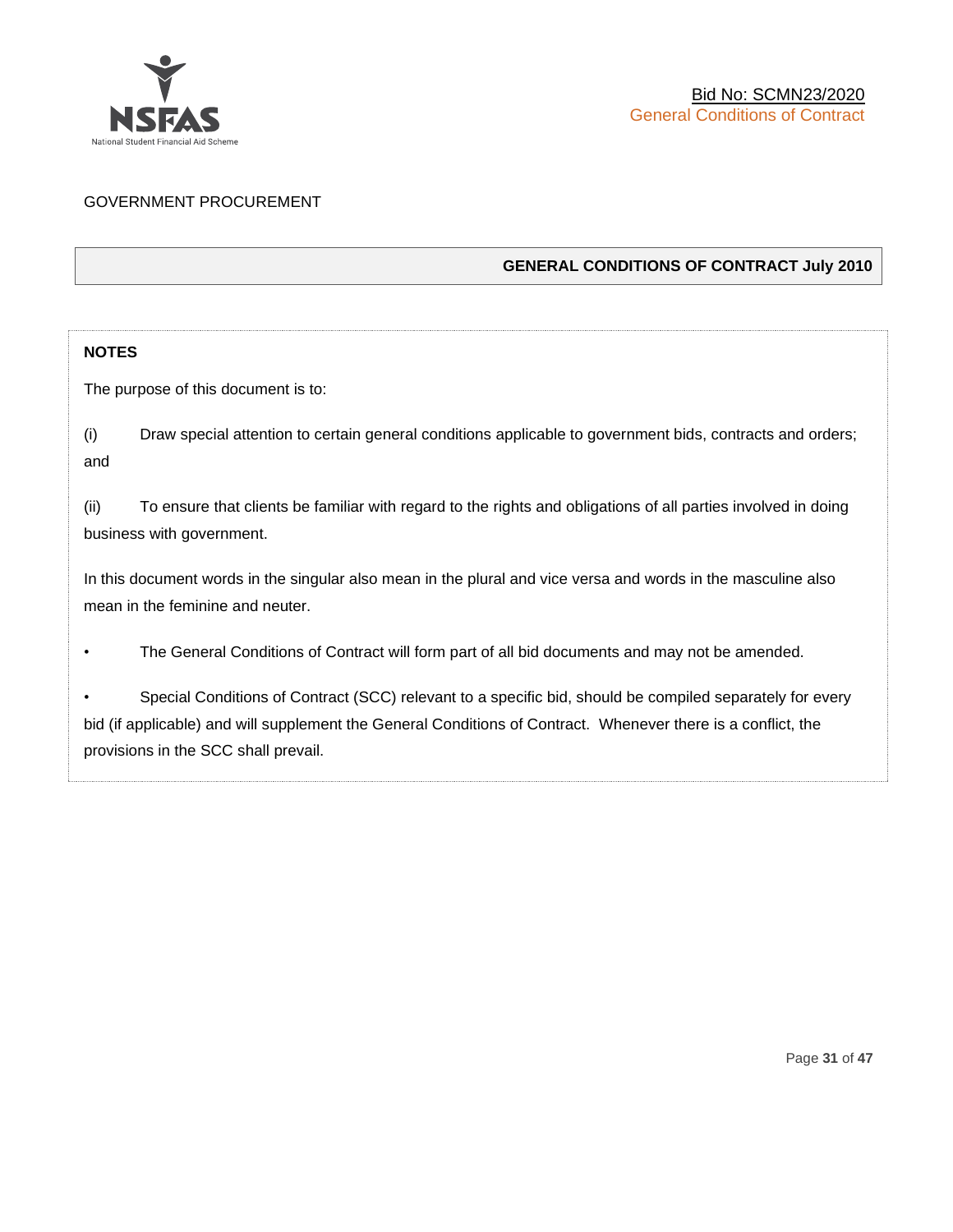

# TABLE OF CLAUSES

- 1. Definitions
- 2. Application
- 3. General
- 4. Standards
- 5. Use of contract documents and information; inspection
- 6. Patent rights
- 7. Performance security
- 8. Inspections, tests and analysis
- 9. Packing
- 10. Delivery and documents
- 11. Insurance
- 12. Transportation
- 13. Incidental services
- 14. Spare parts
- 15. Warranty
- 16. Payment
- 17. Prices
- 18. Contract amendments
- 19. Assignment
- 20. Subcontracts
- 21. Delays in the supplier's performance
- 22. Penalties
- 23. Termination for default
- 24. Dumping and countervailing duties
- 25. Force Majeure
- 26. Termination for insolvency
- 27. Settlement of disputes
- 28. Limitation of liability
- 29. Governing language
- 30. Applicable law
- 31. Notices
- 32. Taxes and duties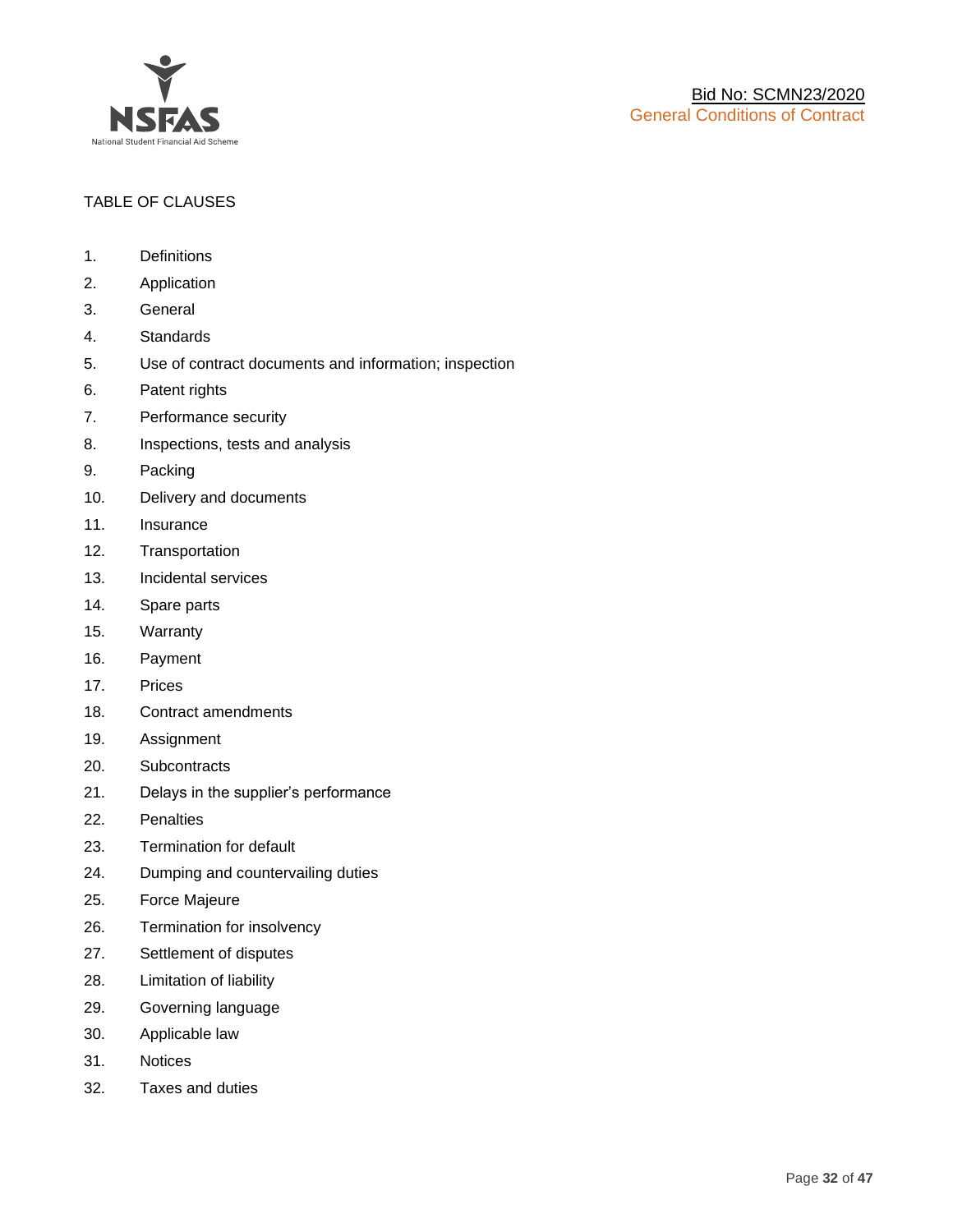

- 33. National Industrial Participation Programme (NIPP)
- 34. Prohibition of restrictive practices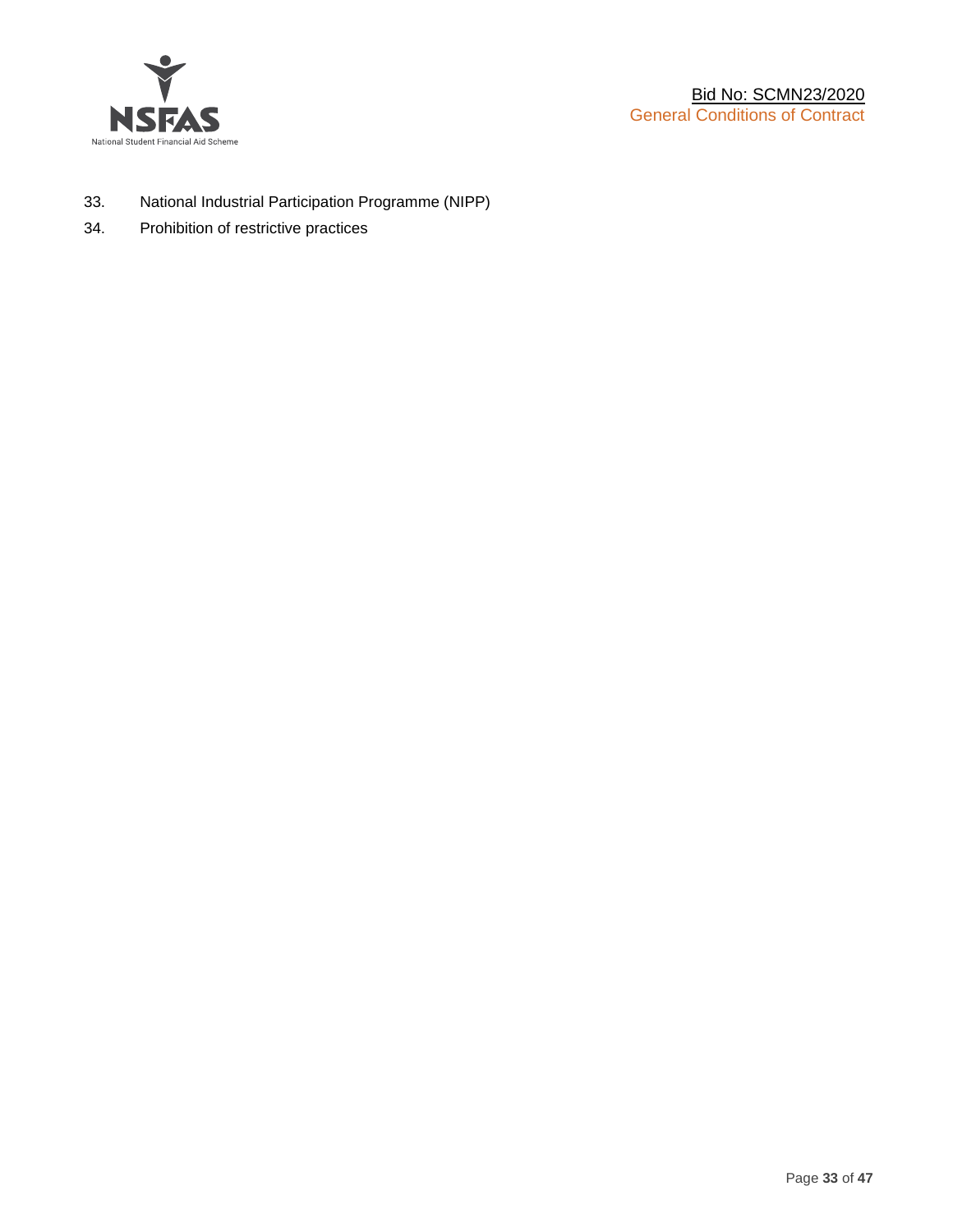

#### **General Conditions of Contract**

#### **1. Definitions**

- 1. The following terms shall be interpreted as indicated:
- 1.1 "Closing time" means the date and hour specified in the bidding documents for the receipt of bids.
- 1.2 "Contract" means the written agreement entered into between the purchaser and the supplier, as recorded in the contract form signed by the parties, including all attachments and appendices thereto and all documents incorporated by reference therein.
- 1.3 "Contract price" means the price payable to the supplier under the contract for the full and proper performance of his contractual obligations.
- 1.4 "Corrupt practice" means the offering, giving, receiving, or soliciting of anything of value to influence the action of a public official in the procurement process or in contract execution.
- 1.5 "Countervailing duties" are imposed in cases where an enterprise abroad is subsidized by its government and encouraged to market its products internationally.
- 1.6 "Country of origin" means the place where the goods were mined, grown or produced or from which the services are supplied. Goods are produced when, through manufacturing, processing or substantial and major assembly of components, a commercially recognized new product results that is substantially different in basic characteristics or in purpose or utility from its components.
- 1.7 "Day" means calendar day.
- 1.8 "Delivery" means delivery in compliance of the conditions of the contract or order.
- 1.9 "Delivery ex stock" means immediate delivery directly from stock actually on hand.
- 1.10 "Delivery into consignees store or to his site" means delivered and unloaded in the specified store or depot or on the specified site in compliance with the conditions of the contract or order, the supplier bearing all risks and charges involved until the supplies are so delivered and a valid receipt is obtained.
- 1.11 "Dumping" occurs when a private enterprise abroad market its goods on own initiative in the RSA at lower prices than that of the country of origin and which have the potential to harm the local industries in the RSA.
- 1.12 " Force majeure" means an event beyond the control of the supplier and not involving the supplier's fault or negligence and not foreseeable. Such events may include, but is not restricted to, acts of the purchaser in its sovereign capacity, wars or revolutions, fires, floods, epidemics, quarantine restrictions and freight embargoes.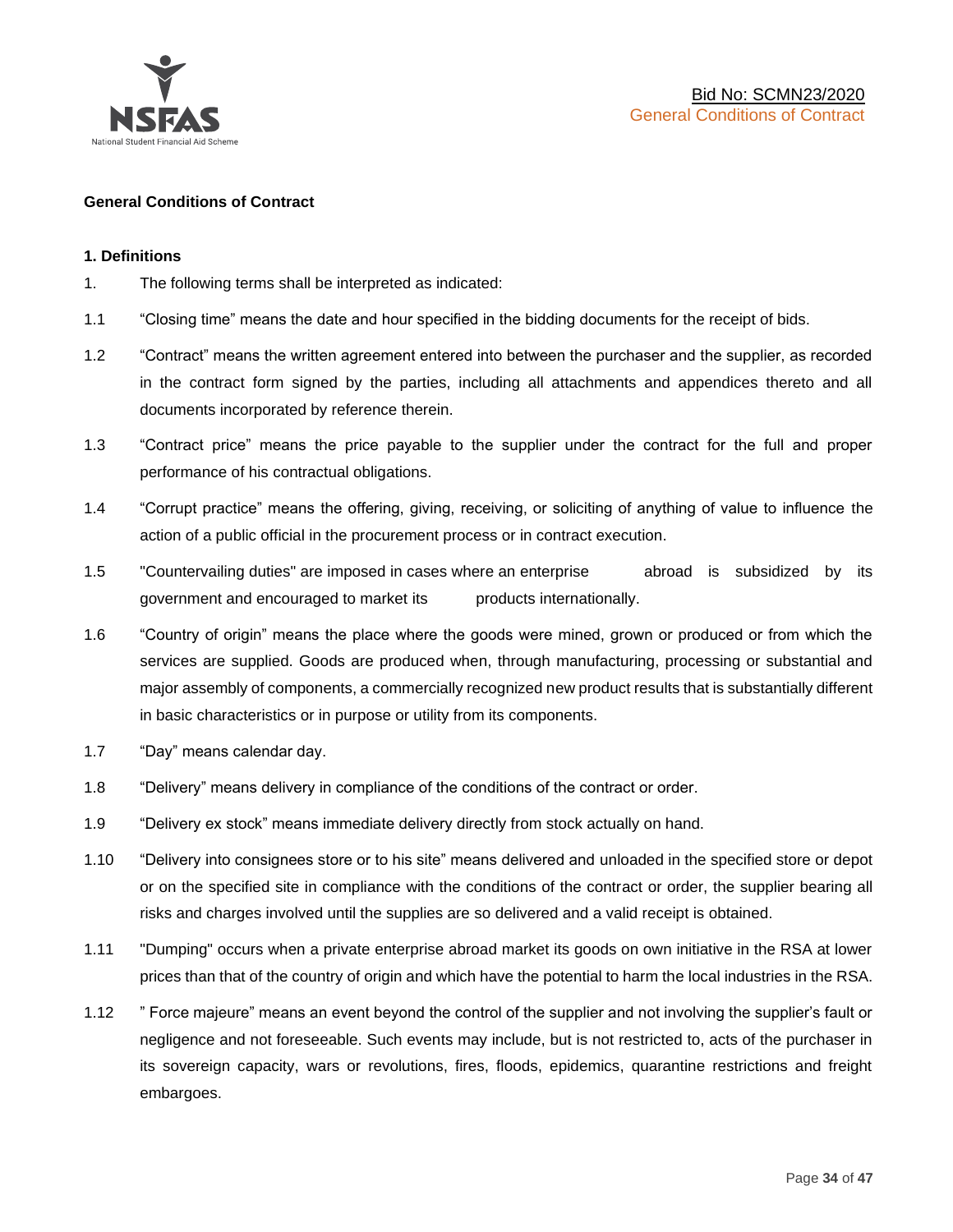

- 1.13 "Fraudulent practice" means a misrepresentation of facts in order to influence a procurement process or the execution of a contract to the detriment of any bidder and includes collusive practice among bidders (prior to or after bid submission) designed to establish bid prices at artificial non-competitive levels and to deprive the bidder of the benefits of free and open competition.
- 1.14 "GCC" means the General Conditions of Contract.
- 1.15 "Goods" means all of the equipment, machinery, and/or other materials that the supplier is required to supply to the purchaser under the contract.
- 1.16 "Imported content" means that portion of the bidding price represented by the cost of components, parts or materials which have been or are still to be imported (whether by the supplier or his subcontractors) and which costs are inclusive of the costs abroad, plus freight and other direct importation costs such as landing costs, dock dues, import duty, sales duty or other similar tax or duty at the South African place of entry as well as transportation and handling charges to the factory in the Republic where the supplies covered by the bid will be manufactured.
- 1.17 "Local content" means that portion of the bidding price which is not included in the imported content provided that local manufacture does take place.
- 1.18 "Manufacture" means the production of products in a factory using labour, materials, components and machinery and includes other related value-adding activities.
- 1.19 "Order" means an official written order issued for the supply of goods or works or the rendering of a service.
- 1.20 "Project site," where applicable, means the place indicated in bidding documents.
- 1.21 "Purchaser" means the organization purchasing the goods.
- 1.22 "Republic" means the Republic of South Africa.
- 1.23 "SCC" means the Special Conditions of Contract.
- 1.24 "Services" means those functional services ancillaries to the supply of the goods, such as transportation and any other incidental services, such as installation, commissioning, provision of technical assistance, training, catering, gardening, security, maintenance and other such obligations of the supplier covered under the contract.
- 1.25 "Written" or "in writing" means handwritten in ink or any form of electronic or mechanical writing.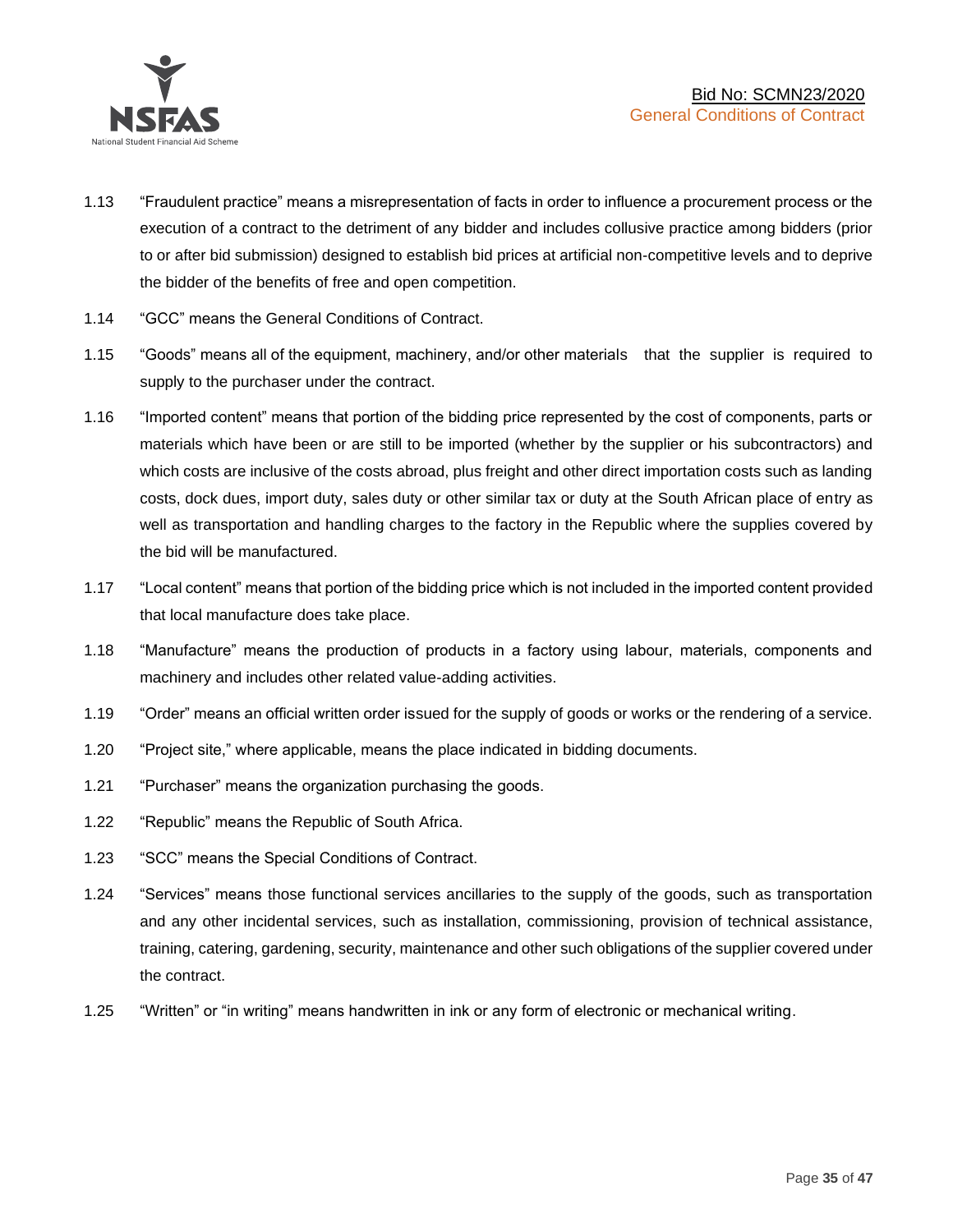

# **2. Application**

- 2.1 These general conditions are applicable to all bids, contracts and orders including bids for functional and professional services, sales, hiring, letting and the granting or acquiring of rights, but excluding immovable property, unless otherwise indicated in the bidding documents.
- 2.2 Where applicable, special conditions of contract are also laid down to cover specific supplies, services or works.
- 2.3 Where such special conditions of contract are in conflict with these general conditions, the special conditions shall apply.

#### **3 General**

- 3.1 Unless otherwise indicated in the bidding documents, the purchaser shall not be liable for any expense incurred in the preparation and submission of a bid. Where applicable a non-refundable fee for documents may be charged.
- 3.2 With certain exceptions, invitations to bid are only published in the Government Tender Bulletin. The Government Tender Bulletin may be obtained directly from the Government Printer, Private Bag X85, Pretoria 0001, or accessed electronically from [www.treasury.gov.za](http://www.treasury.gov.za/)

#### **4. Standards**

4.1 The goods supplied shall conform to the standards mentioned in the bidding documents and specifications.

#### **5. Use of contract documents and information; inspection**.

- 5.1 The supplier shall not, without the purchaser's prior written consent, disclose the contract, or any provision thereof, or any specification, plan, drawing, pattern, sample, or information furnished by or on behalf of the purchaser in connection therewith, to any person other than a person employed by the supplier in the performance of the contract. Disclosure to any such employed person shall be made in confidence and shall extend only so far as may be necessary for purposes of such performance.
- 5.2 The supplier shall not, without the purchaser's prior written consent, make use of any document or information mentioned in GCC clause 5.1 except for purposes of performing the contract.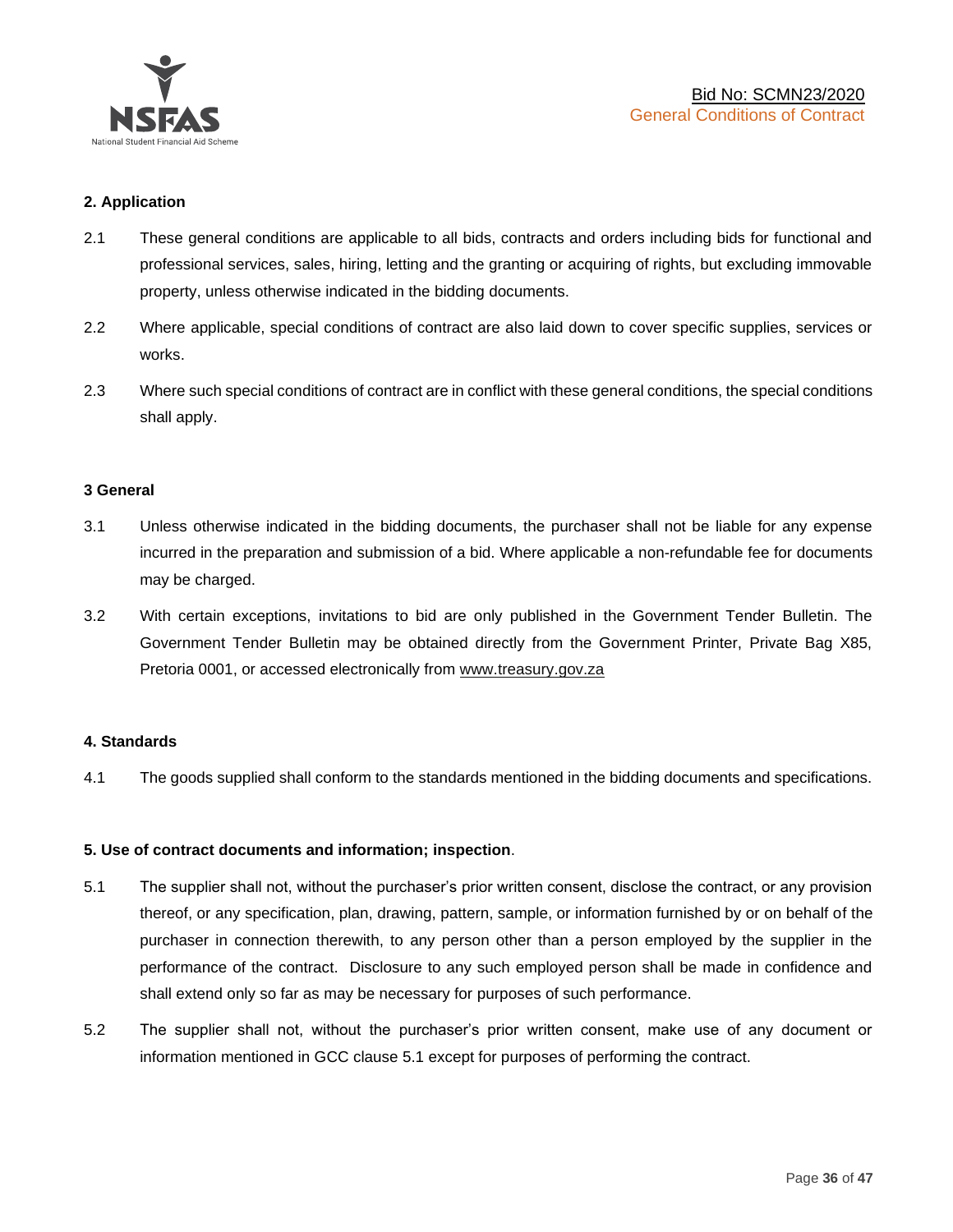

- 5.3 Any document, other than the contract itself mentioned in GCC clause 5.1 shall remain the property of the purchaser and shall be returned (all copies) to the purchaser on completion of the supplier's performance under the contract if so, required by the purchaser.
- 5.4 The supplier shall permit the purchaser to inspect the supplier's records relating to the performance of the supplier and to have them audited by auditors appointed by the purchaser, if so, required by the purchaser.

# **6. Patent rights**

6.1 The supplier shall indemnify the purchaser against all third-party claims of infringement of patent, trademark, or industrial design rights arising from use of the goods or any part thereof by the purchaser.

# **7. Performance security**

- 7.1 Within thirty (30) days of receipt of the notification of contract award, the successful bidder shall furnish to the purchaser the performance security of the amount specified in SCC.
- 7.2 The proceeds of the performance security shall be payable to the purchaser as compensation for any loss resulting from the supplier's failure to complete his obligations under the contract.
- 7.3 The performance security shall be denominated in the currency of the contract, or in a freely convertible currency acceptable to the purchaser and shall be in one of the following forms:
	- (a) a bank guarantee or an irrevocable letter of credit issued by a reputable bank located in the purchaser's country or abroad, acceptable to the purchaser, in the form provided in the bidding documents or another form acceptable to the purchaser; or
	- (b) a cashier's or certified cheque
- 7.4 The performance security will be discharged by the purchaser and returned to the supplier not later than thirty (30) days following the date of completion of the supplier's performance obligations under the contract, including any warranty obligations, unless otherwise specified in SCC.

#### **8. Inspections, tests and analyses**

- 8.1 All pre-bidding testing will be for the account of the bidder.
- 8.2 If it is a bid condition that supplies to be produced or services to be rendered should at any stage during production or execution or on completion be subject to inspection, the premises of the bidder or contractor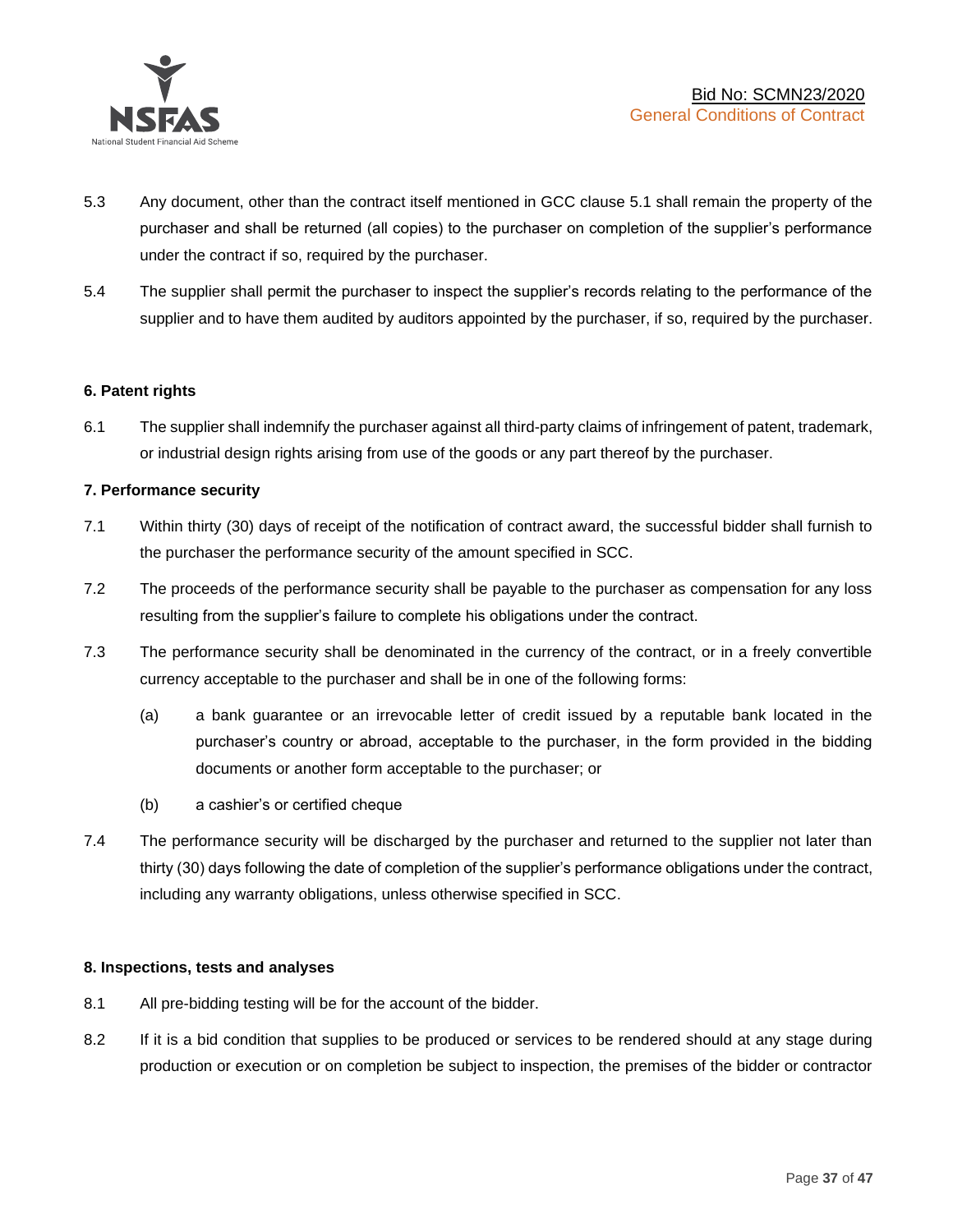shall be open, at all reasonable hours, for inspection by a representative of the Department or an organization acting on behalf of the Department.

- 8.3 If there are no inspection requirements indicated in the bidding documents and no mention is made in the contract, but during the contract period it is decided that inspections shall be carried out, the purchaser shall itself make the necessary arrangements, including payment arrangements with the testing authority concerned.
- 8.4 If the inspections, tests and analyses referred to in clauses 8.2 and 8.3 show the supplies to be in accordance with the contract requirements, the cost of the inspections, tests and analyses shall be defrayed by the purchaser.
- 8.5 Where the supplies or services referred to in clauses 8.2 and 8.3 do not comply with the contract requirements, irrespective of whether such supplies or services are accepted or not, the cost in connection with these inspections, tests or analyses shall be defrayed by the supplier.
- 8.6 Supplies and services which are referred to in clauses 8.2 and 8.3 and which do not comply with the contract requirements may be rejected.
- 8.7 Any contract supplies may on or after delivery be inspected, tested or analysed and may be rejected if found not to comply with the requirements of the contract. Such rejected supplies shall be held at the cost and risk of the supplier who shall, when called upon, remove them immediately at his own cost and forthwith substitute them with supplies which do comply with the requirements of the contract. Failing such removal, the rejected supplies shall be returned at the supplier's cost and risk. Should the supplier fail to provide the substitute supplies forthwith, the purchaser may, without giving the supplier further opportunity to substitute the rejected supplies, purchase such supplies as may be necessary at the expense of the supplier.
- 8.8 The provisions of clauses 8.4 to 8.7 shall not prejudice the right of the purchaser to cancel the contract on account of a breach of the conditions thereof, or to act in terms of Clause 23 of GCC.

# **9. Packing**

9.1 The supplier shall provide such packing of the goods as is required to prevent their damage or deterioration during transit to their final destination, as indicated in the contract. The packing shall be sufficient to withstand, without limitation, rough handling during transit and exposure to extreme temperatures, salt and precipitation during transit, and open storage. Packing, case size and weights shall take into consideration, where appropriate, the remoteness of the goods' final destination and the absence of heavy handling facilities at all points in transit.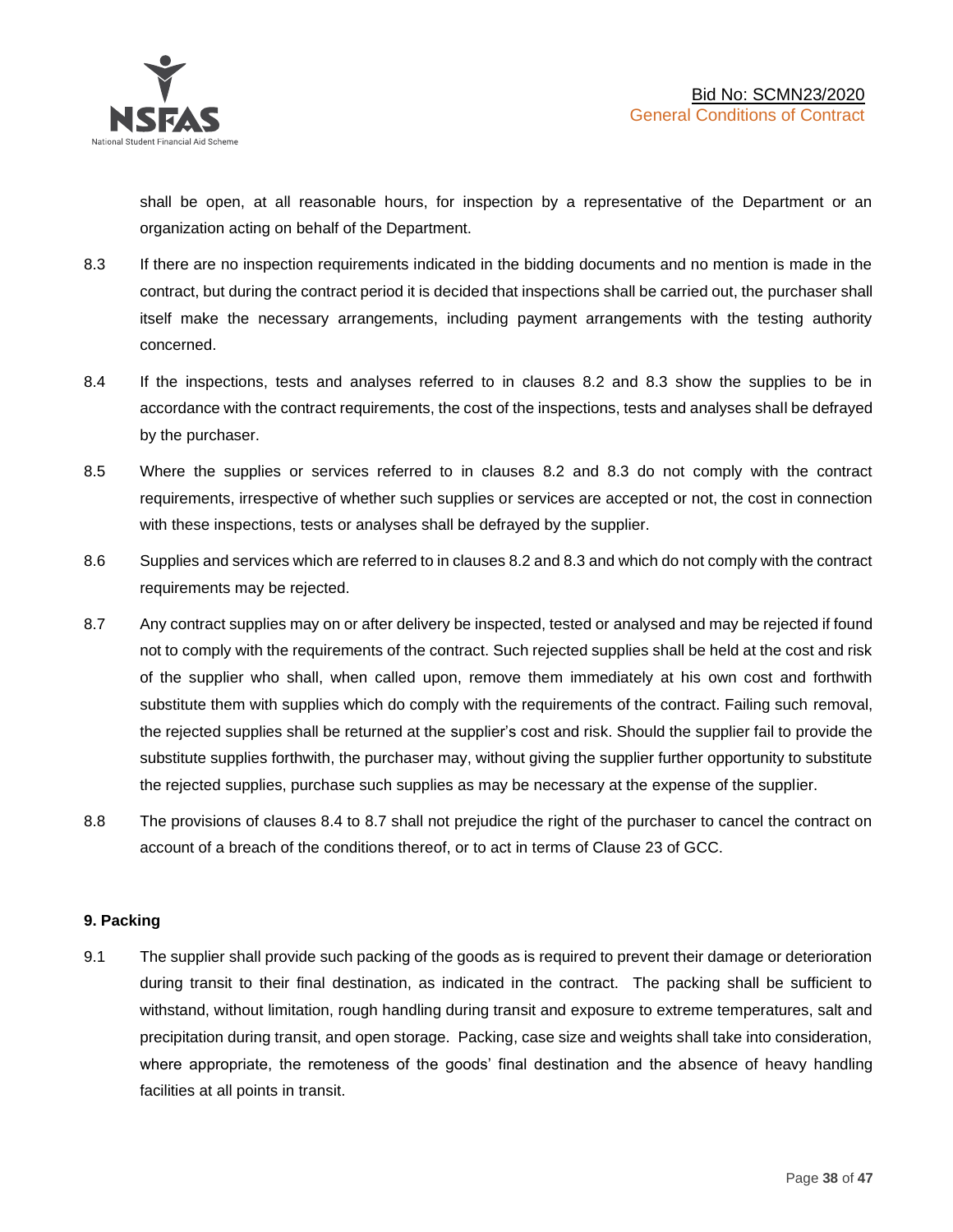

9.2 The packing, marking, and documentation within and outside the packages shall comply strictly with such special requirements as shall be expressly provided for in the contract, including additional requirements, if any, specified in SCC, and in any subsequent instructions ordered by the purchaser.

#### **10. Delivery and documents**

- 10.1 Delivery of the goods shall be made by the supplier in accordance with the terms specified in the contract. The details of shipping and/or other documents to be furnished by the supplier are specified in SCC.
- 10.2 Documents to be submitted by the supplier are specified in SCC.

#### **11. Insurance**

11.1 The goods supplied under the contract shall be fully insured in a freely convertible currency against loss or damage incidental to manufacture or acquisition, transportation, storage and delivery in the manner specified in the SCC.

#### **12. Transportation**

12.1 Should a price other than an all-inclusive delivered price be required, this shall be specified in the SCC.

#### **13. Incidental services**

13.1 The supplier may be required to provide any or all of the following services, including additional services, if any, specified in SCC:

(a) performance or supervision of on-site assembly and/or commissioning of the supplied ` goods;

- (b) furnishing of tools required for assembly and/or maintenance of the supplied goods;
- (c) furnishing of a detailed operations and maintenance manual for each appropriate unit of the supplied goods;
- (d) performance or supervision or maintenance and/or repair of the supplied goods, for a period of time agreed by the parties, provided that this service shall not relieve the supplier of any warranty obligations under this contract; and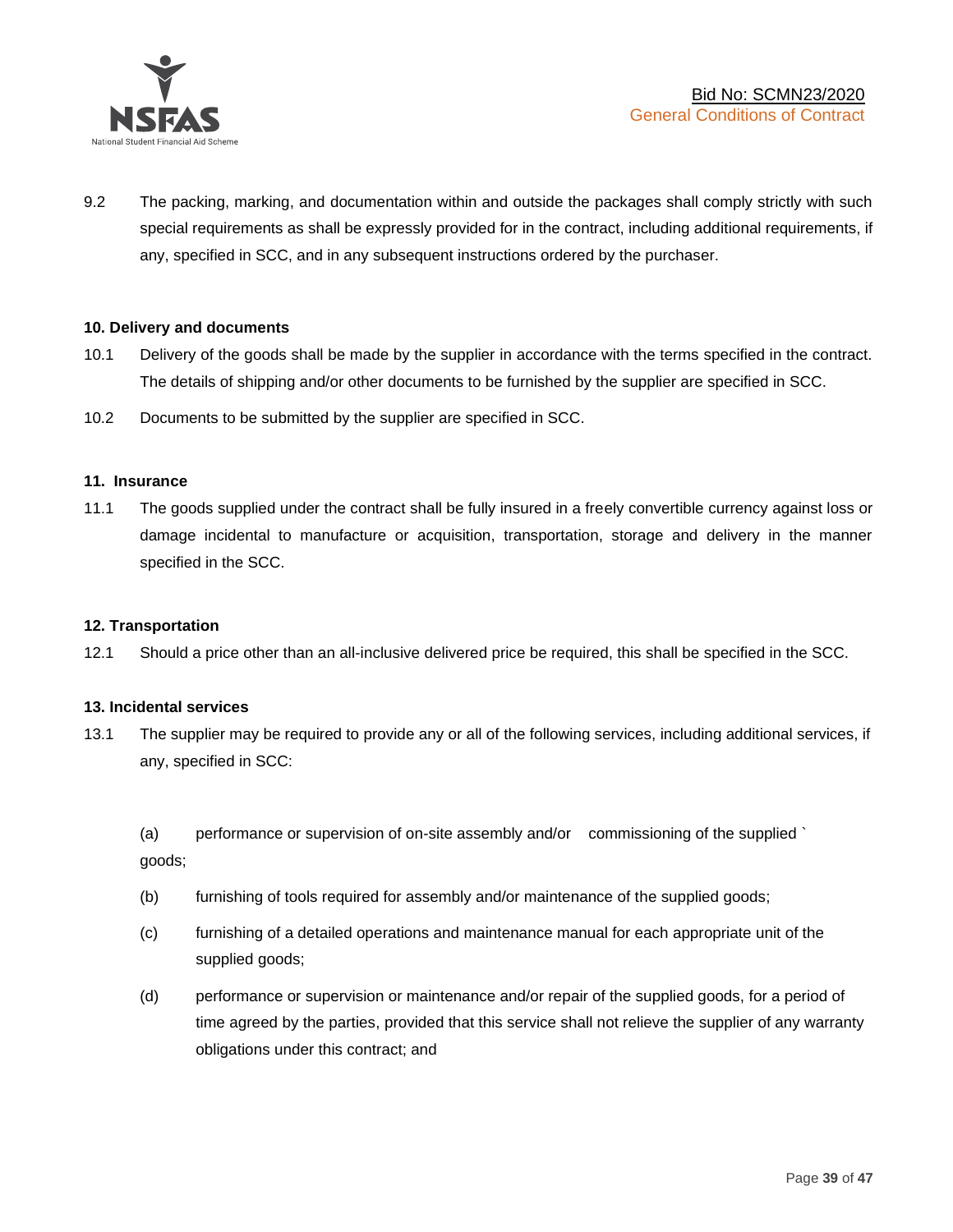

- (e) training of the purchaser's personnel, at the supplier's plant and/or on-site, in assembly, start-up, operation, maintenance, and/or repair of the supplied goods.
- 13.2 Prices charged by the supplier for incidental services, if not included in the contract price for the goods, shall be agreed upon in advance by the parties and shall not exceed the prevailing rates charged to other parties by the supplier for similar services.

# **14. Spare parts**

- 14.1 As specified in SCC, the supplier may be required to provide any or all of the following materials, notifications, and information pertaining to spare parts manufactured or distributed by the supplier:
	- (a) such spare parts as the purchaser may elect to purchase from the supplier, provided that this election shall not relieve the supplier of any warranty obligations under the contract; and
	- (b) in the event of termination of production of the spare parts:

(i) Advance notification to the purchaser of the pending termination, in sufficient time to permit the purchaser to procure needed requirements; and

(ii) following such termination, furnishing at no cost to the purchaser, the blueprints, drawings, and specifications of the spare parts, if requested.

#### **15. Warranty**

- 15.1 The supplier warrants that the goods supplied under the contract are new, unused, of the most recent or current models, and that they incorporate all recent improvements in design and materials unless provided otherwise in the contract. The supplier further warrants that all goods supplied under this contract shall have no defect, arising from design, materials, or workmanship (except when the design and/or material is required by the purchaser's specifications) or from any act or omission of the supplier, that may develop under normal use of the supplied goods in the conditions prevailing in the country of final destination.
- 15.2 This warranty shall remain valid for twelve (12) months after the goods, or any portion thereof as the case may be, have been delivered to and accepted at the final destination indicated in the contract, or for eighteen (18) months after the date of shipment from the port or place of loading in the source country, whichever period concludes earlier, unless specified otherwise in SCC.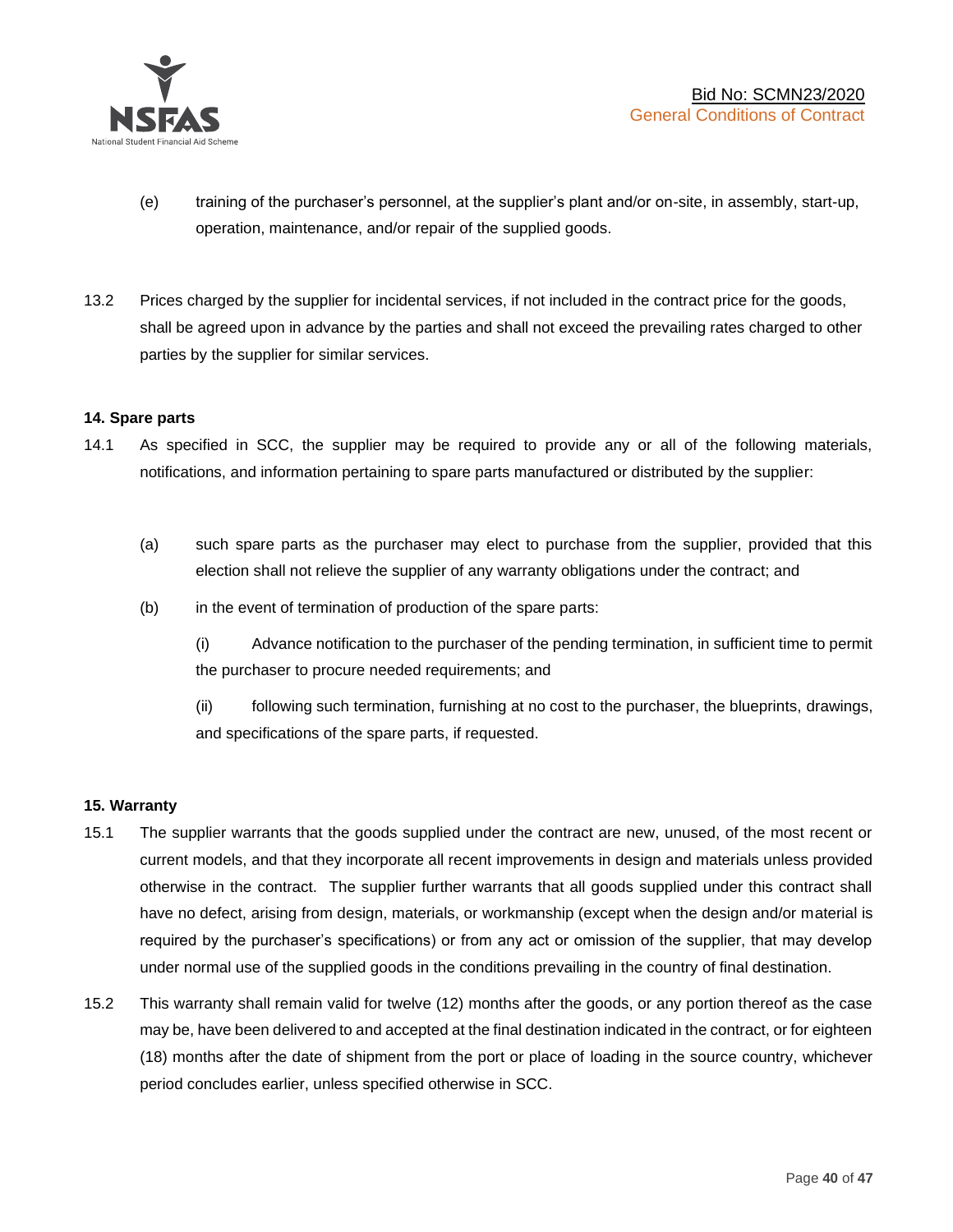

- 15.3 The purchaser shall promptly notify the supplier in writing of any claims arising under this warranty.
- 15.4 Upon receipt of such notice, the supplier shall, within the period specified in SCC and with all reasonable speed, repair or replace the defective goods or parts thereof, without costs to the purchaser.
- 15.5 If the supplier, having been notified, fails to remedy the defect(s) within the period specified in SCC, the purchaser may proceed to take such remedial action as may be necessary, at the supplier's risk and expense and without prejudice to any other rights which the purchaser may have against the supplier under the contract.

# **16. Payment**

- 16.1 The method and conditions of payment to be made to the supplier under this contract shall be specified in SCC.
- 16.2 The supplier shall furnish the purchaser with an invoice accompanied by a copy of the delivery note and upon fulfilment of other obligations stipulated in the contract.
- 16.3 Payments shall be made promptly by the purchaser, but in no case later than thirty (30) days after submission of an invoice or claim by the supplier.
- 16.4 Payment will be made in Rand unless otherwise stipulated in SCC.

#### **17. Prices**

17.1 Prices charged by the supplier for goods delivered and services performed under the contract shall not vary from the prices quoted by the supplier in his bid, with the exception of any price adjustments authorized in SCC or in the purchaser's request for bid validity extension, as the case may be.

#### **18. Contract amendments**

18.1 No variation in or modification of the terms of the contract shall be made except by written amendment signed by the parties concerned.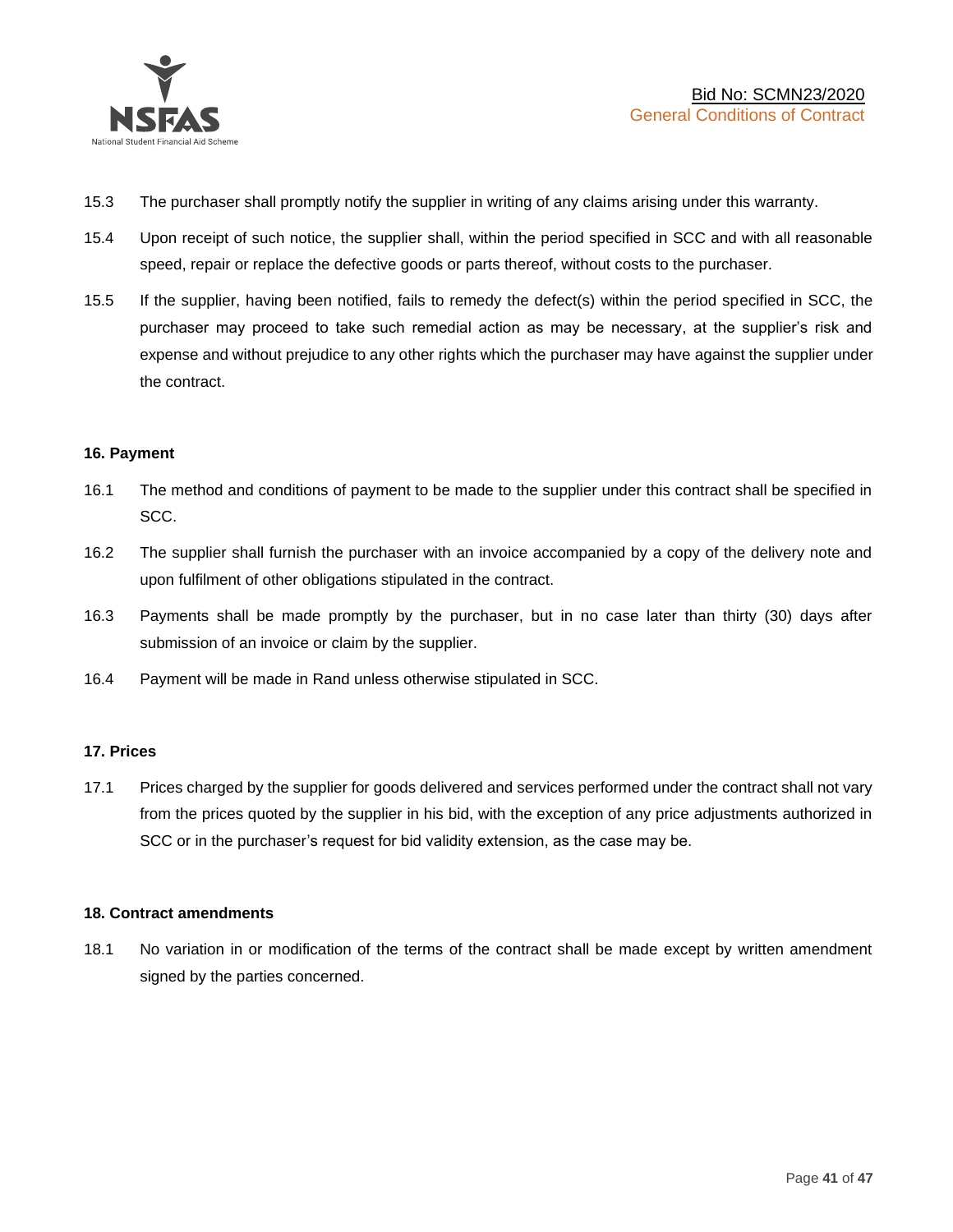

#### **19. Assignment**

19.1 The supplier shall not assign, in whole or in part, its obligations to perform under the contract, except with the purchaser's prior written consent.

#### **20. Subcontracts**

20.1 The supplier shall notify the purchaser in writing of all subcontracts awarded under this contract if not already specified in the bid. Such notification, in the original bid or later, shall not relieve the supplier from any liability or obligation under the contract.

# **21. Delays in the supplier's performance**

- 21.1 Delivery of the goods and performance of services shall be made by the supplier in accordance with the time schedule prescribed by the purchaser in the contract.
- 21.2 If at any time during performance of the contract, the supplier or its subcontractor(s) should encounter conditions impeding timely delivery of the goods and performance of services, the supplier shall promptly notify the purchaser in writing of the fact of the delay, its likely duration and its cause(s). As soon as practicable after receipt of the supplier's notice, the purchaser shall evaluate the situation and may at his discretion extend the supplier's time for performance, with or without the imposition of penalties, in which case the extension shall be ratified by the parties by amendment of contract.
- 21.3 No provision in a contract shall be deemed to prohibit the obtaining of supplies or services from a national department, provincial department, or a local authority.
- 21.4 The right is reserved to procure outside of the contract small quantities or to have minor essential services executed if an emergency arises, the supplier's point of supply is not situated at or near the place where the supplies are required, or the supplier's services are not readily available.
- 21.5 Except as provided under GCC Clause 25, a delay by the supplier in the performance of its delivery obligations shall render the supplier liable to the imposition of penalties, pursuant to GCC Clause 22, unless an extension of time is agreed upon pursuant to GCC Clause 21.2 without the application of penalties.
- 21.6 Upon any delay beyond the delivery period in the case of a supplies contract, the purchaser shall, without cancelling the contract, be entitled to purchase supplies of a similar quality and up to the same quantity in substitution of the goods not supplied in conformity with the contract and to return any goods delivered later at the supplier's expense and risk, or to cancel the contract and buy such goods as may be required to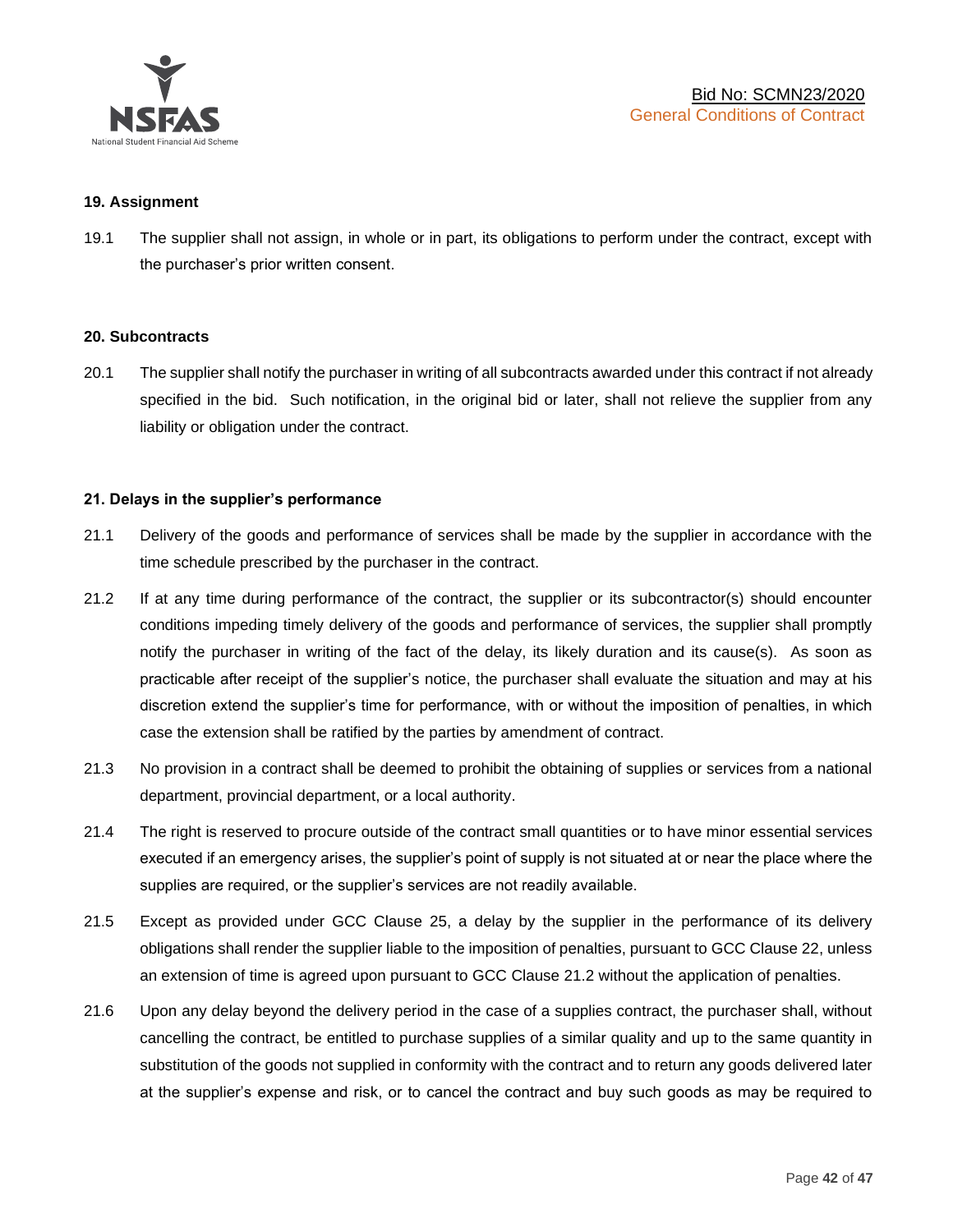

complete the contract and without prejudice to his other rights, be entitled to claim damages from the supplier.

#### **22. Penalties**

22.1 Subject to GCC Clause 25, if the supplier fails to deliver any or all of the goods or to perform the services within the period(s) specified in the contract, the purchaser shall, without prejudice to its other remedies under the contract, deduct from the contract price, as a penalty, a sum calculated on the delivered price of the delayed goods or unperformed services using the current prime interest rate calculated for each day of the delay until actual delivery or performance. The purchaser may also consider termination of the contract pursuant to GCC Clause 23.

# **23. Termination for default**

- 23.1 The purchaser, without prejudice to any other remedy for breach of contract, by written notice of default sent to the supplier, may terminate this contract in whole or in part:
	- (a) if the supplier fails to deliver any or all of the goods within the period(s) specified in the contract, or within any extension thereof granted by the purchaser pursuant to GCC Clause 21.2;
	- (b) if the Supplier fails to perform any other obligation(s) under the contract; or
	- (c) if the supplier, in the judgment of the purchaser, has engaged in corrupt or fraudulent practices in competing for or in executing the contract.
- 23.2 In the event the purchaser terminates the contract in whole or in part, the purchaser may procure, upon such terms and in such manner as it deems appropriate, goods, works or services similar to those undelivered, and the supplier shall be liable to the purchaser for any excess costs for such similar goods, works or services. However, the supplier shall continue performance of the contract to the extent not terminated.
- 23.3 Where the purchaser terminates the contract in whole or in part, the purchaser may decide to impose a restriction penalty on the supplier by prohibiting such supplier from doing business with the public sector for a period not exceeding 10 years.
- 23.4 If a purchaser intends imposing a restriction on a supplier or any person associated with the supplier, the supplier will be allowed a time period of not more than fourteen (14) days to provide reasons why the envisaged restriction should not be imposed. Should the supplier fail to respond within the stipulated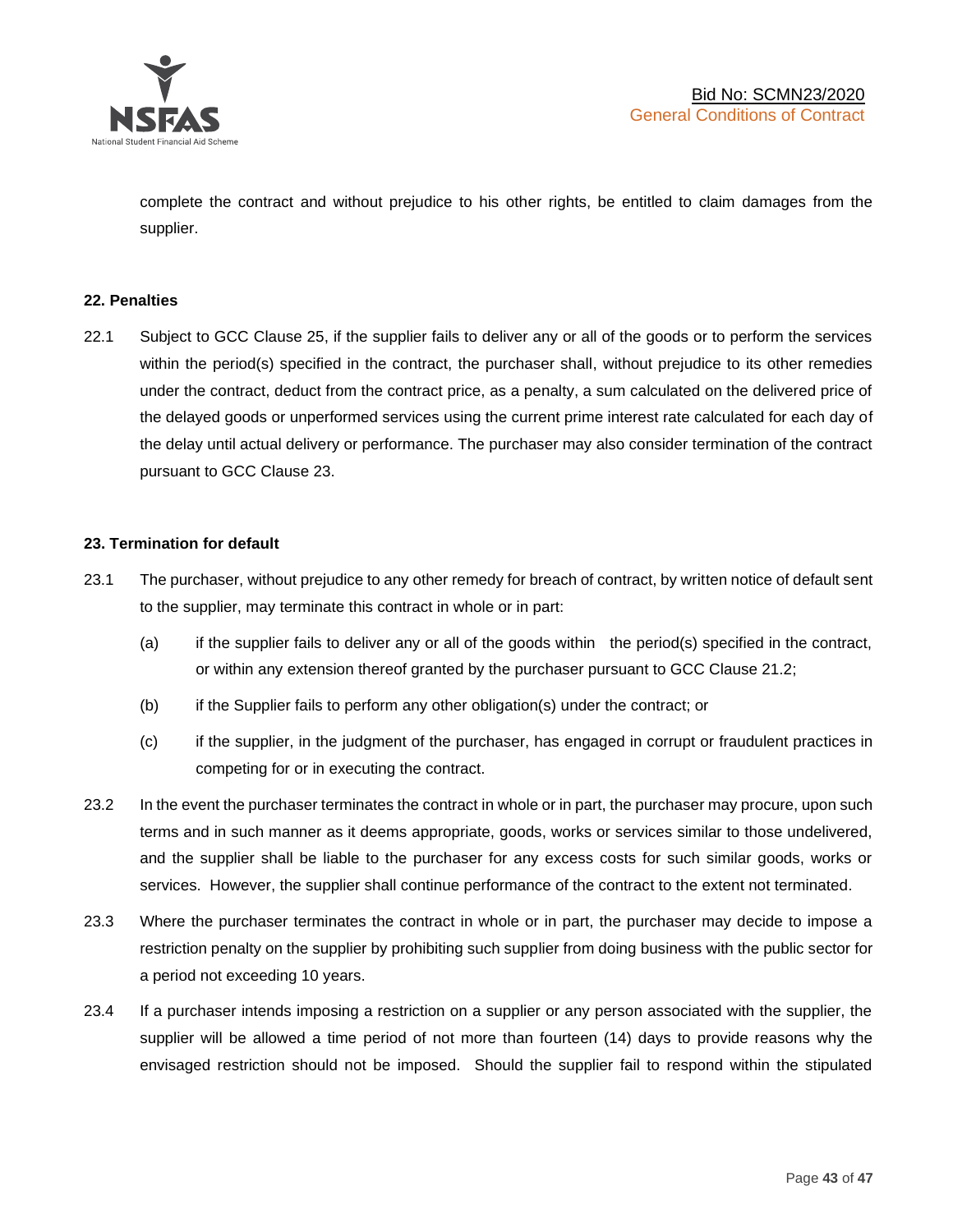

fourteen (14) days the purchaser may regard the intended penalty as not objected against and may impose it on the supplier.

- 23.5 Any restriction imposed on any person by the Accounting Officer / Authority will, at the discretion of the Accounting Officer / Authority, also be applicable to any other enterprise or any partner, manager, director or other person who wholly or partly exercises or exercised or may exercise control over the enterprise of the first-mentioned person, and with which enterprise or person the first-mentioned person, is or was in the opinion of the Accounting Officer / Authority actively associated.
- 23.6 If a restriction is imposed, the purchaser must, within five (5) working days of such imposition, furnish the National Treasury, with the following information:
	- (i) the name and address of the supplier and / or person restricted by the purchaser;
	- (ii) the date of commencement of the restriction
	- (iii) the period of restriction; and
	- (iv) the reasons for the restriction.

These details will be loaded in the National Treasury's central database of suppliers or persons prohibited from doing business with the public sector.

23.7 If a court of law convicts a person of an offence as contemplated in sections 12 or 13 of the Prevention and Combating of Corrupt Activities Act, No. 12 of 2004, the court may also rule that such person's name be endorsed on the Register for Tender Defaulters. When a person's name has been endorsed on the Register, the person will be prohibited from doing business with the public sector for a period not less than five years and not more than 10 years. The National Treasury is empowered to determine the period of restriction and each case will be dealt with on its own merits. According to section 32 of the Act the Register must be open to the public. The Register can be perused on the National Treasury website.

# **24. Anti- dumping and countervailing duties and rights**

24.1 When, after the date of bid, provisional payments are required, or anti-dumping or countervailing duties are imposed, or the amount of a provisional payment or anti-dumping or countervailing right is increased in respect of any dumped or subsidized import, the State is not liable for any amount so required or imposed, or for the amount of any such increase. When, after the said date, such a provisional payment is no longer required or any such anti-dumping or countervailing right is abolished, or where the amount of such provisional payment or any such right is reduced, any such favourable difference shall on demand be paid forthwith by the contractor to the State or the State may deduct such amounts from moneys (if any) which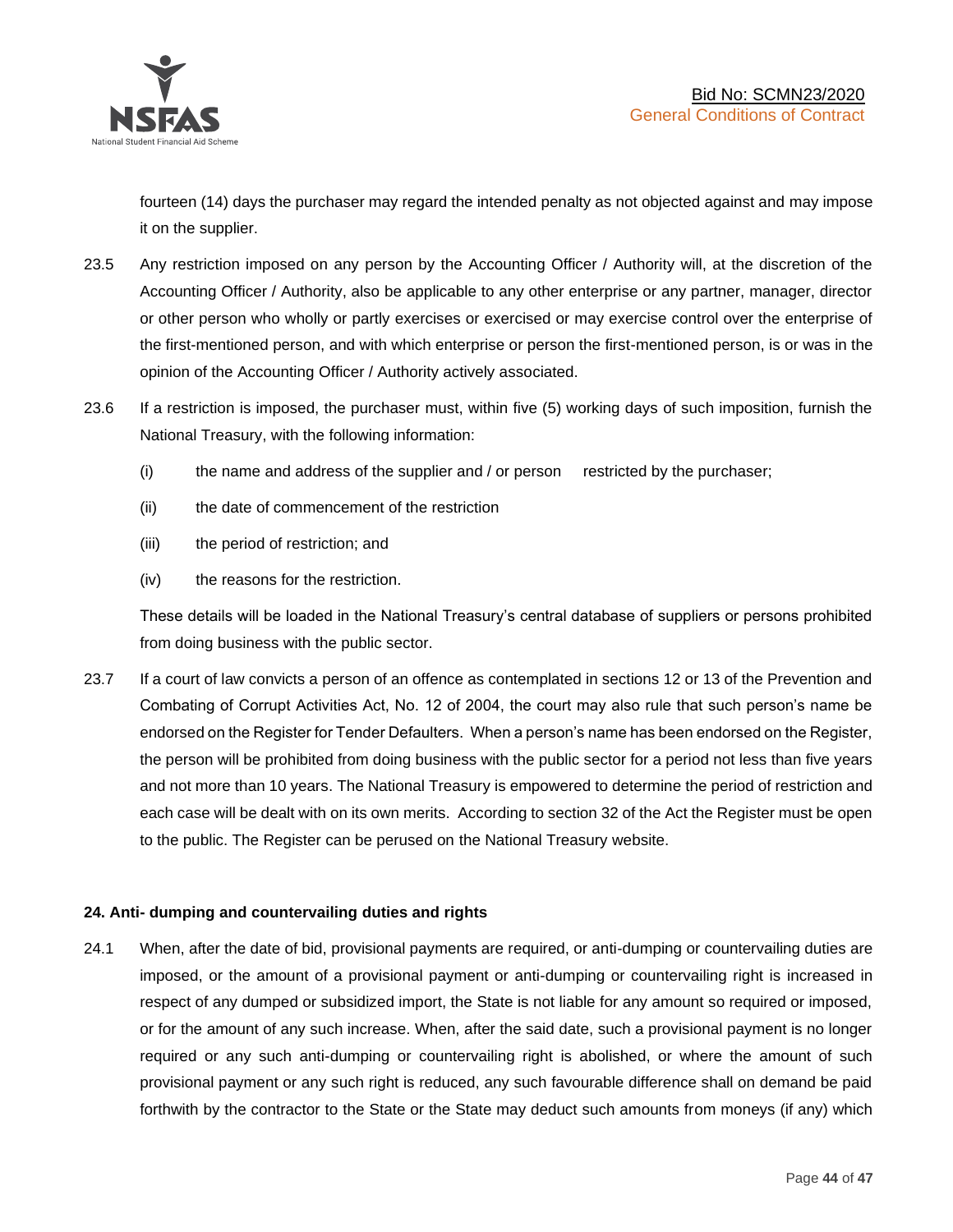

may otherwise be due to the contractor in regard to supplies or services which he delivered or rendered, or is to deliver or render in terms of the contract or any other contract or any other amount which may be due to him

# **25. Force Majeure**

- 25.1 Notwithstanding the provisions of GCC Clauses 22 and 23, the supplier shall not be liable for forfeiture of its performance security, damages, or termination for default if and to the extent that his delay in performance or other failure to perform his obligations under the contract is the result of an event of force majeure.
- 25.2 If a force majeure situation arises, the supplier shall promptly notify the purchaser in writing of such condition and the cause thereof. Unless otherwise directed by the purchaser in writing, the supplier shall continue to perform its obligations under the contract as far as is reasonably practical, and shall seek all reasonable alternative means for performance not prevented by the force majeure event.

#### **26. Termination for insolvency**

26.1 The purchaser may at any time terminate the contract by giving written notice to the supplier if the supplier becomes bankrupt or otherwise insolvent. In this event, termination will be without compensation to the supplier, provided that such termination will not prejudice or affect any right of action or remedy which has accrued or will accrue thereafter to the purchaser.

#### **27. Settlement of Disputes**

- 27.1 If any dispute or difference of any kind whatsoever arises between the purchaser and the supplier in connection with or arising out of the contract, the parties shall make every effort to resolve amicably such dispute or difference by mutual consultation.
- 27.2 If, after thirty (30) days, the parties have failed to resolve their dispute or difference by such mutual consultation, then either the purchaser or the supplier may give notice to the other party of his intention to commence with mediation. No mediation in respect of this matter may be commenced unless such notice is given to the other party.
- 27.3 Should it not be possible to settle a dispute by means of mediation, it may be settled in a South African court of law.
- 27.4 Mediation proceedings shall be conducted in accordance with the rules of procedure specified in the SCC.
- 27.5 Notwithstanding any reference to mediation and/or court proceedings herein,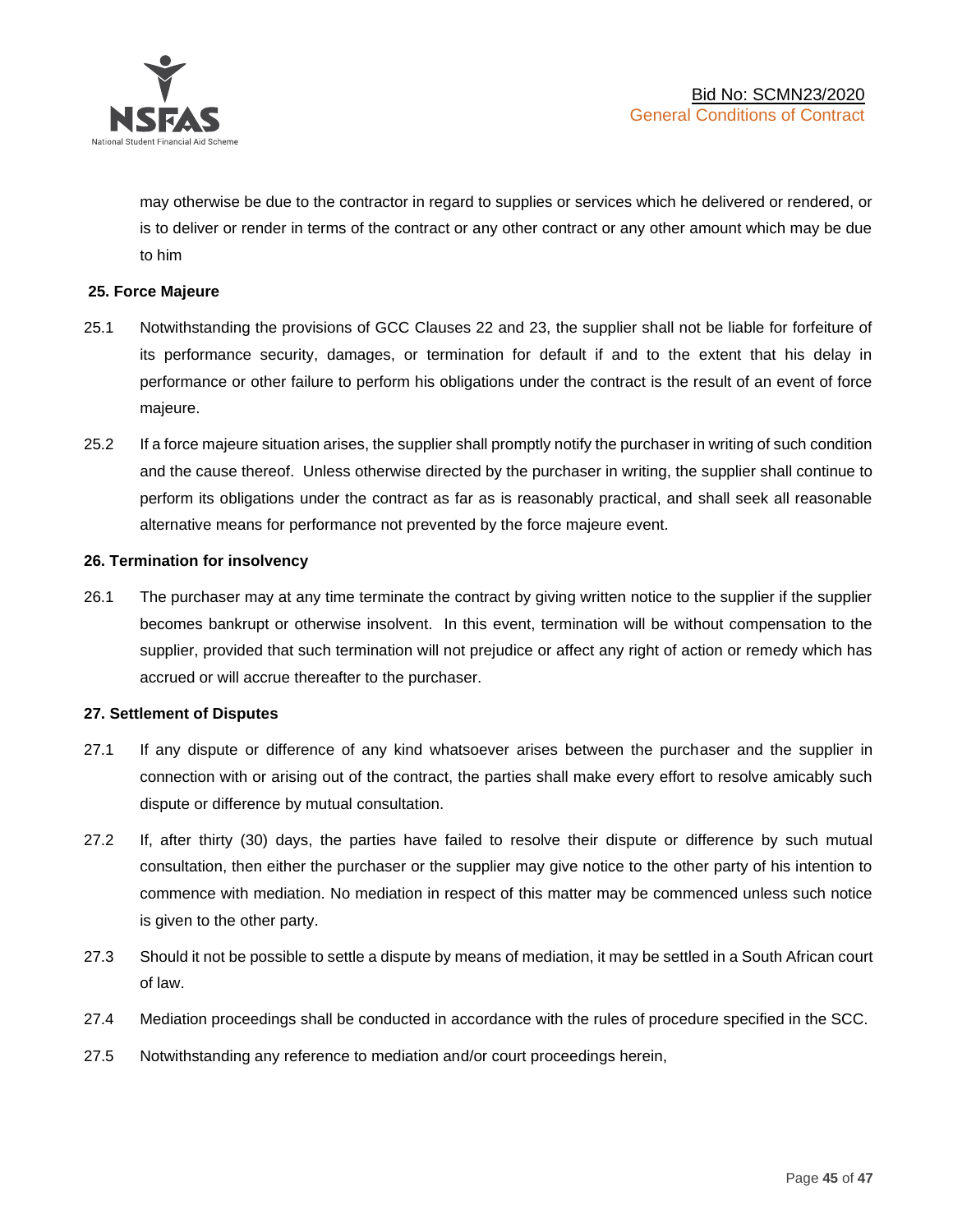

(a) the parties shall continue to perform their respective obligations under the contract unless they otherwise agree; and

(b) the purchaser shall pay the supplier any monies due the supplier.

# **28. Limitation of liability**

28.1 Except in cases of criminal negligence or wilful misconduct, and in the case of infringement pursuant to Clause 6;

(a) the supplier shall not be liable to the purchaser, whether in contract, tort, or otherwise, for any indirect or consequential loss or damage, loss of use, loss of production, or loss of profits or interest costs, provided that this exclusion shall not apply to any obligation of the supplier to pay penalties and/or damages to the purchaser; and

(b) the aggregate liability of the supplier to the purchaser, whether under the contract, in tort or otherwise, shall not exceed the total contract price, provided that this limitation shall not apply to the cost of repairing or replacing defective equipment.

#### **29. Governing language**

29.1 The contract shall be written in English. All correspondence and other documents pertaining to the contract that is exchanged by the parties shall also be written in English.

#### **30. Applicable Law**

30.1 The contract shall be interpreted in accordance with South African laws, unless otherwise specified in SCC.

#### **31. Notices**

31.1 Every written acceptance of a bid shall be posted to the supplier concerned by registered or certified mail and any other notice to him shall be posted by ordinary mail to the address furnished in his bid or to the address notified later by him in writing and such posting shall be deemed to be proper service of such notice

The time mentioned in the contract documents for performing any act after such aforesaid notice has been given, shall be reckoned from the date of posting of such notice.